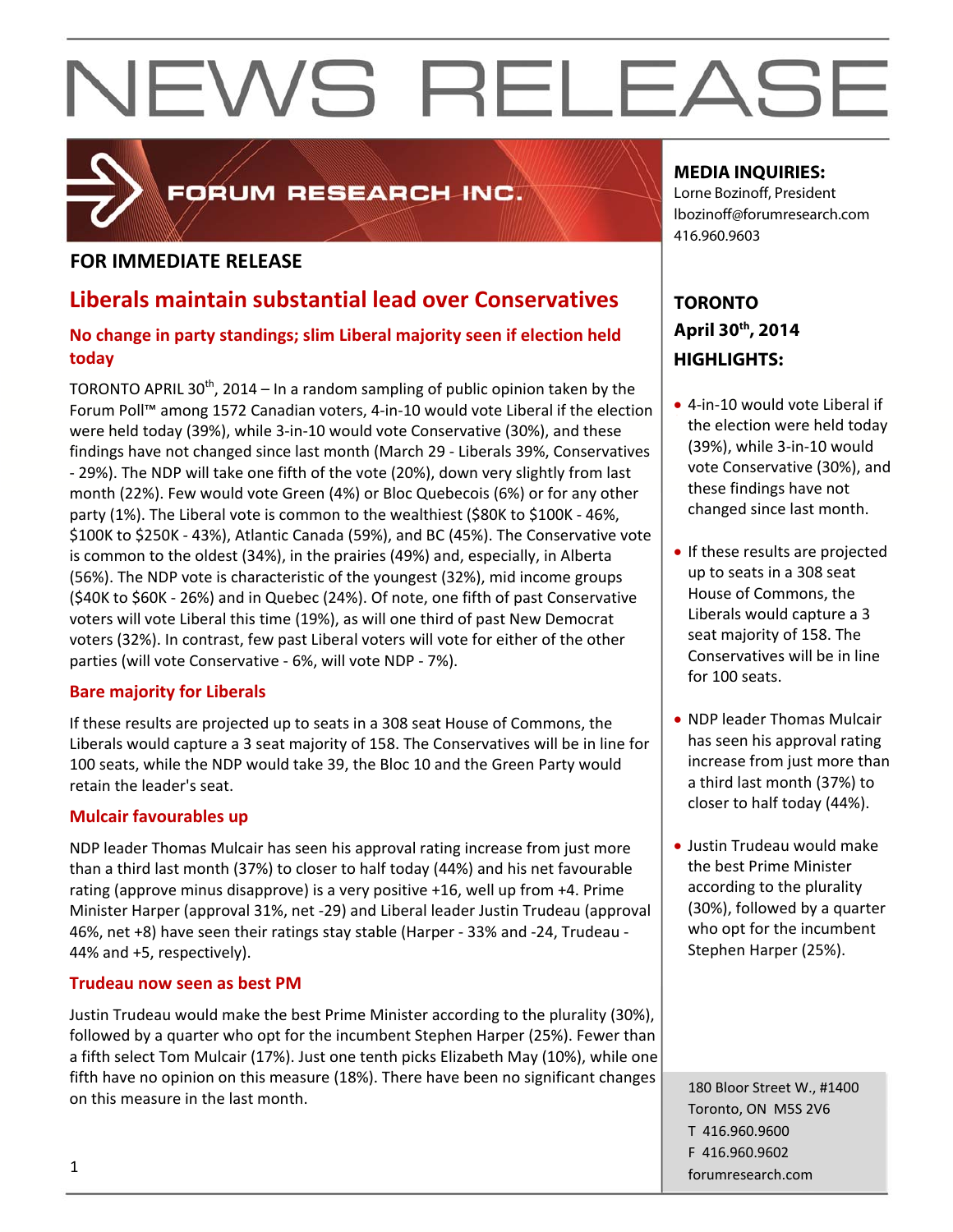## FORUM RESEARCH INC.

## **Trudeau leads or ties on all attributes except the economy**

Of the attributes tested, Justin Trudeau leads for having the best vision for Canada (32%), compared to Harper (25%), Mulcair (15%) or May (8%). One fifth of NDP voters pick Trudeau on this measure (18%). Trudeau is also most likely to be seen as the leader who cares about people like the respondent (28%, Harper and Mulcair 20% each, May 11%). Trudeau is essentially tied with Harper for most trustworthy (24% and 22%, respectively) while Mulcair (18%) and May (15%) follow close behind. For handling the economy, Stephen Harper is preferred (35%) to Trudeau (24%) or Mulcair (16%). Few pick May (5%).

## **Past NDP, Conservative voters now supporting Liberals**

Six‐in‐ten past New Democrat voters (61%) and about one eighth of past Conservative voters (16%) say they will vote for whichever party has the best chance of defeating the Conservatives this time. This represents a decline from last fall among Conservatives with this view, but a solid increase among NDP past voters (September 2013 ‐ past Conservatives ‐ 24%, past New Democrats ‐ 42%). One quarter of past Conservatives (26%) and close to one half of past New Democrats (45%) say they don't usually vote Liberal but might vote for Justin Trudeau, and these are the same proportions as in the fall (past Conservatives ‐ 25%, past New Democrats ‐ 42%). As many as one quarter of past Conservative voters say the party has become too right wing for them to support anymore (26%), similar to last year's finding (28%). A similar proportion of past Conservative voters say their party has been in power too long (26% now, 24% last year), and even one tenth of those who will vote for them next time think they have had power for too long (13%). Three-inten past New Democrats will not vote for the party this time (30%) and this is an increase since last year (26%).

"This race is stable, contrary to some reports, and the Liberals maintain their comfortable lead. A growing comfort with Trudeau as leader, one year into his tenure, and the support of a substantial proportion of those who voted NDP in the last election implies this will continue to be the case," said Forum Research President, Dr. Lorne Bozinoff.

Lorne Bozinoff, Ph.D. is the president and founder of Forum Research. He can be reached at **bozinoff@forumresearch.com** or at (416) 960-9603.

## **MEDIA INQUIRIES:**

Lorne Bozinoff, President lbozinoff@forumresearch.com 416.960.9603

## **TORONTO April 30th, 2014**

## **HIGHLIGHTS:**

- Of the attributes tested. Justin Trudeau leads for having the best vision for Canada (32%), compared to Harper (25%), Mulcair (15%) or May (8%).
- Six‐in‐ten past New Democrat voters (61%) and about one eighth of past Conservative voters (16%) say they will vote for whichever party has the best chance of defeating the Conservatives this time.
- "This race is stable, contrary to some reports, and the Liberals maintain their comfortable lead. A growing comfort with Trudeau as leader, one year into his tenure, and the support of a substantial proportion of those who voted NDP in the last election implies this will continue to be the case," said Forum Research President, Dr. Lorne Bozinoff.

180 Bloor Street W., #1400 Toronto, ON M5S 2V6 T 416.960.9600 F 416.960.9602 example to the contract of the contract of the contract of the contract of the contract of the contract of the contract of the contract of the contract of the contract of the contract of the contract of the contract of the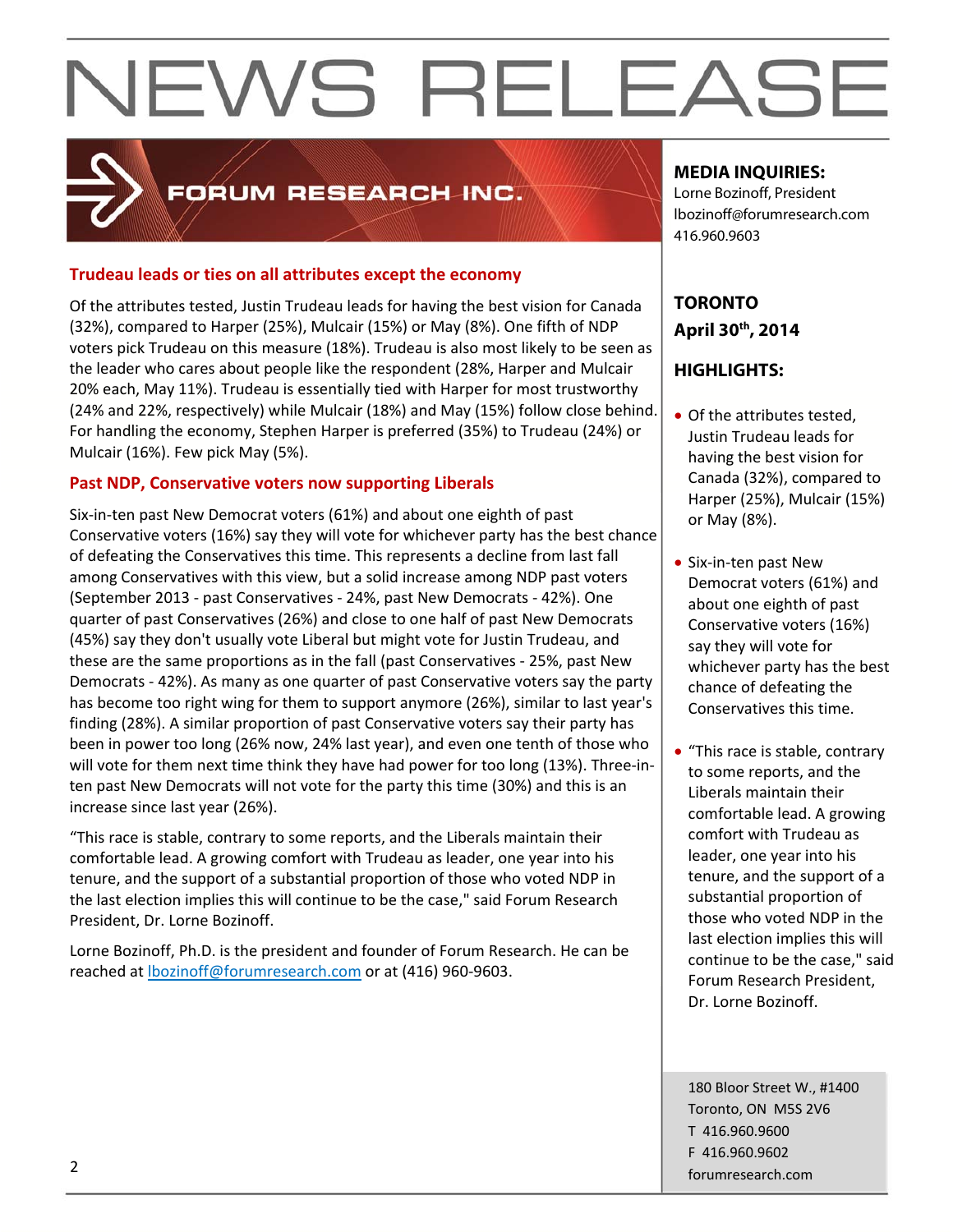**Methodology**

The Forum Poll™ was conducted by Forum Research with the results based on an interactive voice response telephone survey of 1572 randomly selected Canadians 18 years of age and older. The poll was conducted on April 28-29<sup>th</sup>, 2014.

FORUM RESEARCH INC.

Results based on the total sample are considered accurate +/‐ 2%, 19 times out of 20. Subsample results will be less accurate. Margins of error for subsample (such as age, gender) results are available at www.forumresearch.com/samplestim.asp

Where appropriate, the data has been statistically weighted by age, region, and other variables to ensure that the sample reflects the actual population according to the latest Census data.

This research is not necessarily predictive of future outcomes, but rather, captures opinion at one point in time. Forum Research conducted this poll as a public service and to demonstrate our survey research capabilities. Forum houses its poll results in the Data Library of the Department of Political Science at the University of Toronto.

With offices across Canada and around the world, 100% Canadian‐owned Forum Research is one of the country's leading survey research firms. This Forum Poll™and other polls may be found at Forum's poll archive at www.forumresearch.com/polls.asp

**MEDIA INQUIRIES:** 

Lorne Bozinoff, President lbozinoff@forumresearch.com 416.960.9603

**TORONTO April 30th, 2014**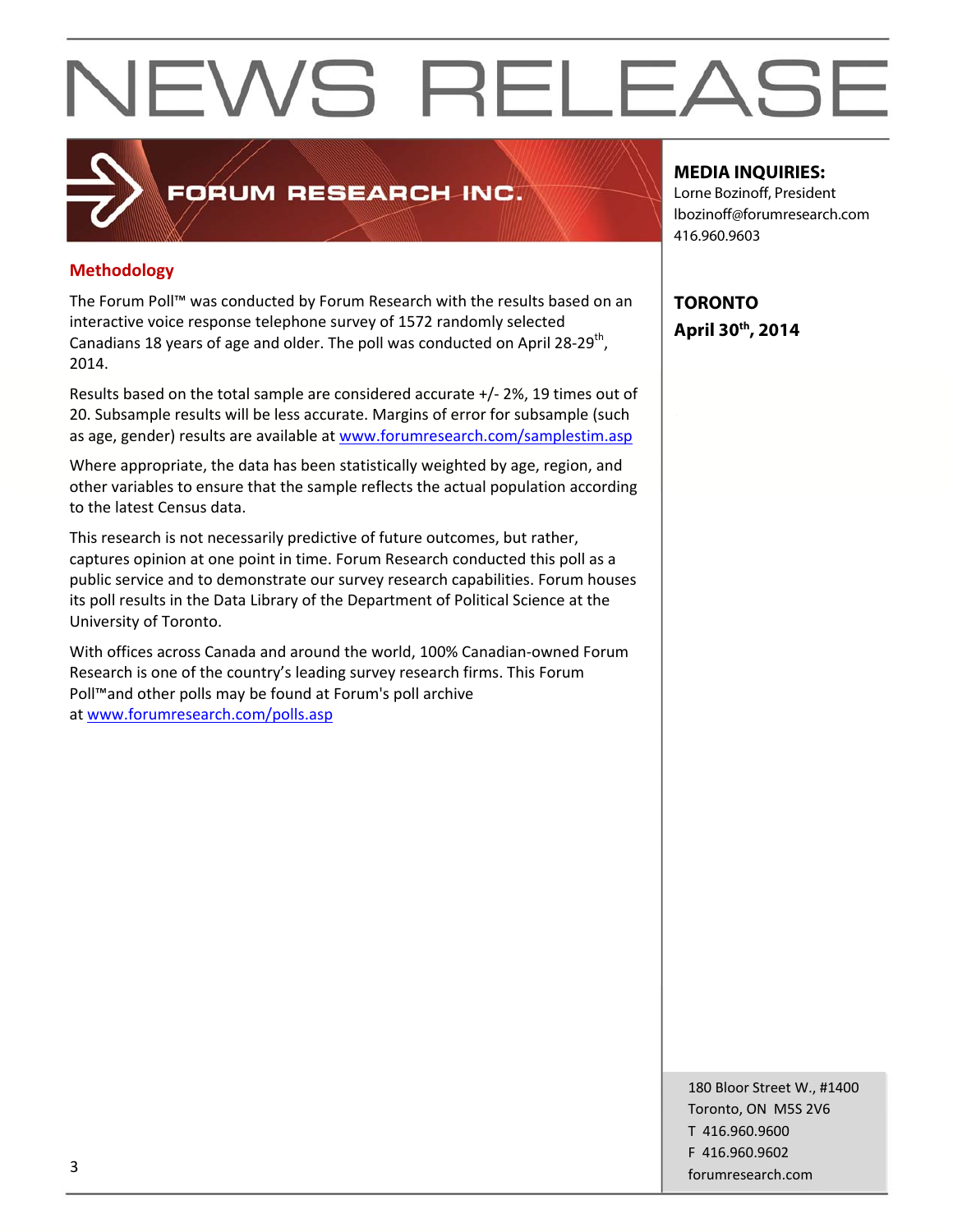## FORUM RESEARCH INC.

## *Federal Party Preference Trending*

*[Decided/Leaning]*

| %                                              | Sample | <b>Cons</b> | Lib | <b>NDP</b> | Green          | <b>Bloc</b>    | Other          |
|------------------------------------------------|--------|-------------|-----|------------|----------------|----------------|----------------|
| Apr 28-29 <sup>th</sup> , 2014                 | 1572   | 30          | 39  | 20         | $\overline{4}$ | 6              | $\mathbf{1}$   |
| Mar 25-28 <sup>th</sup> , 2014                 | 1764   | 29          | 39  | 22         | $\overline{3}$ | 5              | $\mathbf{1}$   |
| Feb. 18-19 <sup>th</sup> , 2014                | 1824   | 29          | 39  | 21         | $\overline{4}$ | 6              | $\mathbf{1}$   |
| Jan. 23-24 <sup>th</sup> , 2014                | 1228   | 28          | 38  | 24         | $\overline{4}$ | 5              | $\mathbf{1}$   |
| Jan. 17 <sup>th</sup> , 2014                   | 1779   | 28          | 37  | 25         | $\overline{4}$ | 5              | $\mathbf{1}$   |
| Dec. 12-13 <sup>th</sup> , 2013                | 1634   | 32          | 38  | 21         | $\overline{3}$ | 5              | $\mathbf{1}$   |
| Nov. 12-13 <sup>th</sup> , 2013                | 1834   | 29          | 38  | 22         | $\overline{4}$ | 6              | $\mathbf{1}$   |
| Oct. 23 <sup>rd</sup> , 2013                   | 1007   | 28          | 40  | 20         | 5              | 6              | $\mathbf{1}$   |
| Oct. 21-22 <sup>nd</sup> , 2013                | 1859   | 30          | 39  | 19         | 5              | $\overline{7}$ | $\mathbf{1}$   |
| Sept 16-17 <sup>th</sup> , 2013                | 1527   | 31          | 36  | 21         | $\overline{4}$ | $\overline{7}$ | $\overline{1}$ |
| August 24 <sup>th</sup> , 2013                 | 1145   | 29          | 38  | 22         | $\overline{4}$ | 6              | $\mathbf{1}$   |
| July 23rd, 2013                                | 1501   | 31          | 35  | 22         | $\overline{4}$ | $\overline{7}$ | $\overline{1}$ |
| June 19 <sup>th</sup> , 2013                   | 1420   | 30          | 38  | 20         | $\overline{4}$ | 6              | $\overline{0}$ |
| May 21st - 22nd, 2013                          | 1709   | 27          | 44  | 20         | 3              | $\overline{4}$ | $\mathbf{1}$   |
| April 15 <sup>th</sup> , 2013                  | 1764   | 30          | 43  | 19         | $\overline{2}$ | 5              | $\mathbf{1}$   |
| April 2 <sup>nd</sup> , 2013                   | 1269   | 29          | 33  | 25         | 6              | 5              | $\mathbf{1}$   |
| March 6 <sup>th</sup> -7 <sup>th</sup> , 2013  | 1663   | 31          | 30  | 27         | 5              | 6              | $\mathbf{1}$   |
| Feb 6 <sup>th</sup> , 2013                     | 1051   | 32          | 30  | 26         | $\overline{4}$ | 6              | $\overline{1}$ |
| Jan 16 <sup>th</sup> -17 <sup>th</sup> , 2013  | 1555   | 36          | 25  | 28         | $\overline{4}$ | $\overline{7}$ | $\mathbf{1}$   |
| Dec 18 <sup>th</sup> , 2012                    | 1296   | 31          | 27  | 28         | 6              | 6              | $\mathbf{1}$   |
| Nov 19 <sup>th</sup> , 2012                    | 1776   | 33          | 28  | 28         | $\overline{4}$ | 6              | $\mathbf{1}$   |
| Oct 27 <sup>th</sup> , 2012                    | 1680   | 31          | 27  | 32         | $\overline{4}$ | 6              | $\mathbf 1$    |
| Sep 27 <sup>th</sup> , 2012                    | 1692   | 35          | 25  | 30         | 3              | 6              | $\overline{1}$ |
| Aug 22 <sup>nd</sup> , 2012                    | 1640   | 34          | 22  | 34         | $\overline{4}$ | 6              | $\overline{1}$ |
| Jul 25 <sup>th</sup> -26 <sup>th</sup> , 2012  | 1545   | 31          | 22  | 35         | 5              | 6              | $\mathbf{1}$   |
| Jun 27 <sup>th</sup> , 2012                    | 1114   | 35          | 19  | 35         | 3              | 6              | $\mathbf{1}$   |
| Jun 14 <sup>th</sup> , 2012                    | 1482   | 30          | 22  | 37         | 5              | 6              | $\mathbf{1}$   |
| May 23 <sup>rd</sup> , 2012                    | 1756   | 32          | 20  | 36         | 6              | 5              | $\mathbf{1}$   |
| Apr 24 <sup>th</sup> , 2012                    | 1669   | 33          | 22  | 36         | $\overline{2}$ | 6              | $\mathbf{1}$   |
| Mar 30th, 2012                                 | 1591   | 36          | 19  | 34         | 5              | 5              | $\mathbf{1}$   |
| Mar 26 <sup>th</sup> -27 <sup>th</sup> , 2012  | 1565   | 35          | 19  | 35         | 3              | $\overline{7}$ | $\mathbf{1}$   |
| Mar 2 <sup>nd</sup> -3 <sup>rd</sup> , 2012    | 1603   | 37          | 25  | 28         | $\overline{4}$ | 5              | $\mathbf{1}$   |
| Feb 6 <sup>th</sup> , 2012                     | 1148   | 36          | 26  | 28         | 3              | 6              | $\mathbf{1}$   |
| Jan 13 <sup>th</sup> , 2012                    | 1140   | 35          | 25  | 28         | $\overline{4}$ | 6              | $\overline{1}$ |
| Dec 13 <sup>th</sup> , 2011                    | 1160   | 33          | 21  | 27         | 8              | 6              | 5              |
| <b>Federal Election May</b><br>$2^{nd}$ , 2011 | n/a    | 40          | 19  | 31         | $\overline{4}$ | 6              | $\overline{0}$ |

## **MEDIA INQUIRIES:**

Lorne Bozinoff, President lbozinoff@forumresearch.com 416.960.9603

## **TORONTO April 30th, 2014**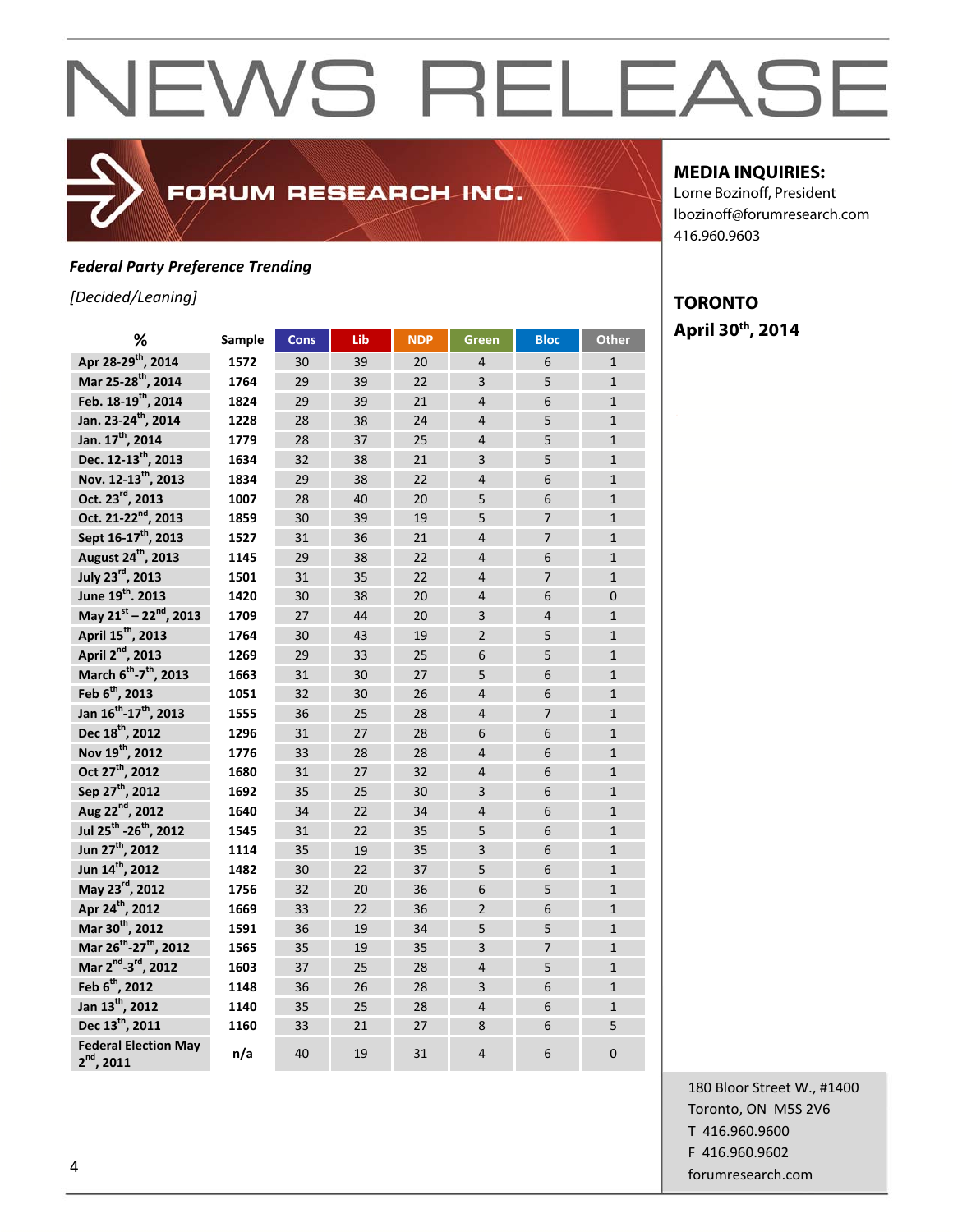## *Seat Distribution Projection Trending*

| %                                              | <b>Cons</b> | Lib | <b>NDP</b> | Green        | <b>Bloc</b>    | <b>Other</b>   |
|------------------------------------------------|-------------|-----|------------|--------------|----------------|----------------|
| Apr 28-29 <sup>th</sup> , 2014                 | 100         | 158 | 39         | $\mathbf{1}$ | 10             | $\mathbf 0$    |
| Mar 25-28 <sup>th</sup> , 2014                 | 99          | 159 | 40         | $\mathbf{1}$ | 9              | $\Omega$       |
| Feb. 18-19 <sup>th</sup> , 2014                | 100         | 134 | 51         | $\mathbf{1}$ | 22             | $\overline{0}$ |
| Jan. 23-24 <sup>th</sup> , 2014                | 104         | 132 | 65         | $\mathbf{1}$ | 6              | 0              |
| Jan. 17 <sup>th</sup> , 2013                   | 111         | 130 | 61         | $\mathbf{1}$ | 5              | $\mathbf 0$    |
| Dec. 12-13 <sup>th</sup> , 2013                | 110         | 147 | 48         | $\mathbf{1}$ | $\overline{2}$ | 0              |
| Nov. 12-13 <sup>th</sup> , 2013                | 108         | 134 | 53         | $\mathbf{1}$ | 12             | $\Omega$       |
| Oct. 23 <sup>rd</sup> , 2013                   | 104         | 146 | 47         | $\mathbf{1}$ | 10             | $\overline{0}$ |
| Oct. 21-22 <sup>nd</sup> , 2013                | 106         | 147 | 33         | $\mathbf{1}$ | 21             | $\overline{0}$ |
| Sept 16-17 <sup>th</sup> , 2013                | 121         | 102 | 45         | $\mathbf{1}$ | 39             | $\overline{0}$ |
| August 24 <sup>th</sup> , 2013                 | 107         | 127 | 63         | $\mathbf{1}$ | 10             | $\mathbf 0$    |
| July 23rd, 2013                                | 129         | 120 | 44         | $\mathbf{1}$ | 14             | 0              |
| June 19 <sup>th</sup> , 2013                   | 113         | 150 | 39         | $\mathbf{1}$ | 5              | $\Omega$       |
| May 21st, 2013                                 | 77          | 192 | 37         | $\mathbf{1}$ | $\mathbf{1}$   | $\Omega$       |
| April 15 <sup>th</sup> , 2013                  | 99          | 170 | 35         | $\mathbf{1}$ | $\overline{3}$ | $\overline{0}$ |
| April 2 <sup>nd</sup> , 2013                   | 119         | 117 | 65         | $\mathbf{1}$ | 6              | $\mathbf 0$    |
| March 6 <sup>th</sup> -7 <sup>th</sup> , 2013  | 125         | 88  | 76         | $\mathbf{1}$ | 18             | 0              |
| Feb 6 <sup>th</sup> /2013                      | 129         | 86  | 81         | $\mathbf{1}$ | 11             | $\overline{0}$ |
| Jan 16 <sup>th</sup> -17 <sup>th</sup> , 2013  | 144         | 68  | 73         | $\mathbf{1}$ | 22             | 0              |
| Dec 18 <sup>th</sup> , 2012                    | 129         | 77  | 77         | $\mathbf{1}$ | 24             | $\Omega$       |
| Nov 19 <sup>th</sup> , 2012                    | 138         | 83  | 76         | $\mathbf{1}$ | 10             | $\overline{0}$ |
| Oct 27 <sup>th</sup> , 2012                    | 122         | 76  | 101        | $\mathbf{1}$ | 8              | 0              |
| Sep 27 <sup>th</sup> , 2012                    | 142         | 66  | 87         | $\mathbf{1}$ | 12             | $\overline{0}$ |
| Aug 22 <sup>nd</sup> , 2012                    | 140         | 46  | 114        | $\mathbf{1}$ | $\overline{7}$ | 0              |
| July 25 <sup>th</sup> -26 <sup>th</sup> , 2012 | 114         | 58  | 128        | $\mathbf{1}$ | $\overline{7}$ | $\overline{0}$ |
| June 27 <sup>th</sup> , 2012                   | 144         | 32  | 127        | $\mathbf{1}$ | 4              | $\mathbf 0$    |
| June 14 <sup>th</sup> , 2012                   | 114         | 53  | 136        | $\mathbf{1}$ | 4              | 0              |
| May 23 <sup>rd</sup> , 2012                    | 123         | 42  | 138        | $\mathbf{1}$ | 4              | $\overline{0}$ |
| Apr 24 <sup>th</sup> , 2012                    | 118         | 54  | 133        | $\mathbf{1}$ | $\overline{2}$ | $\Omega$       |
| Mar 30 <sup>th</sup> , 2012                    | 142         | 36  | 126        | $\mathbf{1}$ | $\overline{3}$ | $\overline{0}$ |
| Mar 26 <sup>th</sup> -27 <sup>th</sup> , 2012  | 151         | 25  | 120        | $\mathbf{1}$ | 11             | 0              |
| Mar 2 <sup>nd</sup> -3 <sup>rd</sup> , 2012    | 145         | 69  | 78         | $\mathbf{1}$ | 15             | 0              |
| Feb 6 <sup>th</sup> , 2012                     | 151         | 60  | 88         | $\mathbf{1}$ | 8              | $\overline{0}$ |
| Federal Election May 2 <sup>nd</sup> , 2011    | 166         | 34  | 103        | $\mathbf{1}$ | $\overline{4}$ | $\mathbf 0$    |

FORUM RESEARCH INC.

### **MEDIA INQUIRIES:**

Lorne Bozinoff, President lbozinoff@forumresearch.com 416.960.9603

## **TORONTO April 30th, 2014**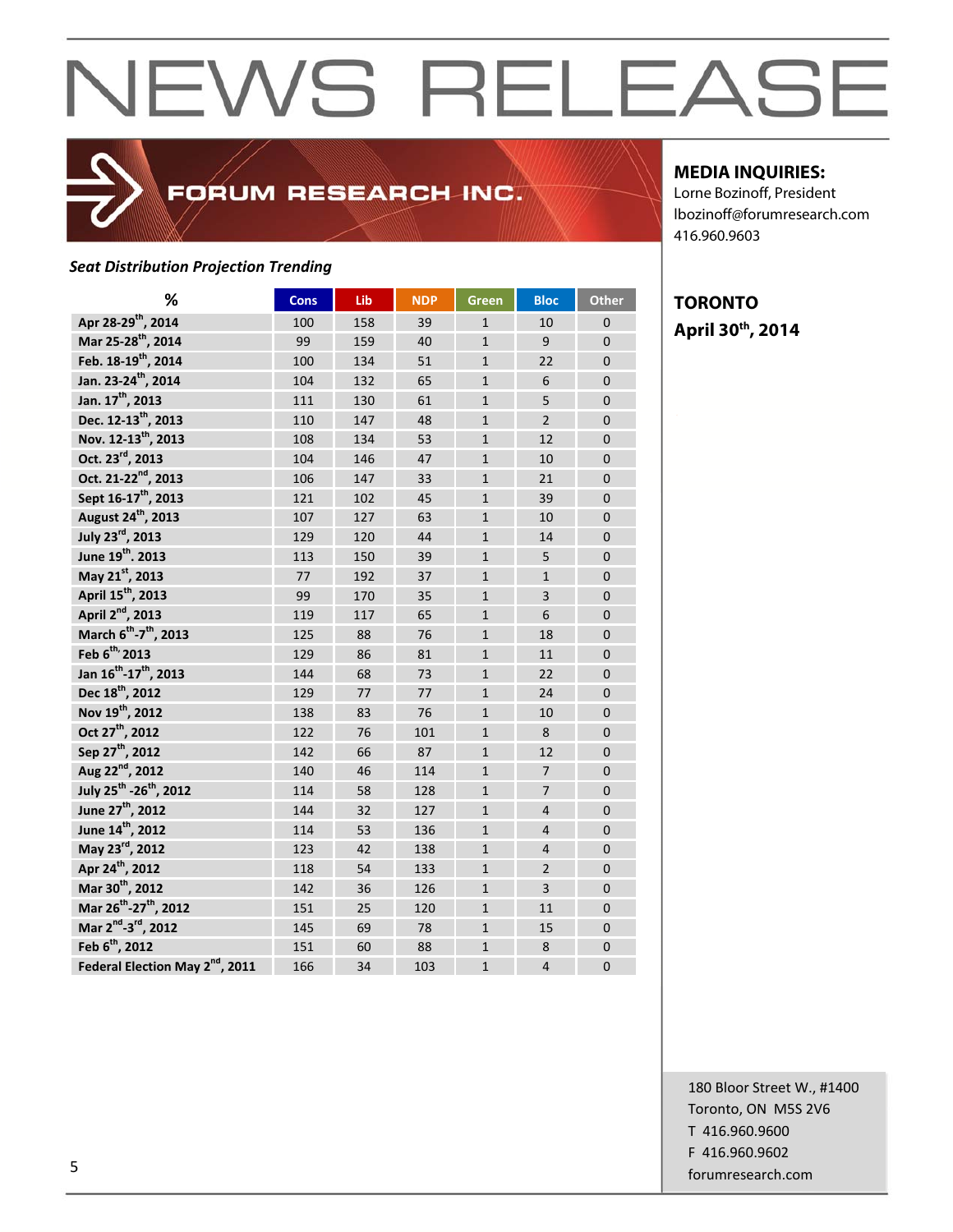## FORUM RESEARCH INC.

## *Federal Leader Approval Rating Trending (% Approve)*

*[All Respondents]*

| %                                              | Sample | <b>Trudeau</b> | <b>Harper</b> | <b>Mulcair</b> |
|------------------------------------------------|--------|----------------|---------------|----------------|
| Apr 28-29 <sup>th</sup> , 2014                 | 1572   | 46             | 31            | 44             |
| Mar 25-28 <sup>th</sup> , 2014                 | 1764   | 44             | 33            | 37             |
| Feb. 18-19 <sup>th</sup> , 2014                | 1824   | 47             | 31            | 42             |
| Jan. 23-24 <sup>th</sup> , 2014                | 1228   | 43             | 29            | 42             |
| Jan. 17 <sup>th</sup> , 2014                   | 1779   | 45             | 30            | 44             |
| Dec. 12-13 <sup>th</sup> , 2013                | 1634   | 49             | 32            | 44             |
| Nov. 12-13 <sup>th</sup> , 2013                | 1834   | 46             | 31            | 41             |
| Oct. 23rd, 2013                                | 1007   | 49             | 34            | 41             |
| Oct 21-22 <sup>nd</sup> , 2013                 | 1859   | 47             | 31            | 36             |
| Sept 16-17 <sup>th</sup> , 2013                | 1527   | 48             | 32            | 36             |
| August 24 <sup>th</sup> , 2013                 | 1189   | 49             | 30            | 37             |
| July 23rd, 2013                                | 1782   | 44             | 31            | 33             |
| June 19 <sup>th</sup> . 2013                   | 1525   | 47             | 33            | 35             |
| May 21st, 2013                                 | 1779   | 49             | 29            | 36             |
| April 15 <sup>th</sup> , 2013                  | 1764   | 46             | 32            | 35             |
|                                                |        | Rae            |               |                |
| April 2 <sup>nd</sup> , 2013                   | 1310   | 40             | 31            | 35             |
| March 6 <sup>th</sup> -7 <sup>th</sup> , 2013  | 1755   | 34             | 34            | 35             |
| Feb 6 <sup>th</sup> /2013                      | 1091   | 34             | 33            | 38             |
| Jan 16 <sup>th</sup> -17 <sup>th</sup> , 2013  | 1626   | 32             | 38            | 37             |
| Dec 18 <sup>th</sup> , 2012                    | 1355   | 39             | 35            | 39             |
| Nov 19 <sup>th</sup> , 2012                    | 1849   | 35             | 36            | 33             |
| Oct 27 <sup>th</sup> , 2012                    | 1735   | 34             | 36            | 38             |
| Sep 27 <sup>th</sup> , 2012                    | 1758   | 31             | 39            | 37             |
| Aug 22 <sup>nd</sup> , 2012                    | 1720   | 32             | 36            | 41             |
| July 25 <sup>th</sup> -26 <sup>th</sup> , 2012 | 1639   | 34             | 32            | 36             |
| June 27 <sup>th</sup> , 2012                   | 1165   | 36             | 35            | 39             |
| June 14 <sup>th</sup> , 2012                   | 1529   | 40             | 31            | 39             |
| May 23 <sup>rd</sup> , 2012                    | 1836   | 33             | 33            | 41             |
| Apr 24 <sup>th</sup> , 2012                    | 1669   | 35             | 34            | 41             |
| Mar 30th, 2012                                 | 1675   | 36             | 34            | 32             |
| Mar 26th-27th, 2012                            | 1638   | 32             | 34            | 32             |
| April 24-25 <sup>th</sup> , 2012               | 1744   | 46             | 22            | 30             |

## **MEDIA INQUIRIES:**

Lorne Bozinoff, President lbozinoff@forumresearch.com 416.960.9603

## **TORONTO April 30th, 2014**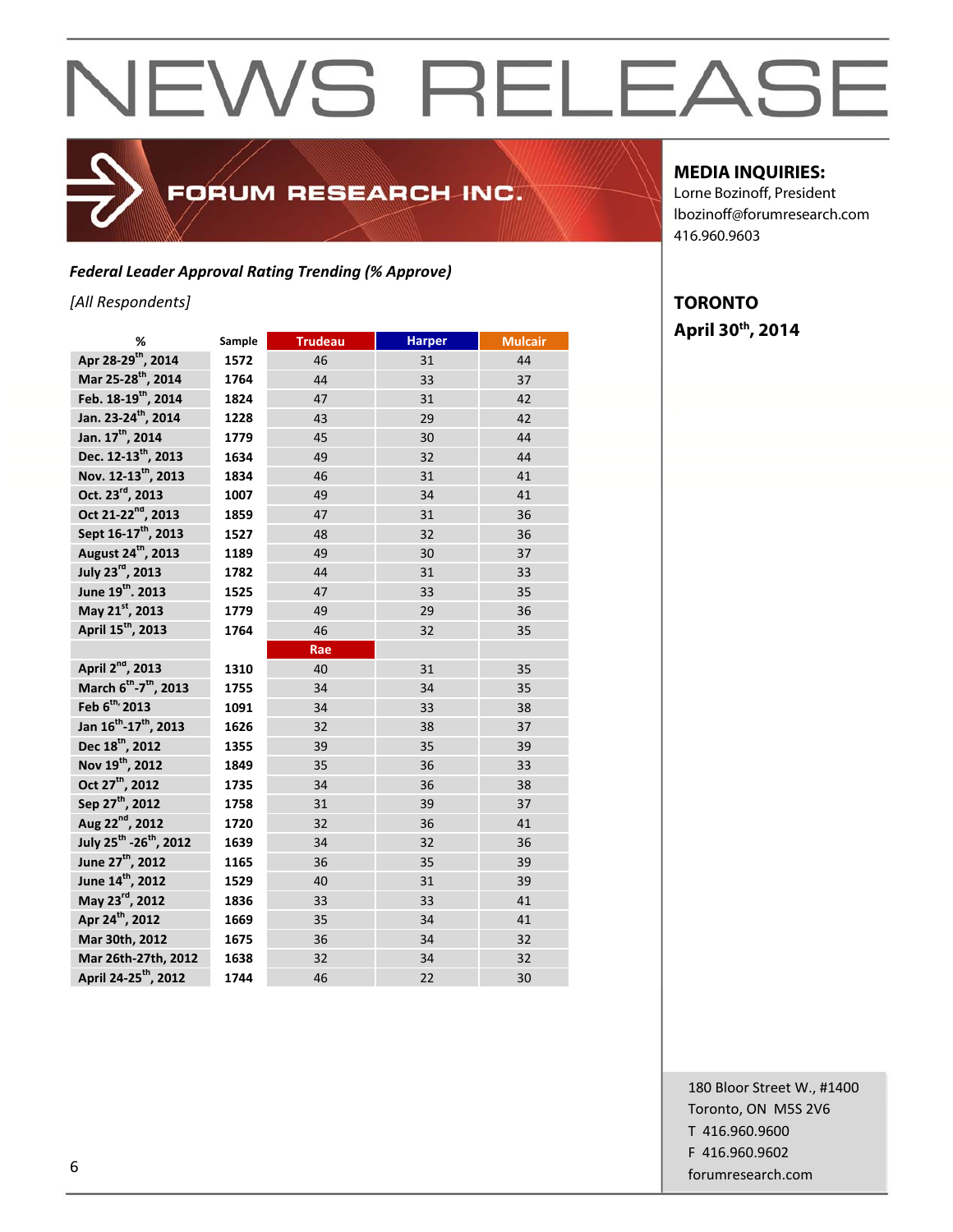## FORUM RESEARCH INC.

## **MEDIA INQUIRIES:**

**TORONTO** 

**April 30th, 2014** 

Lorne Bozinoff, President lbozinoff@forumresearch.com 416.960.9603

### *Best Prime Minister*

| ℅                               | Sample | <b>Harper</b> | <b>Trudeau</b> | <b>Mulcair</b> | <b>May</b> | Don't Know |
|---------------------------------|--------|---------------|----------------|----------------|------------|------------|
| Apr 28-29 <sup>th</sup> , 2014  | 1572   | 25            | 30             | 17             | 10         | 18         |
| Mar 25-28 <sup>th</sup> , 2014  | 1764   | 27            | 29             | 17             |            | 19         |
| Feb. 18-19 <sup>th</sup> , 2014 | 1824   | 26            | 33             | 16             |            | 19         |
| Jan. 23-24 <sup>th</sup> , 2014 | 1228   | 24            | 29             | 18             |            | 22         |
| Jan. 17 <sup>th</sup> , 2014    | 1779   | 25            | 29             | 19             |            | 20         |

### *Best Leader Statements*

| ℅                                         | <b>Harper</b> | <b>Trudeau</b> | <b>Mulcair</b> | <b>May</b>   |
|-------------------------------------------|---------------|----------------|----------------|--------------|
| <b>Best Prime Minister</b>                |               |                |                |              |
| Apr 28-29 <sup>th</sup> , 2014 (n = 1572) | 25            | 30             | 17             | 10           |
| Sep. $18^{th}$ , 2013 (n = 1527)          | 27            | 30             | 15             | 6            |
| <b>Best vision for Canada</b>             |               |                |                |              |
| Apr 28-29 <sup>th</sup> , 2014 (n = 1572) | 25            | 32             | 15             | $\mathbf{8}$ |
| Sep. 18 <sup>th</sup> , 2013 (n = 1527)   | 27            | 30             | 14             | 9            |
| <b>Handle the Economy</b>                 |               |                |                |              |
| Apr 28-29 <sup>th</sup> , 2014 (n = 1572) | 35            | 24             | 16             | 5            |
| Sep. 18 <sup>th</sup> , 2013 (n = 1527)   | 34            | 23             | 15             | 5            |
| Cares most about people                   |               |                |                |              |
| Apr 28-29 <sup>th</sup> , 2014 (n = 1572) | 20            | 28             | 20             | 11           |
| Sep. 18 <sup>th</sup> , 2013 (n = 1527)   | 22            | 28             | 19             | 10           |
| <b>Most trustworthy</b>                   |               |                |                |              |
| Apr 28-29 <sup>th</sup> , 2014 (n = 1572) | 22            | 24             | 18             | 15           |
| Sep. 18 <sup>th</sup> , 2013 (n = 1527)   | 22            | 27             | 15             | 13           |

## *"I will vote for whichever party has the best chance of defeating the Conservatives" ‐ Trending*

| %                                  | Sample | <b>NET: Top</b> | NET: Btm | Agree<br><b>Stongly</b> | Agree | <b>Disagree</b> | <b>Disagree</b><br>Strongly |
|------------------------------------|--------|-----------------|----------|-------------------------|-------|-----------------|-----------------------------|
| Apr. 28-29 <sup>th</sup> ,<br>2014 | 1572   | 43              | 45       | 30                      | 13    | 23              | 22                          |
| Sep. 18 <sup>th</sup> ,<br>2013    | 1527   | 42              | 45       | 26                      | 16    | 20              | 24                          |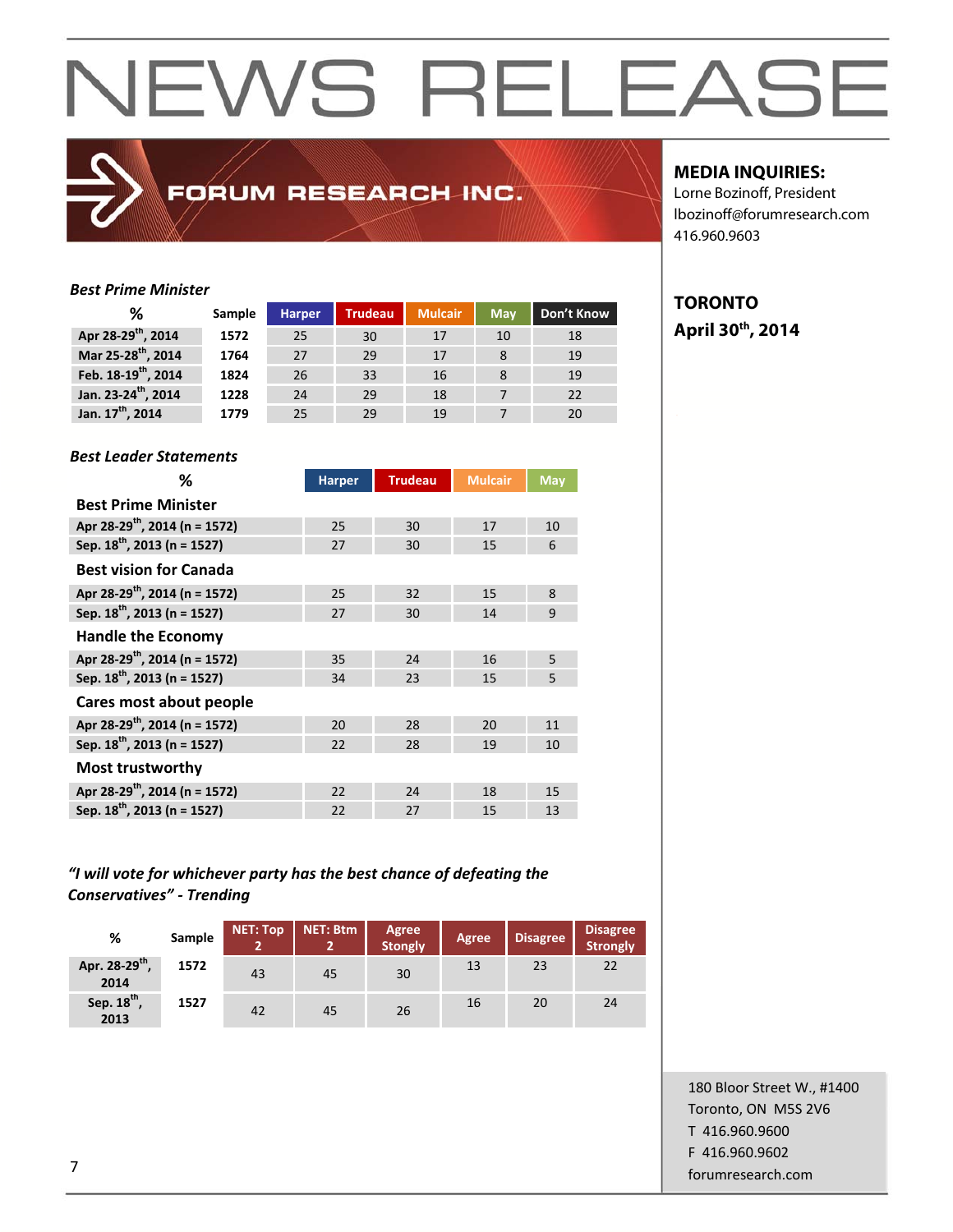

*"I don't normally vote Liberal but I might vote for Justin Trudeau" ‐ Trending*

| %                                  | Sample | <b>NET: Top</b> | <b>NET: Btm</b> | <b>Agree</b><br><b>Stongly</b> | <b>Agree</b> | <b>Disagree</b> | <b>Disagree</b><br>Strongly |
|------------------------------------|--------|-----------------|-----------------|--------------------------------|--------------|-----------------|-----------------------------|
| Apr. 28-29 <sup>th</sup> ,<br>2014 | 1572   | 38              | 49              | 20                             | 17           | 23              | 26                          |
| Sep. 18 <sup>th</sup> ,<br>2013    | 1527   | 38              | 44              | 18                             | 20           | 18              | 27                          |

*"I used to support the Conservatives but they've become too right wing for my tastes" ‐ Trending*

| %                                  | Sample | <b>NET: Top</b> | <b>NET: Btm</b> | Agree<br><b>Stongly</b> | <b>Agree</b> | <b>Disagree</b> | <b>Disagree</b><br>Strongly |
|------------------------------------|--------|-----------------|-----------------|-------------------------|--------------|-----------------|-----------------------------|
| Apr. 28-29 <sup>th</sup> ,<br>2014 | 1572   | 37              | 46              | 23                      | 14           | 23              | 23                          |
| Sep. 18 <sup>th</sup> ,<br>2013    | 1527   | 37              | 39              | 22                      | 15           | 17              | 21                          |

## *"I usually vote Conservative but I think they've been in power too long" ‐ Trending*

| %                                  | Sample | <b>NET: Top</b><br>2 | NET: Btm | Agree<br><b>Stongly</b> | <b>Agree</b> | <b>Disagree</b> | <b>Disagree</b><br>Strongly |
|------------------------------------|--------|----------------------|----------|-------------------------|--------------|-----------------|-----------------------------|
| Apr. 28-29 <sup>th</sup> ,<br>2014 | 1572   | 31                   | 54       | 19                      | 12           | 28              | 26                          |
| Sep. 18 <sup>th</sup> ,<br>2013    | 1527   | 29                   | 45       | 18                      | 11           | 22              | 23                          |

*"I voted for the NDP last time but I probably won't vote for them again" ‐ Trending*

| %                                  | Sample | <b>NET: Top</b><br>2 | <b>NET: Btm</b> | Agree<br><b>Stongly</b> | <b>Agree</b> | <b>Disagree</b> | <b>Disagree</b><br>Strongly |
|------------------------------------|--------|----------------------|-----------------|-------------------------|--------------|-----------------|-----------------------------|
| Apr. 28-29 <sup>th</sup> ,<br>2014 | 1572   | 20                   | 55              | 11                      | 9            | 27              | 28                          |
| Sep. 18 <sup>th</sup> ,<br>2013    | 1527   | 23                   | 42              | 13                      | 9            | 20              | 22                          |

## **MEDIA INQUIRIES:**

Lorne Bozinoff, President lbozinoff@forumresearch.com 416.960.9603

**TORONTO April 30th, 2014** 

180 Bloor Street W., #1400 Toronto, ON M5S 2V6 T 416.960.9600 F 416.960.9602 end to the state of the state of the state of the state of the state of the state of the state of the state of the state of the state of the state of the state of the state of the state of the state of the state of the sta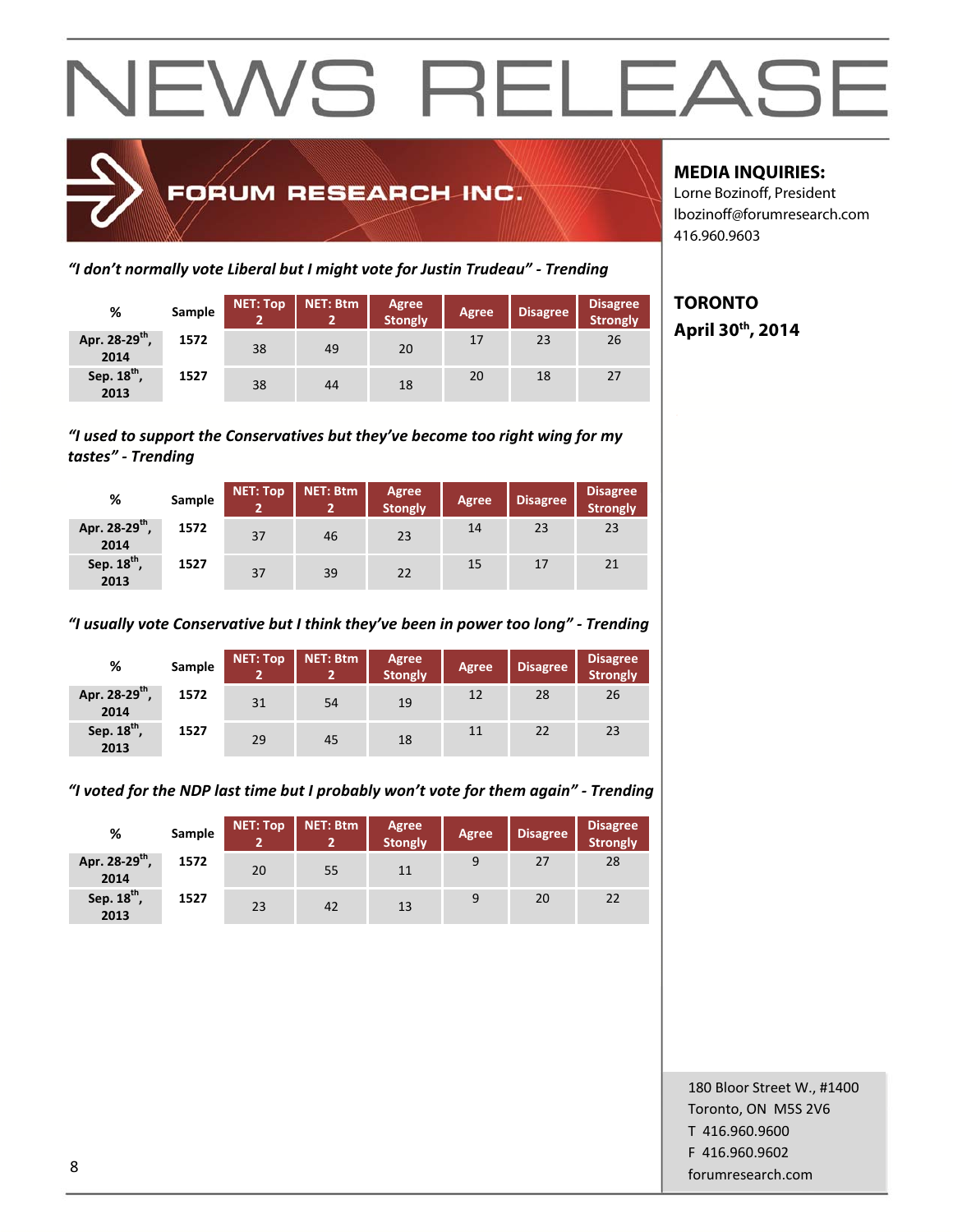## FORUM RESEARCH INC.

## *Federal Vote Preference*

*'If a federal election were held today, which party are you most likely to vote for?'+' Even though you may not have made up your mind, which party are you leaning towards at this time?'*

## *[Decided/Leaning]*

## *Age / Gender / Children / Mothers*

| %                               | <b>Total</b>   | $18 -$<br>34   | $35 -$<br>44 | 45-<br>54      | $55 -$<br>64   | $65+$          | <b>Male</b>  | <b>Female</b> | <b>Yes</b>     | <b>No</b>      | <b>Moms</b>  |
|---------------------------------|----------------|----------------|--------------|----------------|----------------|----------------|--------------|---------------|----------------|----------------|--------------|
| Sample                          | 1500           | 128            | 159          | 277            | 406            | 530            | 729          | 771           | 318            | 1182           | 152          |
| Conservative                    | 30             | 19             | 33           | 33             | 30             | 34             | 33           | 27            | 28             | 31             | 28           |
| Liberal                         | 39             | 31             | 41           | 40             | 41             | 41             | 41           | 37            | 39             | 39             | 34           |
| <b>New</b><br><b>Democratic</b> | 20             | 32             | 15           | 17             | 18             | 19             | 17           | 23            | 22             | 19             | 27           |
| Green                           | $\overline{4}$ | 8              | 4            | $\overline{4}$ | $\overline{4}$ | $\overline{2}$ | 3            | 6             | $\overline{4}$ | $\overline{4}$ | 5            |
| <b>Bloc</b><br>Quebecois        | 6              | 8              | 6            | 6              | 6              | 3              | 6            | 6             | 5              | 6              | 5            |
| Other                           | $\mathbf{1}$   | $\overline{2}$ | 1            | $\mathbf 0$    | 1              | $\mathbf{1}$   | $\mathbf{1}$ | 1             | 1              | $\mathbf{1}$   | $\mathbf{1}$ |

## *Region / Language*

| %                     | <b>Total</b> | Atl      | Que      | <b>ON</b>      | Man/Sask       | AB             | <b>BC</b> | <b>English</b> | <b>French</b>  |
|-----------------------|--------------|----------|----------|----------------|----------------|----------------|-----------|----------------|----------------|
| Sample                | 1500         | 125      | 394      | 631            | 108            | 128            | 114       | 1159           | 341            |
| <b>Conservative</b>   | 30           | 21       | 17       | 32             | 49             | 56             | 26        | 33             | 18             |
| Liberal               | 39           | 59       | 34       | 41             | 33             | 23             | 45        | 42             | 30             |
| <b>New Democratic</b> | 20           | 19       | 24       | 22             | 13             | 15             | 14        | 19             | 25             |
| Green                 | 4            | 1        | 2        | $\overline{4}$ | $\overline{4}$ | $\overline{4}$ | 13        | 5              | $\overline{2}$ |
| <b>Bloc Quebecois</b> | 6            | $\Omega$ | 22       | $\Omega$       | $\Omega$       | 0              | $\Omega$  | $\Omega$       | 24             |
| Other                 | 1            | 1        | $\Omega$ | 1              | 1              | 1              | 2         | 1              | 0              |

## *Household Income*

| %                     | <b>Total</b>   | $<$ \$20 $K$ | \$20-\$40K | \$40-\$60K     | \$60-\$80K   | \$80-\$100K | \$100-\$250K |
|-----------------------|----------------|--------------|------------|----------------|--------------|-------------|--------------|
| Sample                | 1500           | 142          | 252        | 251            | 174          | 163         | 255          |
| <b>Conservative</b>   | 30             | 25           | 27         | 26             | 27           | 30          | 32           |
| Liberal               | 39             | 36           | 35         | 36             | 39           | 46          | 43           |
| <b>New Democratic</b> | 20             | 21           | 20         | 26             | 25           | 17          | 16           |
| Green                 | $\overline{4}$ | 8            | 7          | $\overline{4}$ | <sup>2</sup> | 2           | 4            |
| <b>Bloc Quebecois</b> | 6              |              | 9          | 8              |              |             | 4            |
| <b>Other</b>          |                | ำ            |            |                |              |             |              |

## **MEDIA INQUIRIES:**

Lorne Bozinoff, President lbozinoff@forumresearch.com 416.960.9603

## **TORONTO April 30th, 2014**

180 Bloor Street W., #1400 Toronto, ON M5S 2V6 T 416.960.9600 F 416.960.9602 example to the contract of the contract of the contract of the contract of the contract of the contract of the contract of the contract of the contract of the contract of the contract of the contract of the contract of the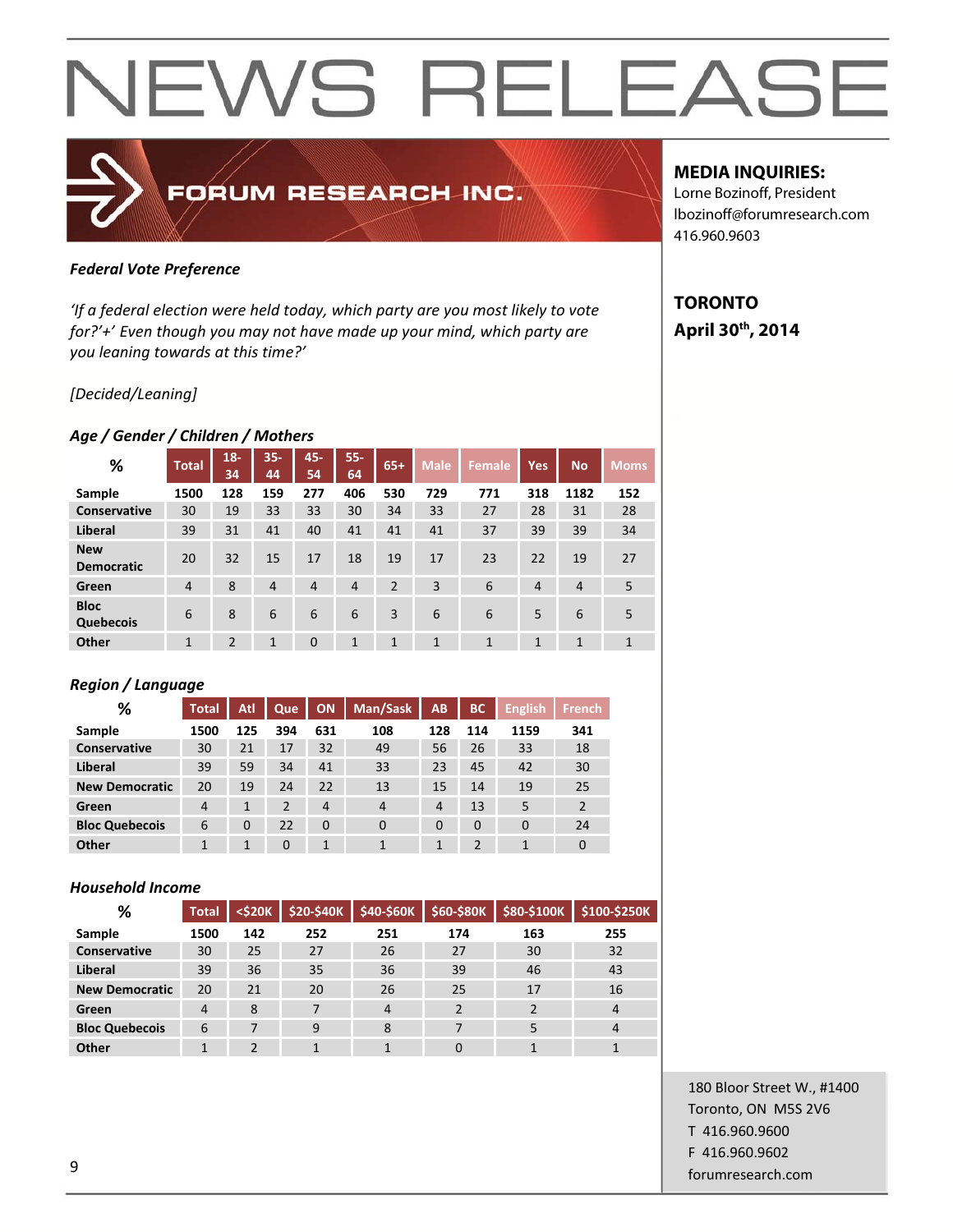## FORUM RESEARCH INC.

## *Past Federal Vote*

| ℅                     | <b>Total</b> | <b>Conservative</b> | <b>Liberal</b> | <b>NDP</b> | Green          | <b>Bloc</b>    | <b>Other Parties</b> |
|-----------------------|--------------|---------------------|----------------|------------|----------------|----------------|----------------------|
| Sample                | 1500         | 525                 | 335            | 317        | 68             | 73             | 71                   |
| <b>Conservative</b>   | 30           | 71                  | 6              | 6          | 5              | 8              | 15                   |
| Liberal               | 39           | 19                  | 85             | 32         | 36             | 6              | 30                   |
| <b>New Democratic</b> | 20           | 6                   | 7              | 57         | 19             | 13             | 23                   |
| Green                 | 4            | 3                   | 3              | 1          | 35             | $\overline{4}$ | 16                   |
| <b>Bloc Quebecois</b> | 6            |                     | $\Omega$       | 3          | 1              | 68             | 7                    |
| <b>Other</b>          | ◀            | 0                   | 0              | $\Omega$   | $\overline{4}$ | $\Omega$       | 8                    |

## *Highest Level of Education*

| %                               | <b>Total</b>   | <b>Secondary</b><br>school or less | Some college or<br>university | <b>Completed college</b><br>or university | <b>Post</b><br>graduate<br>studies |
|---------------------------------|----------------|------------------------------------|-------------------------------|-------------------------------------------|------------------------------------|
| Sample                          | 1500           | 325                                | 391                           | 525                                       | 259                                |
| Conservative                    | 30             | 33                                 | 30                            | 29                                        | 26                                 |
| Liberal                         | 39             | 36                                 | 39                            | 40                                        | 41                                 |
| <b>New</b><br><b>Democratic</b> | 20             | 15                                 | 18                            | 22                                        | 25                                 |
| Green                           | $\overline{4}$ | 5                                  | 6                             | 3                                         | $\overline{4}$                     |
| <b>Bloc</b><br>Quebecois        | 6              | 10                                 | 6                             | 5                                         | $\overline{2}$                     |
| <b>Other</b>                    | $\mathbf{1}$   | 1                                  | $\mathbf{1}$                  | $\mathbf{1}$                              | 2                                  |

## *Religion*

| %                               | <b>Tota</b>    | <b>Christia</b><br>n | Protestan<br><b>Christian</b> | <b>Evangel</b><br>ical<br><b>Christia</b><br>n | <b>Catholic</b> | <b>Other</b><br><b>Christia</b><br>n | Non-<br><b>Christia</b><br>n | <b>Non</b><br>e |
|---------------------------------|----------------|----------------------|-------------------------------|------------------------------------------------|-----------------|--------------------------------------|------------------------------|-----------------|
| Sample                          | 150<br>0       | 1075                 | 373                           | 69                                             | 520             | 113                                  | 80                           | 345             |
| <b>Conservativ</b><br>e         | 30             | 34                   | 42                            | 55                                             | 25              | 37                                   | 28                           | 21              |
| <b>Liberal</b>                  | 39             | 38                   | 38                            | 30                                             | 41              | 28                                   | 44                           | 41              |
| <b>New</b><br><b>Democratic</b> | 20             | 17                   | 14                            | 12                                             | 18              | 27                                   | 20                           | 27              |
| Green                           | $\overline{4}$ | $\overline{4}$       | 5                             | 3                                              | $\overline{3}$  | 6                                    | 3                            | 5               |
| <b>Bloc</b><br>Quebecois        | 6              | 6                    | $\overline{0}$                | $\mathbf{0}$                                   | 13              | $\mathbf{1}$                         | $\mathbf{1}$                 | 5               |
| Other                           | $\mathbf{1}$   | $\mathbf{1}$         | $\mathbf{1}$                  | $\mathbf{1}$                                   | $\Omega$        | $\mathbf{1}$                         | 3                            | $\mathbf{1}$    |

## **MEDIA INQUIRIES:**

Lorne Bozinoff, President lbozinoff@forumresearch.com 416.960.9603

## **TORONTO April 30th, 2014**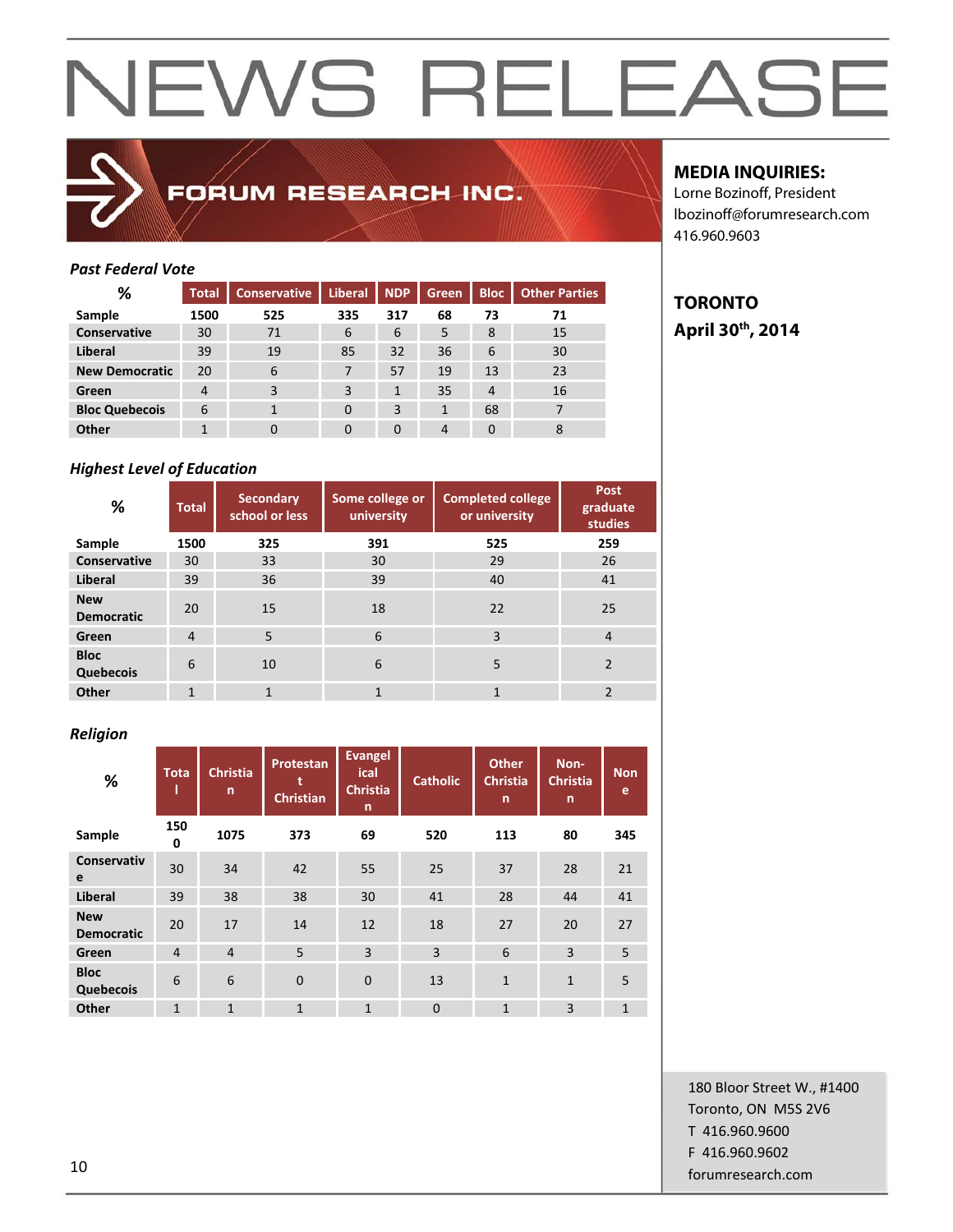## FORUM RESEARCH INC.

## *Seen Trudeau Ad / Opinion of Trudeau*

|                                 | --- <i>r</i>   | <br>Have seen  | Have not seen | <b>Grown</b>   | <b>Grown</b> | <b>No</b> |
|---------------------------------|----------------|----------------|---------------|----------------|--------------|-----------|
| %                               | <b>Total</b>   | ad             | ad            | better         | worse        | Change    |
| Sample                          | 1500           | 720            | 780           | 450            | 363          | 657       |
| Conservative                    | 30             | 30             | 30            | 8              | 63           | 28        |
| <b>Liberal</b>                  | 39             | 45             | 33            | 70             | 8            | 33        |
| <b>New</b><br><b>Democratic</b> | 20             | 18             | 22            | 15             | 20           | 24        |
| Green                           | $\overline{4}$ | 4              | 5             | 5              | 3            | 5         |
| <b>Bloc Quebecois</b>           | 6              | $\overline{2}$ | 9             | $\overline{2}$ | 5            | 9         |
| Other                           | $\mathbf{1}$   | $\mathbf{1}$   | 1             | 1              |              | 1         |

## **MEDIA INQUIRIES:**

Lorne Bozinoff, President lbozinoff@forumresearch.com 416.960.9603

## **TORONTO April 30th, 2014**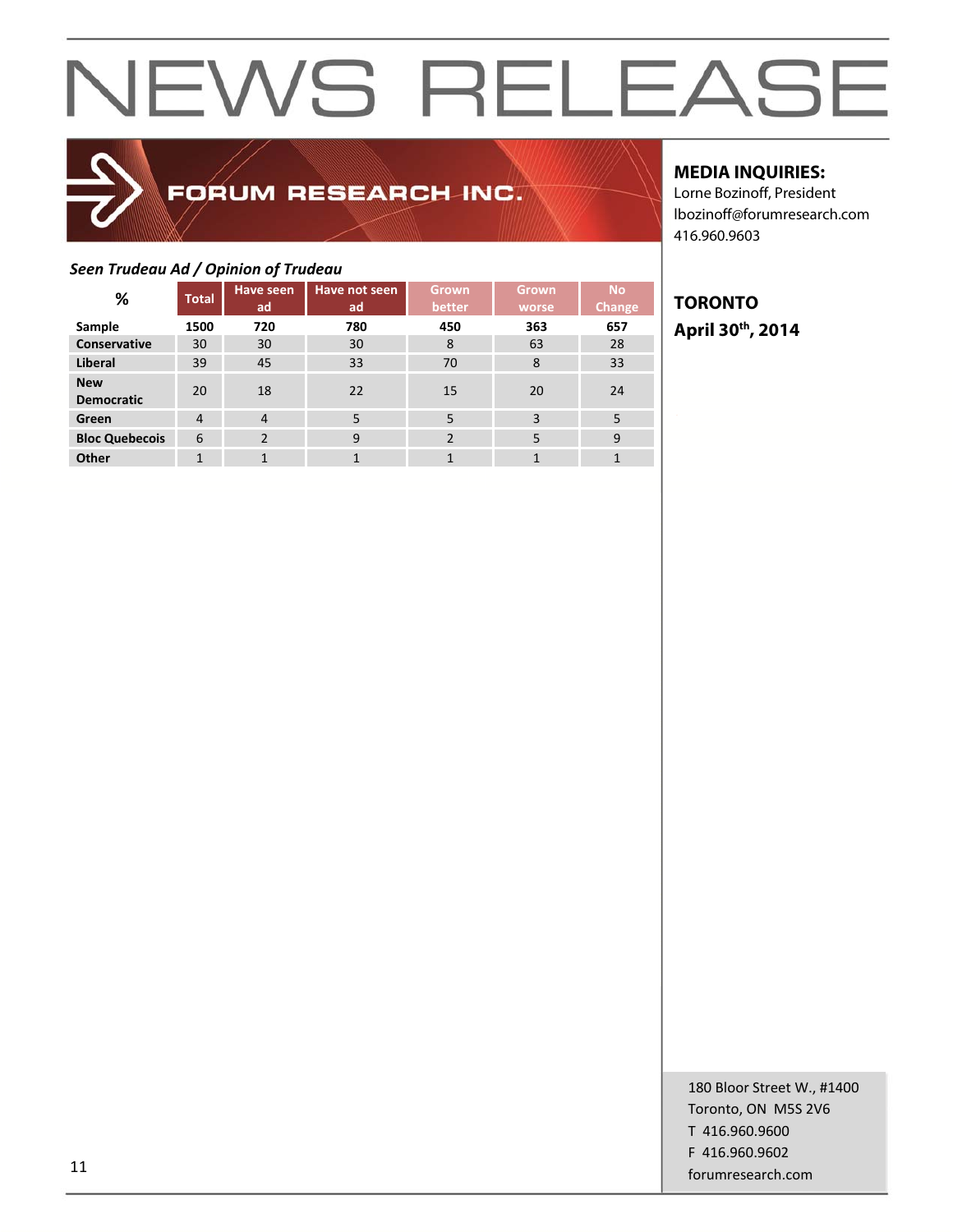

### *Approval of Stephen Harper*

*'Do you approve or disapprove of the job Stephen Harper is doing as Prime Minister?'*

## *[All Respondents]*

### *Age / Gender / Children / Mothers*

| %                 | <b>Total</b> | $18-$<br>34 | $35 -$<br>44 | 45-<br>54 | $55 -$<br>64 | $65+$ | <b>Male</b> | <b>Female</b> | Yes | <b>No</b> | <b>Moms</b> |
|-------------------|--------------|-------------|--------------|-----------|--------------|-------|-------------|---------------|-----|-----------|-------------|
| Sample            | 1572         | 136         | 170          | 291       | 425          | 550   | 757         | 815           | 339 | 1233      | 163         |
| Approve           | 31           | 23          | 33           | 33        | 32           | 38    | 33          | 29            | 32  | 31        | 33          |
| <b>Disapprove</b> | 60           | 67          | 56           | 60        | 59           | 55    | 60          | 61            | 59  | 61        | 56          |
| Don't<br>know     | 9            | 10          | 11           |           | 9            |       | 8           | 10            | 10  | 8         | 11          |

### *Region / Language*

| %                 | <b>Total</b> | Atl | <b>Que</b> |     | ON   Man/Sask | AB  | BC  | English | French |
|-------------------|--------------|-----|------------|-----|---------------|-----|-----|---------|--------|
| Sample            | 1572         | 133 | 409        | 663 | 118           | 133 | 116 | 1216    | 356    |
| Approve           | 31           | 12  | 24         | 30  | 51            | 50  | 33  | 34      | 20     |
| <b>Disapprove</b> | 60           | 78  | 65         | 61  | 42            | 40  | 62  | 58      | 67     |
| Don't know        | 9            | 10  | 11         | 9   |               | 10  |     |         | 13     |

### *Household Income*

| %                 | <b>Total</b> | <b><s20k< b=""></s20k<></b> | $$20-$40K$ | \$40-\$60K | \$60-\$80K | \$80-\$100K | \$100-\$250K |
|-------------------|--------------|-----------------------------|------------|------------|------------|-------------|--------------|
| Sample            | 1572         | 156                         | 264        | 260        | 179        | 167         | 263          |
| Approve           | 31           | 32                          | 29         | 25         | 31         | 32          | 34           |
| <b>Disapprove</b> | 60           | 56                          | 62         | 66         | 60         | 66          | 57           |
| Don't know        | 9            | 13                          | q          | 9          | 9          |             | a            |

### *Federal Vote Preference*

| %                 | <b>Total</b> | Cons | Lib | <b>NDP</b> | Green   Bloc |    | <b>Other Parties</b> |
|-------------------|--------------|------|-----|------------|--------------|----|----------------------|
| Sample            | 1572         | 447  | 549 | 287        | 87           | 79 | 51                   |
| Approve           | 31           | 84   | 12  |            | 11           | 13 | 44                   |
| <b>Disapprove</b> | 60           | 9    | 82  | 86         | 72           | 80 | 45                   |
| Don't know        | 9            |      | b   |            |              |    | 11                   |

## **MEDIA INQUIRIES:**

Lorne Bozinoff, President lbozinoff@forumresearch.com 416.960.9603

## **TORONTO April 30th, 2014**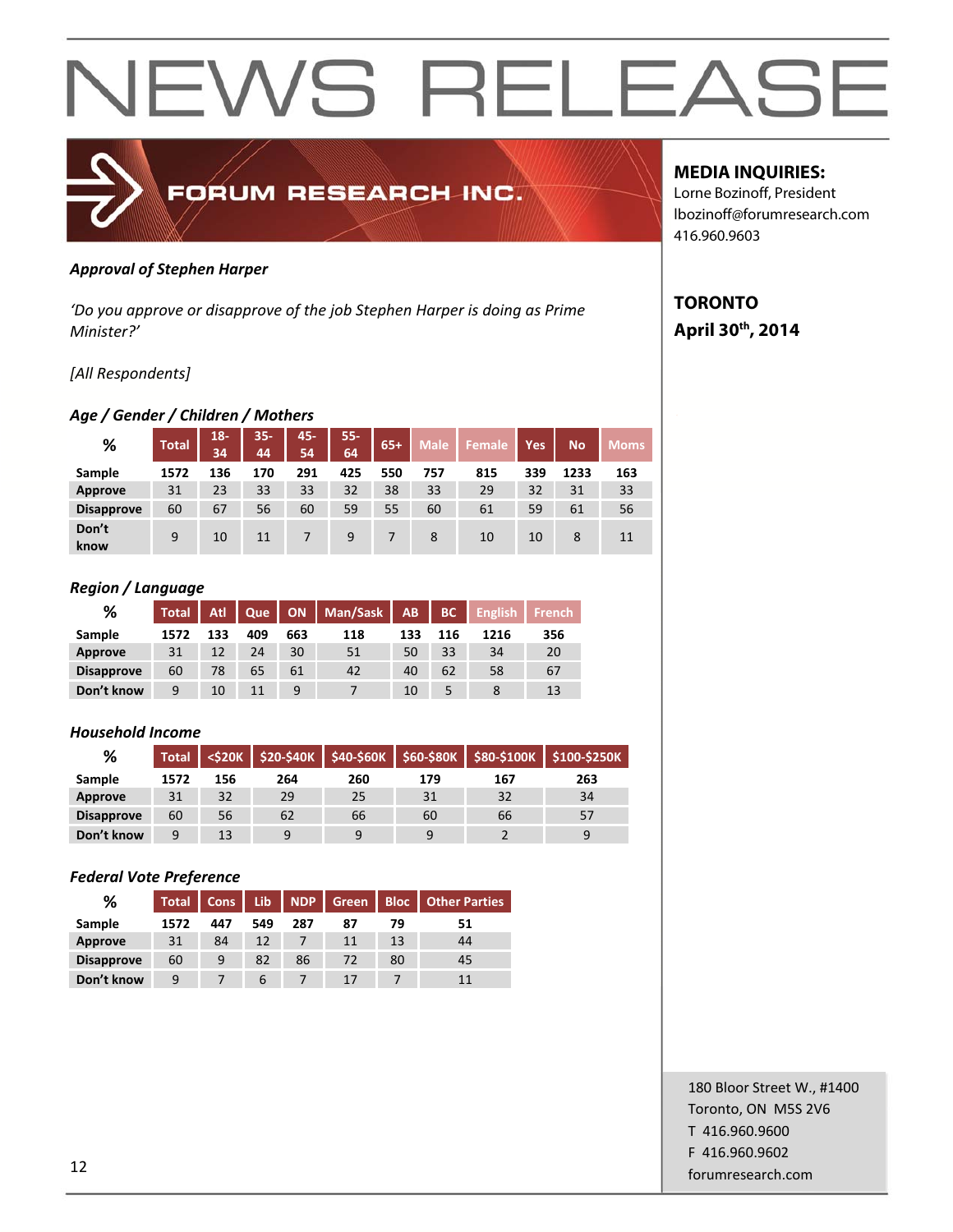## FORUM RESEARCH INC.

## **MEDIA INQUIRIES:**

**TORONTO** 

**April 30th, 2014** 

Lorne Bozinoff, President lbozinoff@forumresearch.com 416.960.9603

## *Highest Level of Education*

| %                 | <b>Total</b> | <b>Secondary</b><br>school or less | Some college or<br>university | <b>Completed college</b><br>or university | Post graduate<br>studies |
|-------------------|--------------|------------------------------------|-------------------------------|-------------------------------------------|--------------------------|
| Sample            | 1572         | 346                                | 412                           | 540                                       | 274                      |
| Approve           | 31           | 32                                 | 25                            | 33                                        | 33                       |
| <b>Disapprove</b> | 60           | 55                                 | 64                            | 60                                        | 62                       |
| Don't<br>know     | 9            | 13                                 | 11                            |                                           | 6                        |

### *Religion*

| %                     | <b>Tota</b>         | <b>Christia</b><br>n | Protestan<br><b>Christian</b> | Evangelica<br>I Christian | Catho<br>lic | <b>Other</b><br><b>Christian</b> | Non-<br><b>Christia</b><br>n | <b>Non</b><br>e |
|-----------------------|---------------------|----------------------|-------------------------------|---------------------------|--------------|----------------------------------|------------------------------|-----------------|
| Sample                | 157<br>$\mathbf{2}$ | 1127                 | 392                           | 71                        | 544          | 120                              | 84                           | 361             |
| <b>Approve</b>        | 31                  | 34                   | 41                            | 42                        | 30           | 31                               | 40                           | 22              |
| <b>Disapprov</b><br>e | 60                  | 55                   | 50                            | 36                        | 60           | 59                               | 56                           | 72              |
| Don't<br>know         | 9                   | 11                   | 9                             | 22                        | 10           | 10                               | $\overline{4}$               | 6               |

## *Seen Trudeau Ad / Opinion of Trudeau*

| %                 | <b>Total</b> | Have seen<br>ad | Have not seen<br>ad, | <b>Grown</b><br>better | <b>Grown</b><br>worse | <b>No</b><br>Change |
|-------------------|--------------|-----------------|----------------------|------------------------|-----------------------|---------------------|
| Sample            | 1572         | 752             | 820                  | 460                    | 383                   | 680                 |
| Approve           | 31           | 29              | 33                   | 13                     | 57                    | 29                  |
| <b>Disapprove</b> | 60           | 64              | 56                   | 83                     | 33                    | 61                  |
| Don't<br>know     | 9            | 6               | 11                   | 4                      | 9                     | 10                  |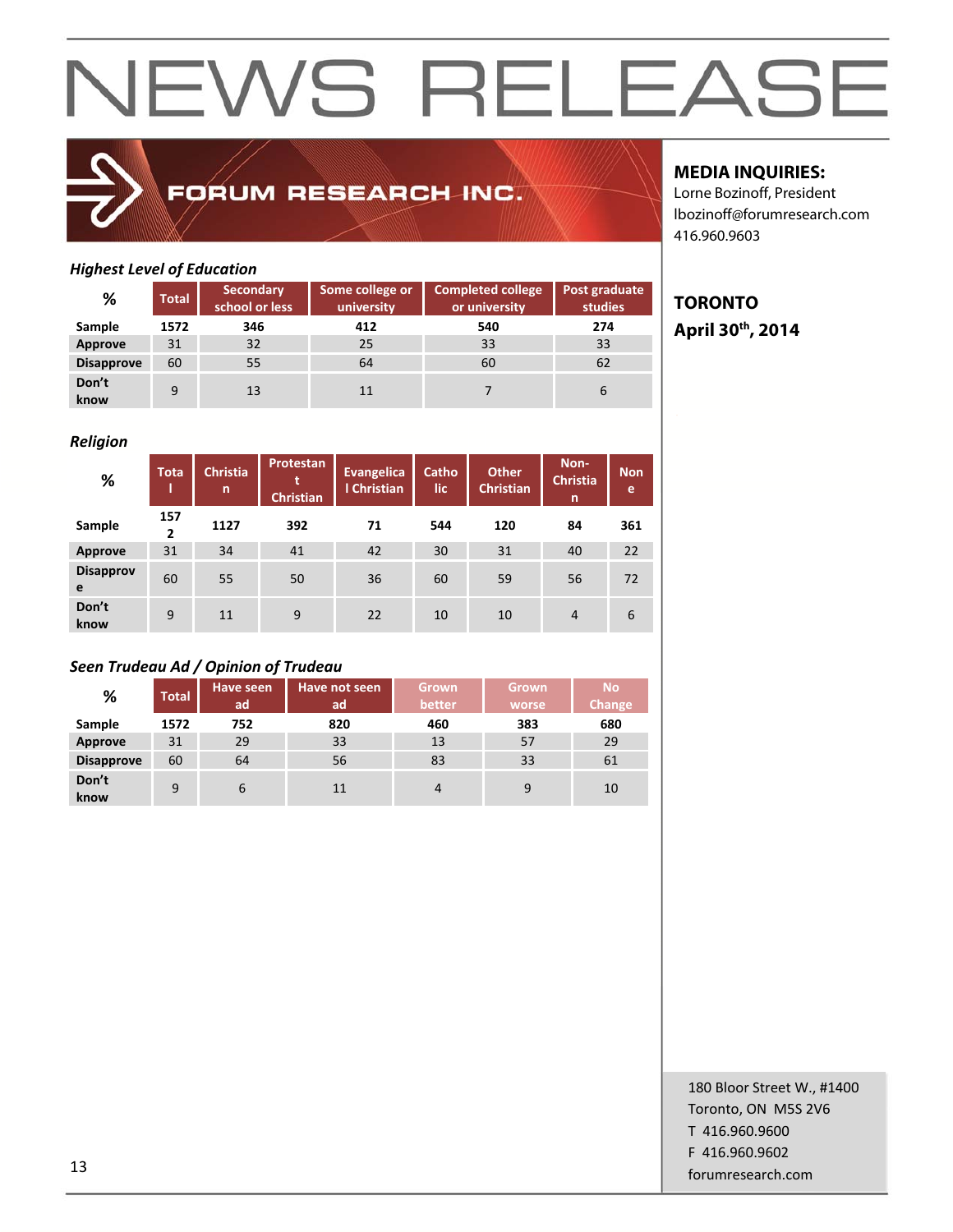

### *Approval of Tom Mulcair*

*'Do you approve or disapprove of the job Tom Mulcair is doing as Leader of the Opposition?'*

## *[All Respondents]*

## *Age / Gender / Children / Mothers*

| %                 | <b>Total</b> | $18 -$<br>34 | $35 -$<br>44 | 45-<br>54 | $55 -$<br>64 | $65+$ | <b>Male</b> | Female | Yes | <b>No</b> | <b>Moms</b> |
|-------------------|--------------|--------------|--------------|-----------|--------------|-------|-------------|--------|-----|-----------|-------------|
| Sample            | 1572         | 136          | 170          | 291       | 425          | 550   | 757         | 815    | 339 | 1233      | 163         |
| <b>Approve</b>    | 44           | 47           | 40           | 40        | 45           | 48    | 47          | 42     | 41  | 46        | 40          |
| <b>Disapprove</b> | 28           | 30           | 25           | 31        | 27           | 28    | 34          | 23     | 28  | 28        | 20          |
| Don't<br>know     | 27           | 23           | 36           | 29        | 28           | 24    | 19          | 35     | 31  | 26        | 41          |

### *Region / Language*

| %                 | <b>Total</b> | <b>Atl</b> | Que |     | ON   Man/Sask | AB  |     | <b>BC</b> English French |     |
|-------------------|--------------|------------|-----|-----|---------------|-----|-----|--------------------------|-----|
| Sample            | 1572         | 133        | 409 | 663 | 118           | 133 | 116 | 1216                     | 356 |
| Approve           | 44           | 37         | 61  | 41  | 34            | 32  | 41  | 41                       | 58  |
| <b>Disapprove</b> | 28           | 30         | 18  | 27  | 40            | 43  | 34  | 31                       | 18  |
| Don't know        | 27           | 33         | 21  | 32  | 26            | 25  | 25  | 29                       | 23  |

### *Household Income*

| %                 | <b>Total</b> | <b><s20k< b=""></s20k<></b> |     |     |     |     | \$20-\$40K \$40-\$60K \$60-\$80K \$80-\$100K \$100-\$250K |
|-------------------|--------------|-----------------------------|-----|-----|-----|-----|-----------------------------------------------------------|
| Sample            | 1572         | 156                         | 264 | 260 | 179 | 167 | 263                                                       |
| Approve           | 44           | 48                          | 35  | 48  | 48  | 52  | 47                                                        |
| <b>Disapprove</b> | 28           | 23                          | 32  | 25  | 25  | 23  | 30                                                        |
| Don't know        | 27           | 28                          | 32  | 28  | 27  | 25  | 23                                                        |

### *Federal Vote Preference*

| %                 | <b>Total</b> | Cons | <b>Lib</b> | NDP | Green | <b>Bloc</b> | <b>Other Parties</b> |
|-------------------|--------------|------|------------|-----|-------|-------------|----------------------|
| Sample            | 1572         | 447  | 549        | 287 | 87    | 79          | 51                   |
| Approve           | 44           | 29   | 50         | 70  | 33    | 39          | 41                   |
| <b>Disapprove</b> | 28           | 48   | 21         | 12  | 26    | 34          | 35                   |
| Don't know        | 27           | 24   | 29         | 18  | 40    | 27          | 24                   |

## **MEDIA INQUIRIES:**

Lorne Bozinoff, President lbozinoff@forumresearch.com 416.960.9603

## **TORONTO April 30th, 2014**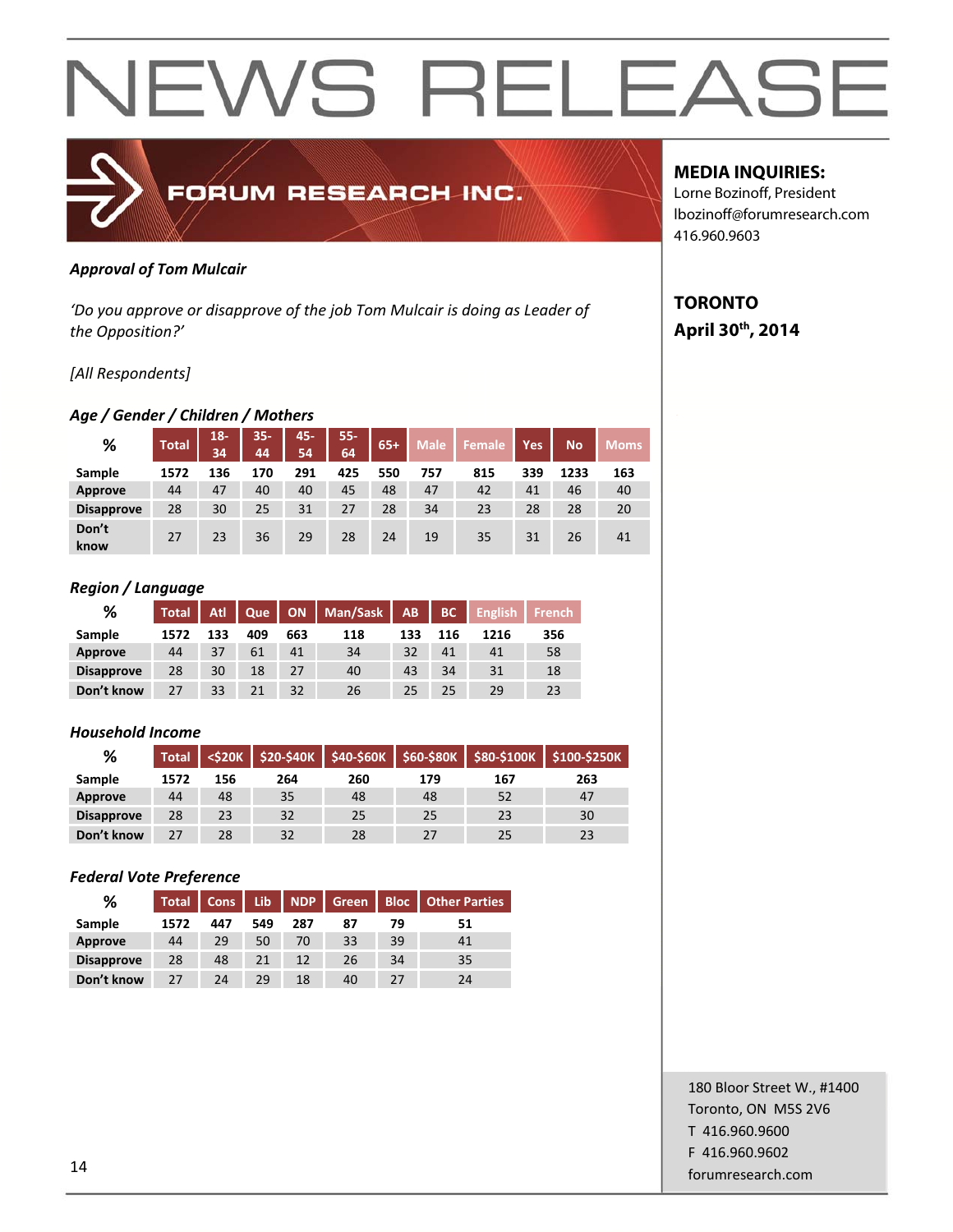## FORUM RESEARCH INC.

## *Highest Level of Education*

| %                 | <b>Total</b> | <b>Secondary</b><br>school or less | Some college or<br>university | <b>Completed college</b><br>or university | Post<br>graduate<br>studies |
|-------------------|--------------|------------------------------------|-------------------------------|-------------------------------------------|-----------------------------|
| Sample            | 1572         | 346                                | 412                           | 540                                       | 274                         |
| Approve           | 44           | 34                                 | 39                            | 47                                        | 57                          |
| <b>Disapprove</b> | 28           | 34                                 | 33                            | 24                                        | 25                          |
| Don't<br>know     | 27           | 32                                 | 28                            | 29                                        | 18                          |

## *Religion*

| %                     | <b>Tota</b> | <b>Christia</b><br>n | Protestan<br>٠<br><b>Christian</b> | <b>Evangelic</b><br>al<br><b>Christian</b> | Catho<br>lic | <b>Other</b><br><b>Christian</b> | Non-<br><b>Christia</b><br>n | <b>Non</b><br>e |
|-----------------------|-------------|----------------------|------------------------------------|--------------------------------------------|--------------|----------------------------------|------------------------------|-----------------|
| Sample                | 157<br>2    | 1127                 | 392                                | 71                                         | 544          | 120                              | 84                           | 361             |
| <b>Approve</b>        | 44          | 40                   | 40                                 | 31                                         | 44           | 35                               | 58                           | 50              |
| <b>Disapprov</b><br>e | 28          | 29                   | 33                                 | 25                                         | 26           | 34                               | 21                           | 28              |
| Don't<br>know         | 27          | 31                   | 27                                 | 43                                         | 31           | 31                               | 22                           | 22              |

## *Seen Trudeau Ad / Opinion of Trudeau*

| %                 | <b>Total</b> | Have seen<br>ad | Have not seen<br>ad | <b>Grown</b><br>better | <b>Grown</b><br>worse | <b>No</b><br><b>Change</b> |
|-------------------|--------------|-----------------|---------------------|------------------------|-----------------------|----------------------------|
| Sample            | 1572         | 752             | 820                 | 460                    | 383                   | 680                        |
| <b>Approve</b>    | 44           | 43              | 46                  | 54                     | 35                    | 45                         |
| <b>Disapprove</b> | 28           | 32              | 25                  | 25                     | 39                    | 25                         |
| Don't<br>know     | 27           | 26              | 29                  | 20                     | 26                    | 30                         |

## **MEDIA INQUIRIES:**

Lorne Bozinoff, President lbozinoff@forumresearch.com 416.960.9603

## **TORONTO April 30th, 2014**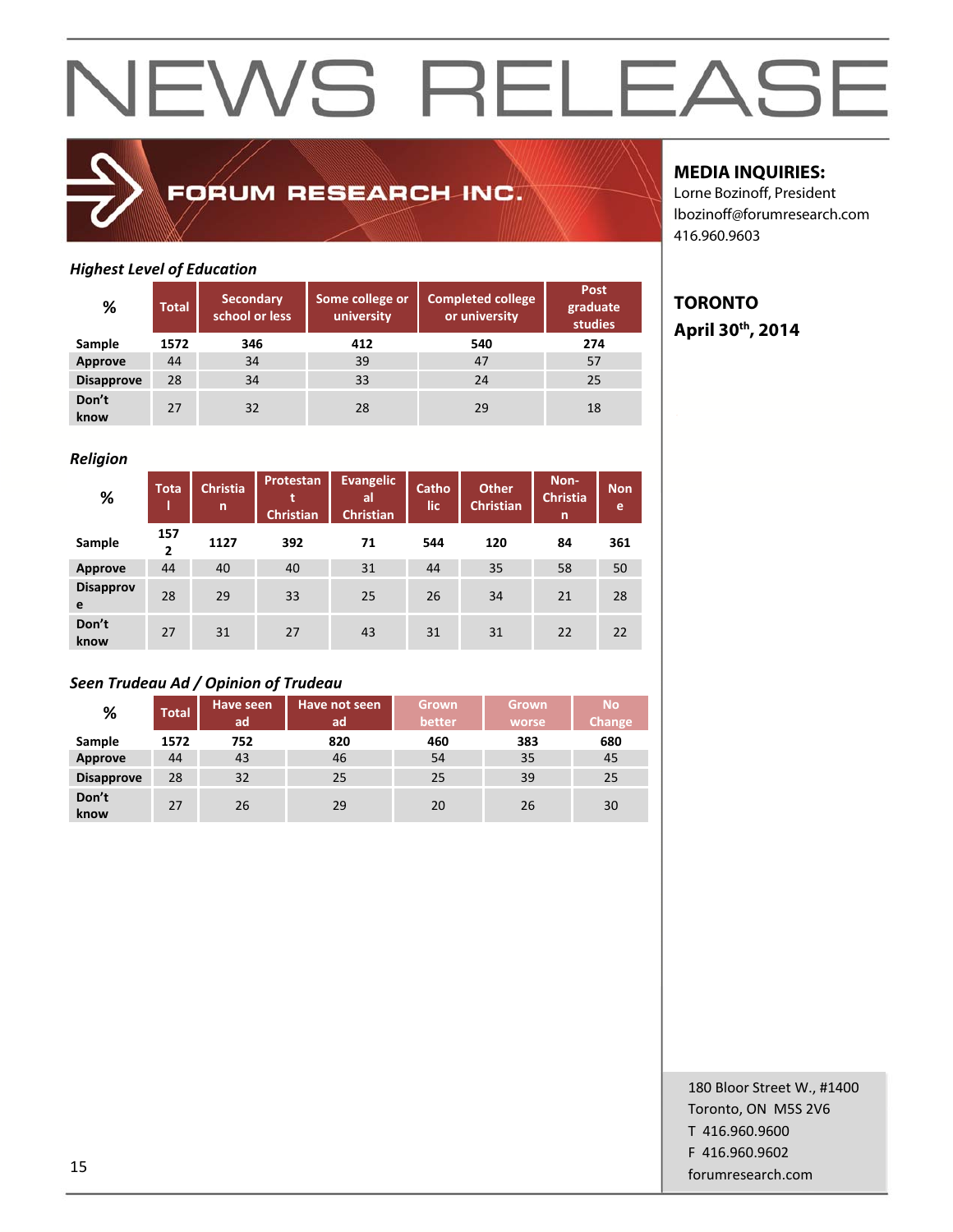

### *Approval of Justin Trudeau*

*'Do you approve or disapprove of the job Justin Trudeau is doing as leader of the Liberal Party?'*

## *[All Respondents]*

## *Age / Gender / Children / Mothers*

| %                 | <b>Total</b> | $18 -$<br>34 | $35 -$<br>44 | 45-<br>54 | $55 -$<br>64 | $65+$ | <b>Male</b> | Female | Yes | <b>No</b> | <b>Moms</b> |
|-------------------|--------------|--------------|--------------|-----------|--------------|-------|-------------|--------|-----|-----------|-------------|
| Sample            | 1572         | 136          | 170          | 291       | 425          | 550   | 757         | 815    | 339 | 1233      | 163         |
| <b>Approve</b>    | 46           | 50           | 49           | 43        | 47           | 40    | 47          | 45     | 48  | 45        | 49          |
| <b>Disapprove</b> | 38           | 35           | 36           | 40        | 37           | 43    | 40          | 36     | 35  | 39        | 32          |
| Don't<br>know     | 16           | 16           | 15           | 17        | 17           | 18    | 14          | 19     | 16  | 16        | 18          |

### *Region / Language*

| %                 | <b>Total</b> | Atl | <b>Que</b> |     | ON   Man/Sask | AB  | BC  | <b>English</b> | French |
|-------------------|--------------|-----|------------|-----|---------------|-----|-----|----------------|--------|
| Sample            | 1572         | 133 | 409        | 663 | 118           | 133 | 116 | 1216           | 356    |
| Approve           | 46           | 59  | 40         | 48  | 33            | 33  | 59  | 48             | 37     |
| <b>Disapprove</b> | 38           | 21  | 37         | 38  | 50            | 56  | 30  | 37             | 39     |
| Don't know        | 16           | 20  | 23         | 14  | 17            | 11  | 11  | 14             | 24     |

### *Household Income*

| %                 | <b>Total</b> | <b><s20k< b=""></s20k<></b> | $$20-$40K$ |     | $$40-$60K$ $$60-$80K$ |     | $$80-$100K$ $$100-$250K$ |
|-------------------|--------------|-----------------------------|------------|-----|-----------------------|-----|--------------------------|
| Sample            | 1572         | 156                         | 264        | 260 | 179                   | 167 | 263                      |
| Approve           | 46           | 50                          | 46         | 44  | 44                    | 48  | 47                       |
| <b>Disapprove</b> | 38           | 36                          | 33         | 40  | 32                    | 42  | 39                       |
| Don't know        | 16           | 14                          | 21         | 17  | 24                    | 10  | 13                       |

### *Federal Vote Preference*

| %                 | <b>Total</b> | Cons | <b>Lib</b> | NDP | Green | <b>Bloc</b> | <b>Other Parties</b> |
|-------------------|--------------|------|------------|-----|-------|-------------|----------------------|
| Sample            | 1572         | 447  | 549        | 287 | 87    | 79          | 51                   |
| Approve           | 46           | 15   | 88         | 38  | 38    | 15          | 42                   |
| <b>Disapprove</b> | 38           | 70   |            | 39  | 42    | 59          | 38                   |
| Don't know        | 16           | 15   |            | つつ  | 20    | 25          | 20                   |

## **MEDIA INQUIRIES:**

Lorne Bozinoff, President lbozinoff@forumresearch.com 416.960.9603

## **TORONTO April 30th, 2014**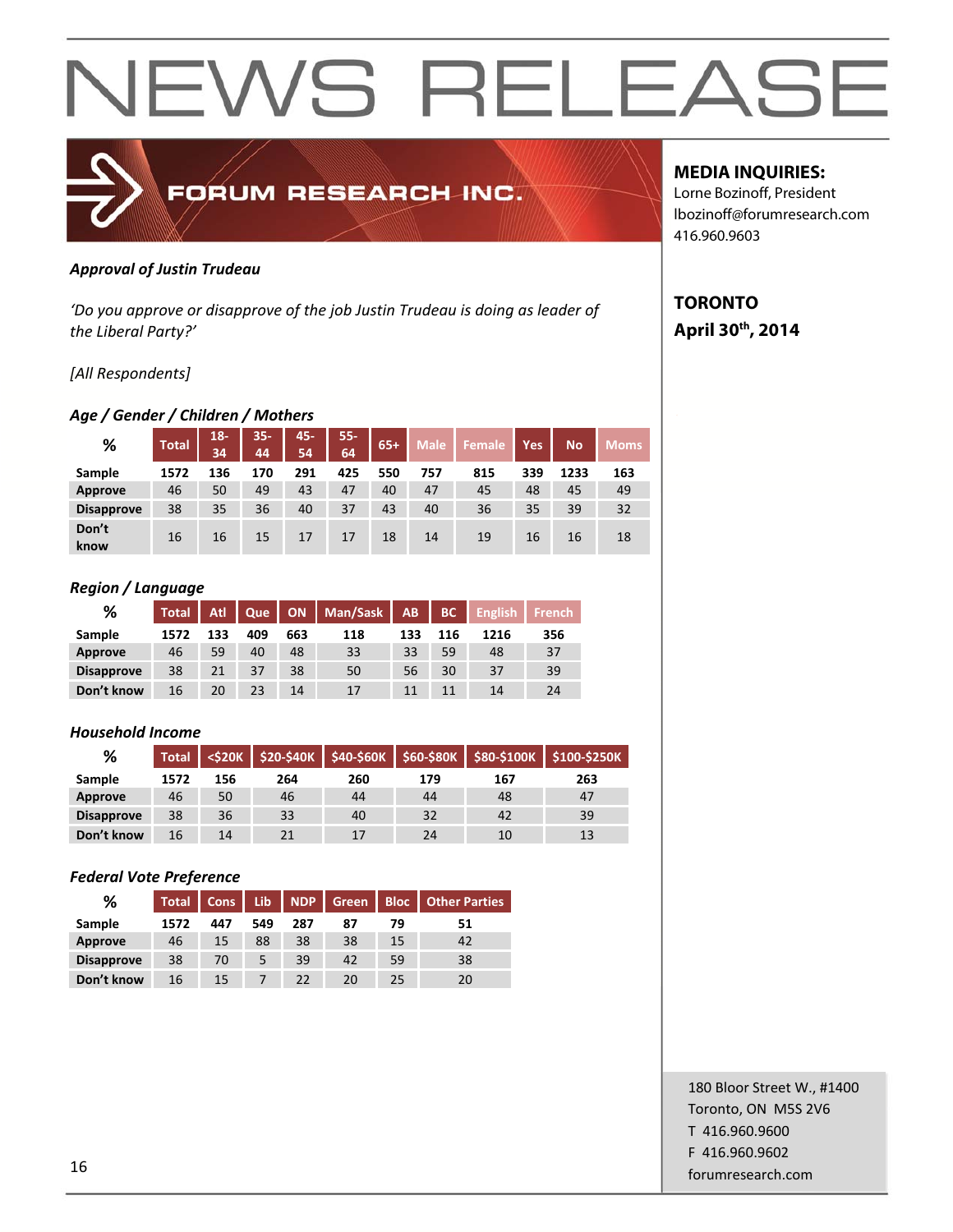## FORUM RESEARCH INC.

## **MEDIA INQUIRIES:**

Lorne Bozinoff, President lbozinoff@forumresearch.com 416.960.9603

## *Highest Level of Education*

| %                 | <b>Total</b> | <b>Secondary</b><br>school or less | Some college or<br>university | <b>Completed college</b><br>or university | Post graduate<br>studies |
|-------------------|--------------|------------------------------------|-------------------------------|-------------------------------------------|--------------------------|
| Sample            | 1572         | 346                                | 412                           | 540                                       | 274                      |
| Approve           | 46           | 40                                 | 47                            | 46                                        | 51                       |
| <b>Disapprove</b> | 38           | 40                                 | 39                            | 38                                        | 35                       |
| Don't<br>know     | 16           | 20                                 | 14                            | 17                                        | 14                       |

### *Religion*

| %                     | <b>Tota</b> | <b>Christia</b><br>n | Protestan<br><b>Christian</b> | <b>Evangelic</b><br>al<br><b>Christian</b> | Cat<br>holi<br>c | <b>Other</b><br><b>Christian</b> | Non-<br><b>Christia</b><br>n | <b>Non</b><br>e |
|-----------------------|-------------|----------------------|-------------------------------|--------------------------------------------|------------------|----------------------------------|------------------------------|-----------------|
| Sample                | 157<br>2    | 1127                 | 392                           | 71                                         | 544              | 120                              | 84                           | 361             |
| <b>Approve</b>        | 46          | 43                   | 43                            | 33                                         | 44               | 48                               | 59                           | 49              |
| <b>Disapprov</b><br>e | 38          | 39                   | 46                            | 49                                         | 35               | 31                               | 33                           | 36              |
| Don't<br>know         | 16          | 18                   | 11                            | 17                                         | 21               | 21                               | 8                            | 15              |

## *Seen Trudeau Ad / Opinion of Trudeau*

| %                 | <b>Total</b> | Have seen<br>ad | Have not seen<br>ad | <b>Grown</b><br>better | Grown<br>worse | <b>No</b><br>Change |
|-------------------|--------------|-----------------|---------------------|------------------------|----------------|---------------------|
| Sample            | 1572         | 752             | 820                 | 460                    | 383            | 680                 |
| Approve           | 46           | 50              | 43                  | 89                     | 3              | 41                  |
| <b>Disapprove</b> | 38           | 38              | 37                  | 3                      | 90             | 34                  |
| Don't<br>know     | 16           | 12              | 20                  | 8                      |                | 24                  |

## **TORONTO April 30th, 2014**

180 Bloor Street W., #1400 Toronto, ON M5S 2V6 T 416.960.9600 F 416.960.9602 forumresearch.com and the set of the set of the set of the set of the set of the set of the set of the set of the set of the set of the set of the set of the set of the set of the set of the set of the set of the set of th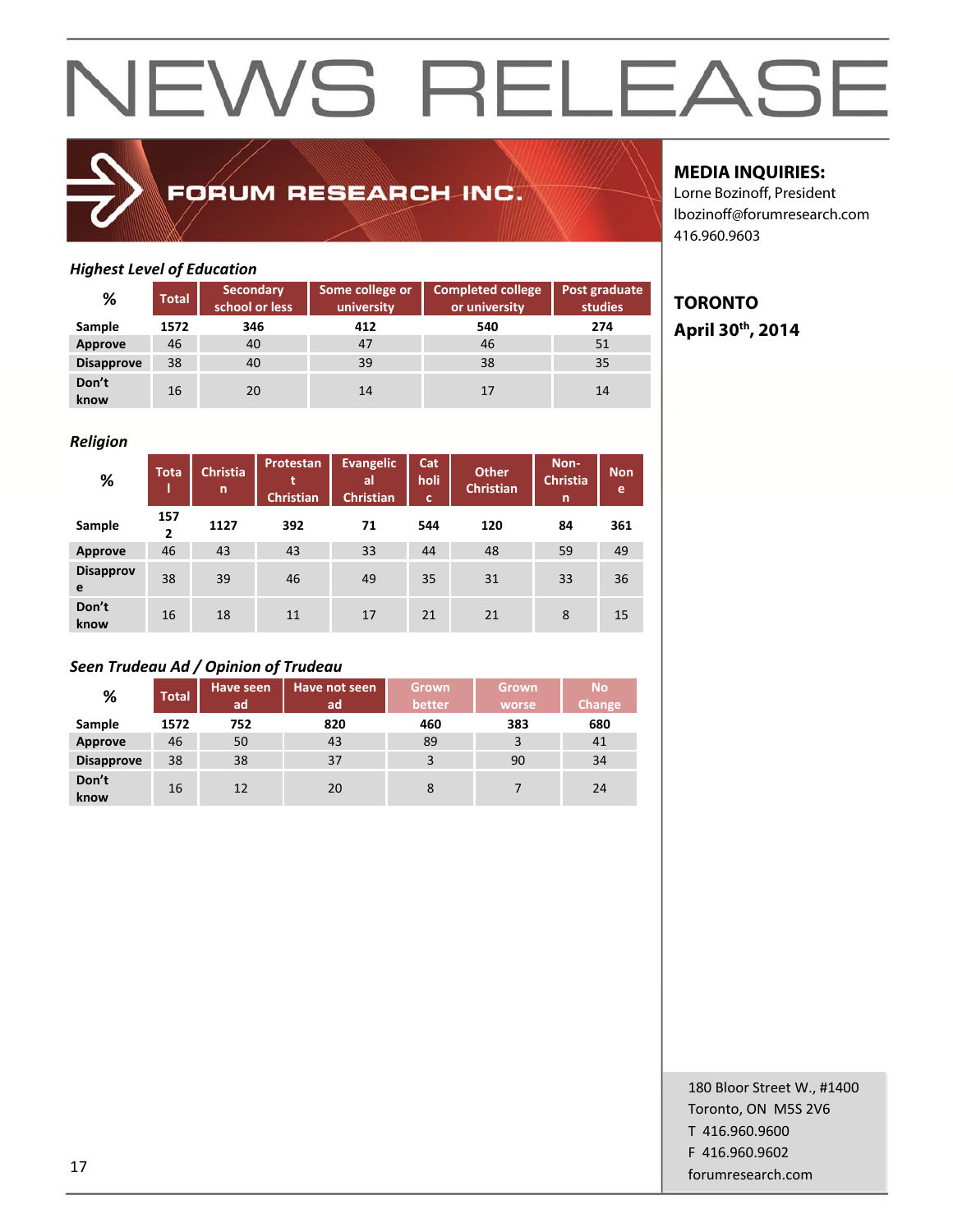

#### *Prime Minister Preference*

*'Who would make the best Prime Minister?'*

### *[All Respondents]*

### *Age / Gender / Children / Mothers*

| ℅                               | <b>Total</b> | $18 -$<br>34 | $35 -$<br>44 | 45-<br>54 | $55 -$<br>64 | $65+$ | <b>Male</b> | <b>Female</b> | <b>Yes</b> | <b>No</b> | <b>Moms</b> |
|---------------------------------|--------------|--------------|--------------|-----------|--------------|-------|-------------|---------------|------------|-----------|-------------|
| Sample                          | 1572         | 136          | 170          | 291       | 425          | 550   | 757         | 815           | 339        | 1233      | 163         |
| <b>Stephen</b><br><b>Harper</b> | 25           | 15           | 26           | 30        | 26           | 33    | 29          | 21            | 24         | 26        | 20          |
| <b>Tom</b><br><b>Mulcair</b>    | 17           | 21           | 13           | 13        | 19           | 21    | 18          | 17            | 14         | 20        | 13          |
| Justin<br><b>Trudeau</b>        | 30           | 33           | 31           | 32        | 27           | 25    | 31          | 29            | 30         | 30        | 28          |
| Elizabeth<br>May                | 10           | 14           | 10           | 9         | 7            | 6     | 8           | 12            | 13         | 8         | 16          |
| Don't know                      | 18           | 17           | 21           | 17        | 20           | 15    | 14          | 22            | 19         | 17        | 23          |

## *Region / Language*

| ℅                     | <b>Total</b> | Atl | Que | <b>ON</b> | Man/Sask | AB  | <b>BC</b> | <b>English</b> | French         |
|-----------------------|--------------|-----|-----|-----------|----------|-----|-----------|----------------|----------------|
| Sample                | 1572         | 133 | 409 | 663       | 118      | 133 | 116       | 1216           | 356            |
| <b>Stephen Harper</b> | 25           | 10  | 18  | 26        | 39       | 45  | 19        | 27             | 17             |
| <b>Tom Mulcair</b>    | 17           | 18  | 30  | 16        | 5        | 10  | 11        | 14             | 31             |
| <b>Justin Trudeau</b> | 30           | 44  | 27  | 32        | 21       | 23  | 33        | 31             | 27             |
| <b>Elizabeth May</b>  | 10           | 13  | 5   | 9         | 9        | 3   | 24        | 11             | $\overline{4}$ |
| Don't know            | 18           | 15  | 21  | 16        | 26       | 19  | 13        | 17             | 22             |

#### *Household Income*

| %                     | <b>Total</b> | $<$ \$20 $K$ | \$20-\$40K | \$40-\$60K | $$60-$80K$ | \$80-\$100K | \$100-\$250K |
|-----------------------|--------------|--------------|------------|------------|------------|-------------|--------------|
| Sample                | 1572         | 156          | 264        | 260        | 179        | 167         | 263          |
| <b>Stephen Harper</b> | 25           | 17           | 24         | 22         | 23         | 29          | 28           |
| <b>Tom Mulcair</b>    | 17           | 15           | 14         | 25         | 16         | 25          | 17           |
| <b>Justin Trudeau</b> | 30           | 36           | 34         | 27         | 28         | 28          | 29           |
| <b>Elizabeth May</b>  | 10           | 13           | 6          | 8          | 15         | 3           | 13           |
| Don't know            | 18           | 20           | 22         | 19         | 18         | 14          | 12           |

## **MEDIA INQUIRIES:**

Lorne Bozinoff, President lbozinoff@forumresearch.com 416.960.9603

## **TORONTO April 30th, 2014**

180 Bloor Street W., #1400 Toronto, ON M5S 2V6 T 416.960.9600 F 416.960.9602 **forumresearch.com** and the set of the set of the set of the set of the set of the set of the set of the set of the set of the set of the set of the set of the set of the set of the set of the set of the set of the set of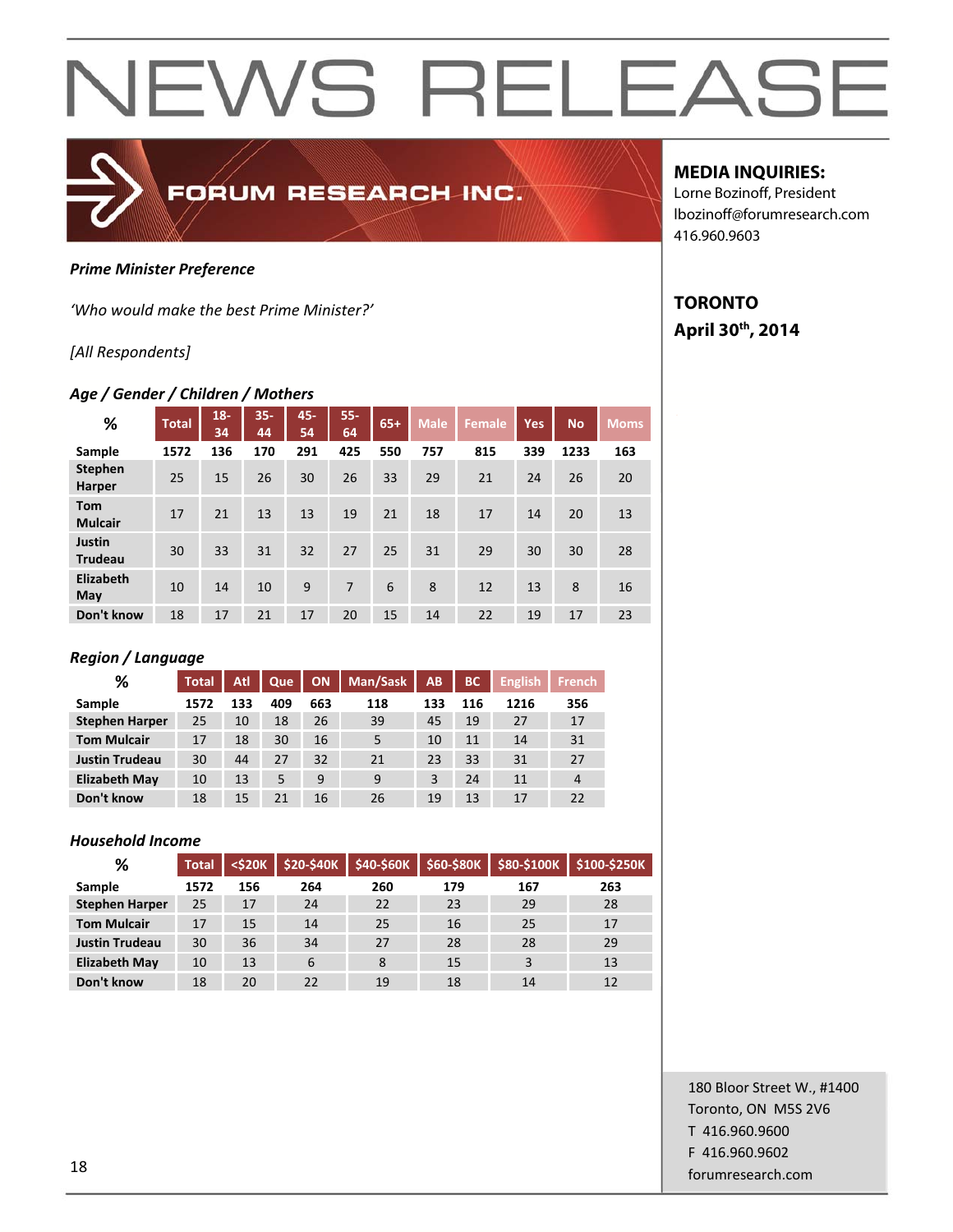## FORUM RESEARCH INC.

## **MEDIA INQUIRIES:**

**TORONTO** 

**April 30th, 2014** 

Lorne Bozinoff, President lbozinoff@forumresearch.com 416.960.9603

## *Federal Vote Preference*

| %                     | <b>Total</b> | <b>Cons</b> | Lib | <b>NDP</b> | Green | <b>Bloc</b> | <b>Other Parties</b> |
|-----------------------|--------------|-------------|-----|------------|-------|-------------|----------------------|
| Sample                | 1572         | 447         | 549 | 287        | 87    | 79          | 51                   |
| <b>Stephen Harper</b> | 25           | 84          | 3   | 3          | 4     | 10          |                      |
| <b>Tom Mulcair</b>    | 17           | 2           | 11  | 52         | 15    | 29          | 6                    |
| <b>Justin Trudeau</b> | 30           | 6           | 69  | 15         | 22    | 17          | 14                   |
| <b>Elizabeth May</b>  | 10           |             | 5   | 14         | 35    | 7           | 31                   |
| Don't know            | 18           |             | 11  | 16         | 25    | 36          | 41                   |

## *Highest Level of Education*

| %                               | <b>Total</b> | <b>Secondary</b><br>school or less | Some college or<br>university | <b>Completed college</b><br>or university | Post<br>graduate<br>studies |
|---------------------------------|--------------|------------------------------------|-------------------------------|-------------------------------------------|-----------------------------|
| Sample                          | 1572         | 346                                | 412                           | 540                                       | 274                         |
| <b>Stephen</b><br>Harper        | 25           | 29                                 | 23                            | 26                                        | 20                          |
| <b>Tom</b><br><b>Mulcair</b>    | 17           | 13                                 | 16                            | 19                                        | 21                          |
| <b>Justin</b><br><b>Trudeau</b> | 30           | 33                                 | 31                            | 30                                        | 27                          |
| Elizabeth<br>May                | 10           | 8                                  | 9                             | 8                                         | 18                          |
| Don't know                      | 18           | 18                                 | 22                            | 17                                        | 14                          |

## *Religion*

| %                            | <b>Tota</b> | <b>Christia</b><br>n | <b>Protestan</b><br>t Christian | <b>Evangelica</b><br>I Christian | Catho<br>lic | <b>Other</b><br><b>Christian</b> | Non-<br><b>Christia</b><br>n | <b>Non</b><br>e |
|------------------------------|-------------|----------------------|---------------------------------|----------------------------------|--------------|----------------------------------|------------------------------|-----------------|
| Sample                       | 1572        | 1127                 | 392                             | 71                               | 544          | 120                              | 84                           | 361             |
| <b>Stephen</b><br>Harper     | 25          | 29                   | 37                              | 40                               | 24           | 23                               | 21                           | 17              |
| <b>Tom</b><br><b>Mulcair</b> | 17          | 16                   | 13                              | 6                                | 18           | 22                               | 15                           | 21              |
| Justin<br><b>Trudeau</b>     | 30          | 29                   | 29                              | 30                               | 32           | 22                               | 36                           | 31              |
| <b>Elizabet</b><br>h May     | 10          | 6                    | $\overline{4}$                  | 5                                | 7            | 9                                | 22                           | 15              |
| Don't<br>know                | 18          | 20                   | 16                              | 19                               | 20           | 24                               | 6                            | 16              |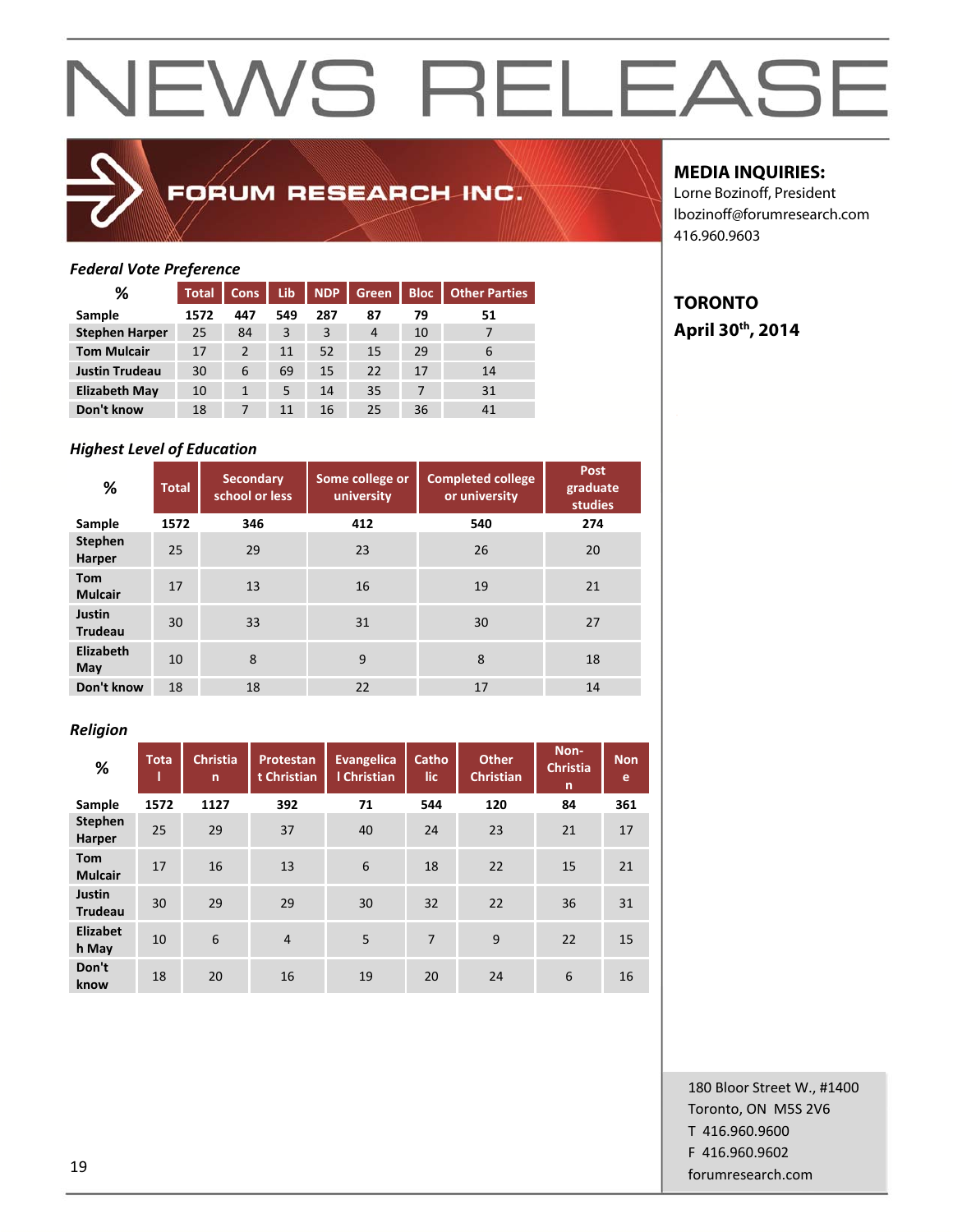## FORUM RESEARCH INC.

## *Seen Trudeau Ad / Opinion of Trudeau*

| %                               | <b>Total</b> | Have seen | Have not seen | <b>Grown</b> | <b>Grown</b> | <b>No</b>     |  |  |  |  |  |  |
|---------------------------------|--------------|-----------|---------------|--------------|--------------|---------------|--|--|--|--|--|--|
|                                 |              | ad        | ad            | better       | worse        | <b>Change</b> |  |  |  |  |  |  |
| Sample                          | 1572         | 752       | 820           | 460          | 383          | 680           |  |  |  |  |  |  |
| <b>Stephen</b><br>Harper        | 25           | 24        | 26            | 6            | 53           | 23            |  |  |  |  |  |  |
| <b>Tom Mulcair</b>              | 17           | 18        | 17            | 13           | 19           | 21            |  |  |  |  |  |  |
| <b>Justin</b><br><b>Trudeau</b> | 30           | 34        | 26            | 63           | 1            | 24            |  |  |  |  |  |  |
| <b>Elizabeth May</b>            | 10           | 10        | 9             | 11           | 6            | 11            |  |  |  |  |  |  |
| Don't know                      | 18           | 14        | 21            | 6            | 21           | 21            |  |  |  |  |  |  |

## **MEDIA INQUIRIES:**

Lorne Bozinoff, President lbozinoff@forumresearch.com 416.960.9603

## **TORONTO April 30th, 2014**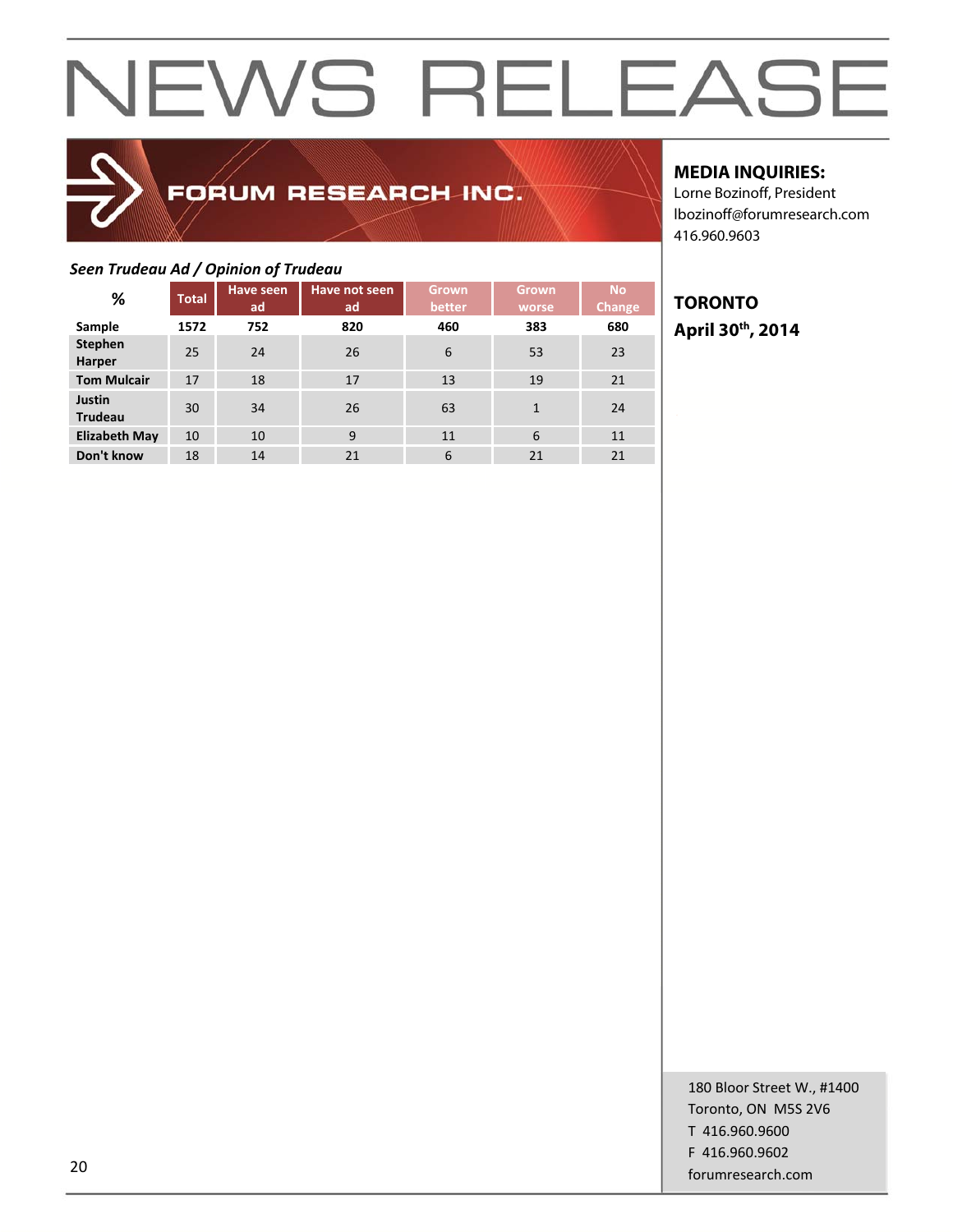

### *Canada's Future*

*'Which of the federal party leaders has the best vision for Canada?'*

## *[All Respondents]*

### *Age / Gender / Children / Mothers*

| %                               | <b>Total</b> | $18 -$<br>34   | $35 -$<br>44 | 45-<br>54    | $55 -$<br>64 | $65+$ | <b>Male</b> | <b>Female</b> | <b>Yes</b> | <b>No</b> | <b>Moms</b> |
|---------------------------------|--------------|----------------|--------------|--------------|--------------|-------|-------------|---------------|------------|-----------|-------------|
| Sample                          | 1572         | 136            | 170          | 291          | 425          | 550   | 757         | 815           | 339        | 1233      | 163         |
| <b>Stephen</b><br>Harper        | 25           | 17             | 25           | 27           | 26           | 32    | 27          | 22            | 25         | 24        | 24          |
| <b>Tom</b><br><b>Mulcair</b>    | 15           | 19             | 10           | 13           | 14           | 16    | 16          | 14            | 13         | 16        | 12          |
| <b>Justin</b><br><b>Trudeau</b> | 32           | 35             | 31           | 33           | 32           | 28    | 33          | 31            | 31         | 33        | 29          |
| Elizabeth<br>May                | 8            | $\mathbf{q}$   | 9            | $\mathsf{q}$ | 7            | 8     | 7           | 10            | 10         | 8         | 11          |
| None of<br>these                | 13           | 16             | 16           | 9            | 13           | 10    | 12          | 14            | 16         | 12        | 19          |
| Don't know                      | 7            | $\overline{4}$ | 8            | 9            | 7            | 7     | 5           | 8             | 5          | 8         | 6           |

### *Region / Language*

| %                     | <b>Total</b> | Atl | Que | <b>ON</b> | Man/Sask       | AB  | <b>BC</b> | <b>English</b> | <b>French</b> |
|-----------------------|--------------|-----|-----|-----------|----------------|-----|-----------|----------------|---------------|
| Sample                | 1572         | 133 | 409 | 663       | 118            | 133 | 116       | 1216           | 356           |
| <b>Stephen Harper</b> | 25           | 11  | 20  | 24        | 44             | 42  | 19        | 27             | 17            |
| <b>Tom Mulcair</b>    | 15           | 17  | 29  | 12        | $\overline{4}$ | 8   | 7         | 11             | 29            |
| <b>Justin Trudeau</b> | 32           | 42  | 25  | 35        | 18             | 26  | 41        | 34             | 25            |
| <b>Elizabeth May</b>  | 8            | 12  | 5   | 7         | 10             | 7   | 16        | 9              | 4             |
| None of these         | 13           | 8   | 15  | 13        | 15             | 11  | 13        | 12             | 17            |
| Don't know            |              | 10  | 7   | 7         | 7              | 6   | 4         | 7              | 8             |

### *Household Income*

| %                     | <b>Total</b> | $<$ \$20 $K$ | \$20-\$40K | \$40-\$60K | \$60-\$80K | \$80-\$100K | \$100-\$250K |
|-----------------------|--------------|--------------|------------|------------|------------|-------------|--------------|
| Sample                | 1572         | 156          | 264        | 260        | 179        | 167         | 263          |
| <b>Stephen Harper</b> | 25           | 18           | 26         | 19         | 24         | 26          | 27           |
| <b>Tom Mulcair</b>    | 15           | 11           | 13         | 22         | 14         | 17          | 16           |
| <b>Justin Trudeau</b> | 32           | 36           | 33         | 30         | 29         | 34          | 35           |
| <b>Elizabeth May</b>  | 8            | 8            | 5          | 8          | 13         | 7           | 9            |
| None of these         | 13           | 17           | 15         | 16         | 14         | 11          | 8            |
| Don't know            |              | 11           | 8          | 6          | 6          | 4           |              |

## **MEDIA INQUIRIES:**

Lorne Bozinoff, President lbozinoff@forumresearch.com 416.960.9603

## **TORONTO April 30th, 2014**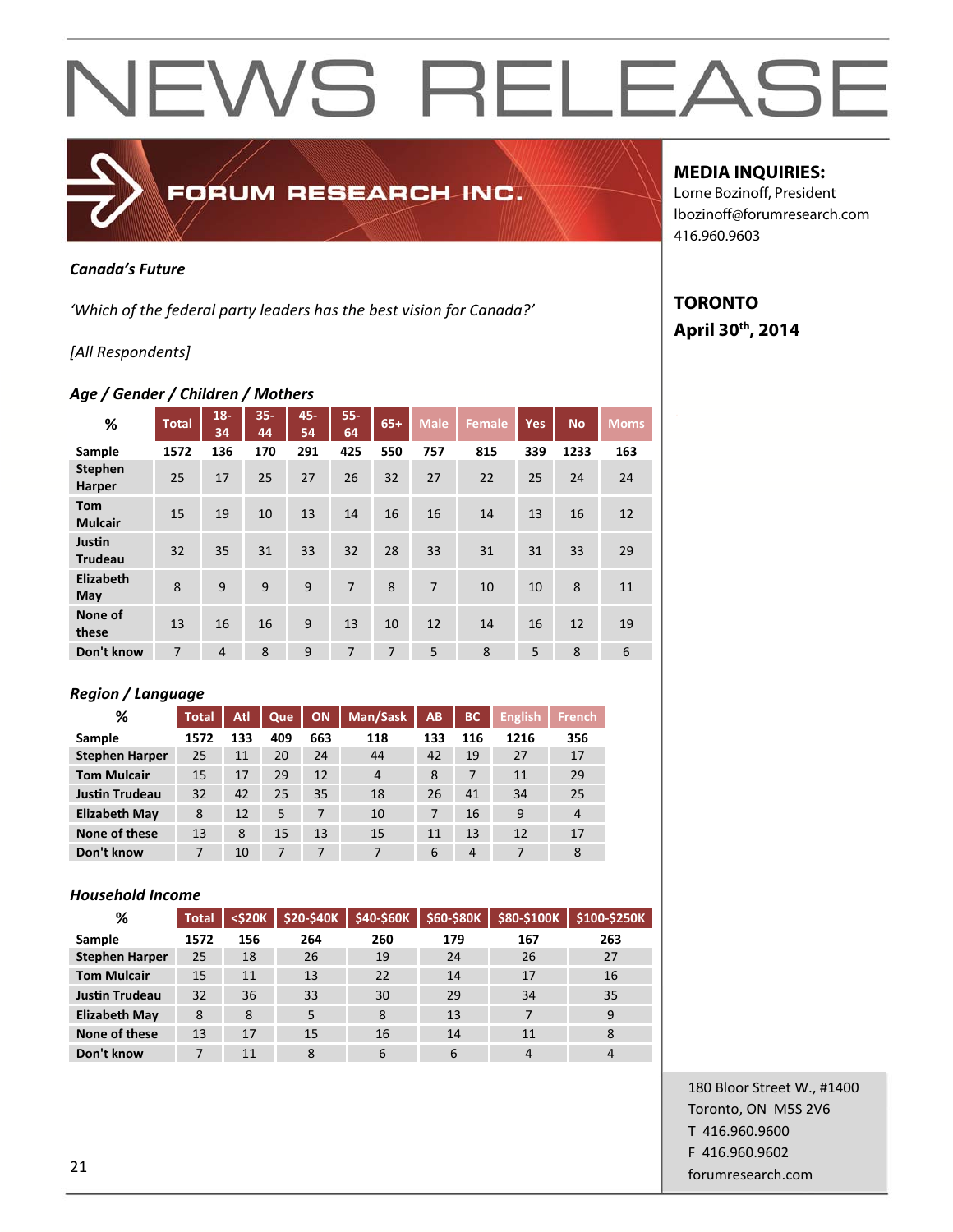

## FORUM RESEARCH INC.

## **MEDIA INQUIRIES:**

**TORONTO** 

**April 30th, 2014** 

Lorne Bozinoff, President lbozinoff@forumresearch.com 416.960.9603

## *Federal Vote Preference*

| %                     | <b>Total</b> | Cons.          | Lib | <b>NDP</b> | Green.         | <b>Bloc</b> | <b>Other Parties</b> |
|-----------------------|--------------|----------------|-----|------------|----------------|-------------|----------------------|
| Sample                | 1572         | 447            | 549 | 287        | 87             | 79          | 51                   |
| <b>Stephen Harper</b> | 25           | 76             | 5   | 3          | $\overline{2}$ | 10          | 26                   |
| <b>Tom Mulcair</b>    | 15           | 3              | 6   | 52         | 9              | 21          | 6                    |
| <b>Justin Trudeau</b> | 32           | $\overline{4}$ | 74  | 18         | 27             | 18          | 8                    |
| <b>Elizabeth May</b>  | 8            | 3              | 5   | 12         | 37             | 8           | 8                    |
| None of these         | 13           | 8              | 6   | 10         | 14             | 37          | 47                   |
| Don't know            | 7            | 5              | 4   | 6          | 10             | 6           | 6                    |

## *Highest Level of Education*

| %                               | <b>Total</b>   | <b>Secondary</b><br>school or less | Some college or<br>university | <b>Completed college</b><br>or university | Post graduate<br><b>studies</b> |
|---------------------------------|----------------|------------------------------------|-------------------------------|-------------------------------------------|---------------------------------|
| Sample                          | 1572           | 346                                | 412                           | 540                                       | 274                             |
| <b>Stephen</b><br>Harper        | 25             | 30                                 | 21                            | 26                                        | 22                              |
| Tom<br><b>Mulcair</b>           | 15             | 10                                 | 14                            | 17                                        | 16                              |
| <b>Justin</b><br><b>Trudeau</b> | 32             | 32                                 | 34                            | 31                                        | 32                              |
| Elizabeth<br>May                | 8              | 7                                  | $\overline{7}$                | 9                                         | 11                              |
| None of<br>these                | 13             | 10                                 | 20                            | 10                                        | 14                              |
| Don't know                      | $\overline{7}$ | 11                                 | $\overline{4}$                | $\overline{7}$                            | 5                               |

### *Religion*

| %                            | <b>Total</b>   | <b>Christian</b> | <b>Protestant</b> | <b>Evangelical</b> | <b>Catholic</b> | <b>Other</b>     | Non-             | <b>None</b> |
|------------------------------|----------------|------------------|-------------------|--------------------|-----------------|------------------|------------------|-------------|
|                              |                |                  | <b>Christian</b>  | <b>Christian</b>   |                 | <b>Christian</b> | <b>Christian</b> |             |
| Sample                       | 1572           | 1127             | 392               | 71                 | 544             | 120              | 84               | 361         |
| <b>Stephen</b><br>Harper     | 25             | 29               | 37                | 41                 | 24              | 24               | 24               | 16          |
| <b>Tom</b><br><b>Mulcair</b> | 15             | 13               | 8                 | 6                  | 15              | 19               | 17               | 19          |
| Justin<br><b>Trudeau</b>     | 32             | 31               | 32                | 26                 | 32              | 26               | 37               | 34          |
| Elizabeth<br>May             | 8              | 6                | 6                 | $\mathbf{0}$       | $\overline{7}$  | 9                | $\overline{4}$   | 14          |
| None of<br>these             | 13             | 14               | 10                | 23                 | 15              | 13               | 15               | 11          |
| Don't<br>know                | $\overline{7}$ | $\overline{7}$   | $\overline{7}$    | $\overline{4}$     | 8               | 9                | $\overline{4}$   | 6           |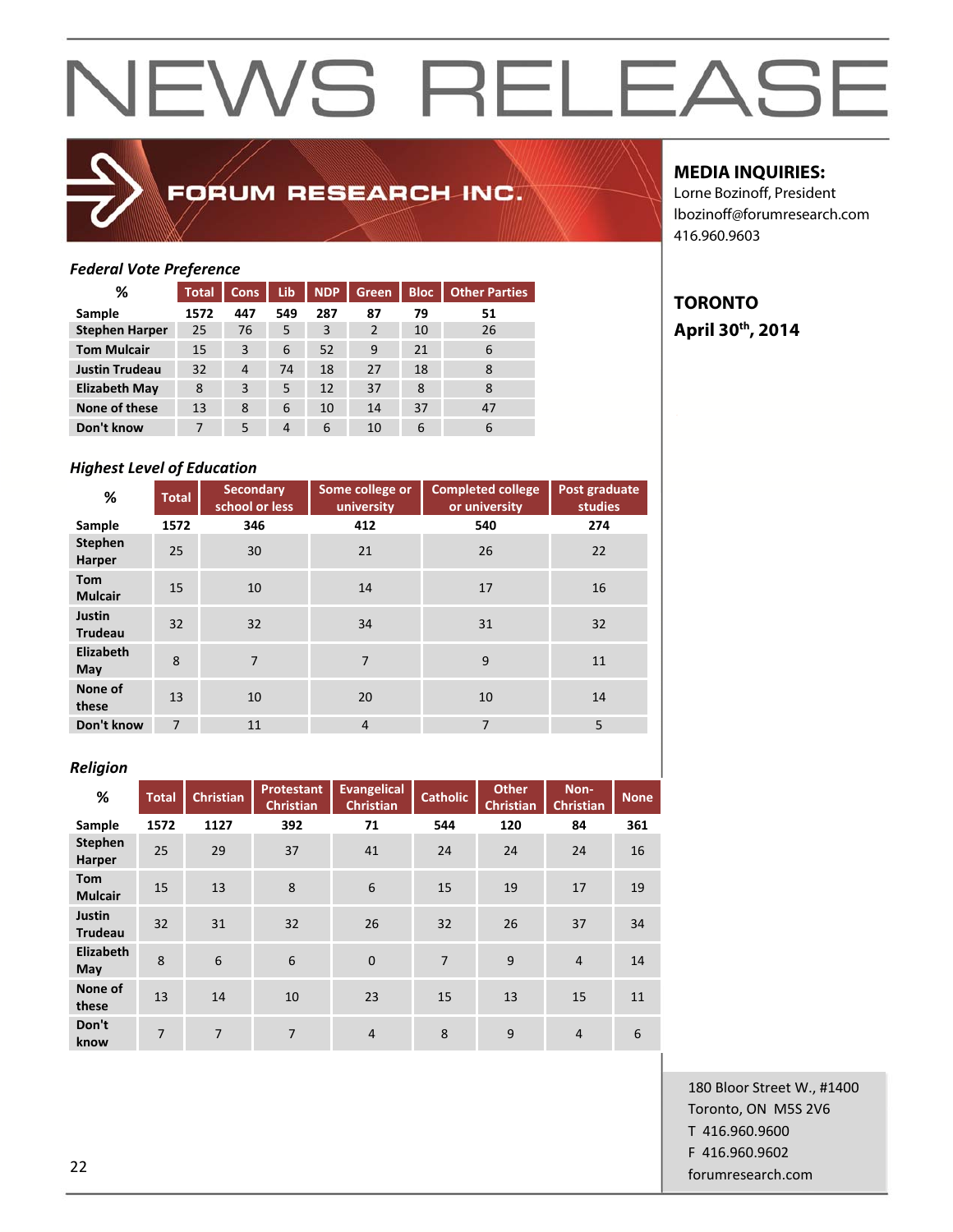## FORUM RESEARCH INC.

## *Seen Trudeau Ad / Opinion of Trudeau*

| . <b>.</b> <sub>/</sub>         |              | - <del>- - - - - - - - - - - - - -</del> |                     |                        |                       |                     |
|---------------------------------|--------------|------------------------------------------|---------------------|------------------------|-----------------------|---------------------|
| %                               | <b>Total</b> | <b>Have seen</b><br>ad                   | Have not seen<br>ad | <b>Grown</b><br>better | <b>Grown</b><br>worse | <b>No</b><br>Change |
| Sample                          | 1572         | 752                                      | 820                 | 460                    | 383                   | 680                 |
| <b>Stephen</b><br>Harper        | 25           | 25                                       | 25                  | 7                      | 51                    | 22                  |
| <b>Tom Mulcair</b>              | 15           | 14                                       | 16                  | 9                      | 16                    | 19                  |
| <b>Justin</b><br><b>Trudeau</b> | 32           | 38                                       | 27                  | 68                     | $\overline{4}$        | 24                  |
| <b>Elizabeth May</b>            | 8            | 8                                        | 9                   | 6                      | 7                     | 11                  |
| None of these                   | 13           | 10                                       | 16                  | 6                      | 15                    | 16                  |
| Don't know                      | 7            | 5                                        | 8                   | $\overline{4}$         | 6                     | 7                   |

## **MEDIA INQUIRIES:**

Lorne Bozinoff, President lbozinoff@forumresearch.com 416.960.9603

## **TORONTO April 30th, 2014**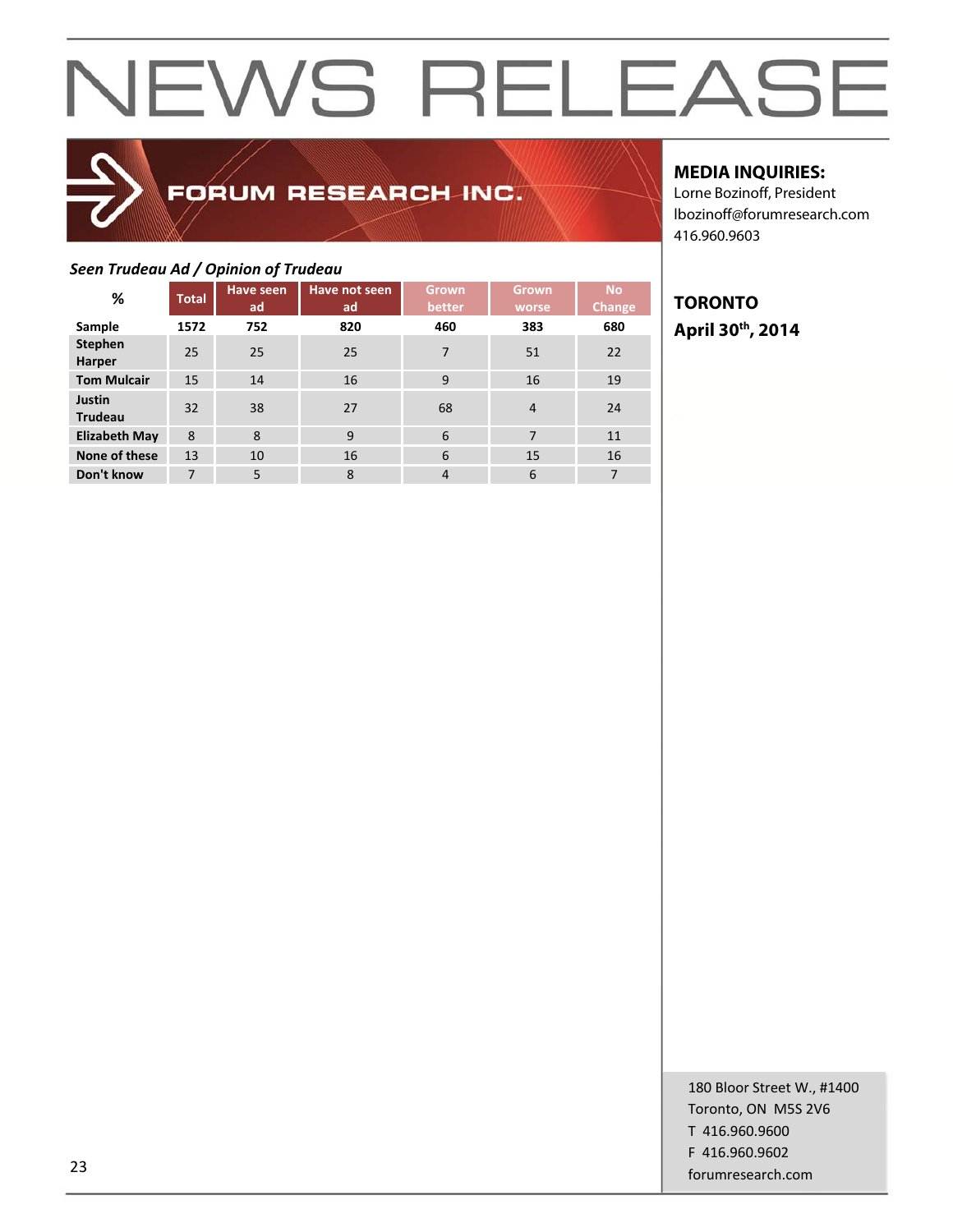

### *Canada's Economy*

*'Which of the federal party leaders is best able to handle the economy?'*

## *[All Respondents]*

## *Age / Gender / Children / Mothers*

| %                               | <b>Total</b> | $18 -$<br>34 | $35 -$<br>44   | 45-<br>54      | $55 -$<br>64 | $65+$          | <b>Male</b> | <b>Female</b> | <b>Yes</b> | <b>No</b> | <b>Moms</b>    |
|---------------------------------|--------------|--------------|----------------|----------------|--------------|----------------|-------------|---------------|------------|-----------|----------------|
| Sample                          | 1572         | 136          | 170            | 291            | 425          | 550            | 757         | 815           | 339        | 1233      | 163            |
| <b>Stephen</b><br><b>Harper</b> | 35           | 29           | 36             | 36             | 37           | 39             | 41          | 29            | 36         | 34        | 31             |
| <b>Tom</b><br><b>Mulcair</b>    | 16           | 21           | 12             | 14             | 17           | 18             | 17          | 16            | 14         | 18        | 14             |
| <b>Justin</b><br><b>Trudeau</b> | 24           | 26           | 22             | 24             | 20           | 23             | 22          | 25            | 23         | 24        | 26             |
| Elizabeth<br>May                | 5            | 8            | $\overline{4}$ | $\overline{4}$ | 5            | $\overline{4}$ | 5           | 6             | 7          | 4         | $\overline{7}$ |
| None of<br>these                | 12           | 10           | 17             | 12             | 13           | 8              | 11          | 12            | 13         | 11        | 11             |
| Don't know                      | 8            | 6            | 9              | 10             | 9            | 9              | 5           | 12            | 8          | 9         | 11             |

## *Region / Language*

| %                     | <b>Total</b> | Atl | Que | <b>ON</b> | Man/Sask | AB  | <b>BC</b> | English <sup>1</sup> | <b>French</b>  |
|-----------------------|--------------|-----|-----|-----------|----------|-----|-----------|----------------------|----------------|
| Sample                | 1572         | 133 | 409 | 663       | 118      | 133 | 116       | 1216                 | 356            |
| <b>Stephen Harper</b> | 35           | 23  | 29  | 36        | 49       | 50  | 29        | 37                   | 26             |
| <b>Tom Mulcair</b>    | 16           | 18  | 29  | 14        | 7        | 8   | 9         | 13                   | 30             |
| <b>Justin Trudeau</b> | 24           | 36  | 18  | 23        | 12       | 22  | 34        | 25                   | 17             |
| <b>Elizabeth May</b>  | 5            | 3   | 5   | 5         | 8        | 3   | 8         | 5                    | $\overline{4}$ |
| None of these         | 12           | 7   | 12  | 12        | 14       | 11  | 14        | 11                   | 13             |
| Don't know            | 8            | 13  | 8   | 9         | 10       | 6   | 6         | 8                    | 10             |

### *Household Income*

| %                     | <b>Total</b> | $<$ \$20 $K$ | <b>\$20-\$40K</b> | \$40-\$60K | \$60-\$80K     | \$80-\$100K    | \$100-\$250K |
|-----------------------|--------------|--------------|-------------------|------------|----------------|----------------|--------------|
| Sample                | 1572         | 156          | 264               | 260        | 179            | 167            | 263          |
| <b>Stephen Harper</b> | 35           | 29           | 33                | 28         | 35             | 36             | 43           |
| <b>Tom Mulcair</b>    | 16           | 14           | 17                | 22         | 21             | 15             | 15           |
| <b>Justin Trudeau</b> | 24           | 33           | 27                | 20         | 19             | 25             | 22           |
| <b>Elizabeth May</b>  | 5            | 6            | 3                 | 7          | $\overline{4}$ | $\overline{4}$ | 6            |
| None of these         | 12           | 8            | 12                | 12         | 13             | 12             | 11           |
| Don't know            | 8            | 10           | 7                 | 12         | 8              | 7              |              |

## **MEDIA INQUIRIES:**

Lorne Bozinoff, President lbozinoff@forumresearch.com 416.960.9603

## **TORONTO April 30th, 2014**

180 Bloor Street W., #1400 Toronto, ON M5S 2V6 T 416.960.9600 F 416.960.9602 extending the contract of the contract of the contract of the contract of the contract of the contract of the contract of the contract of the contract of the contract of the contract of the contract of the contract of the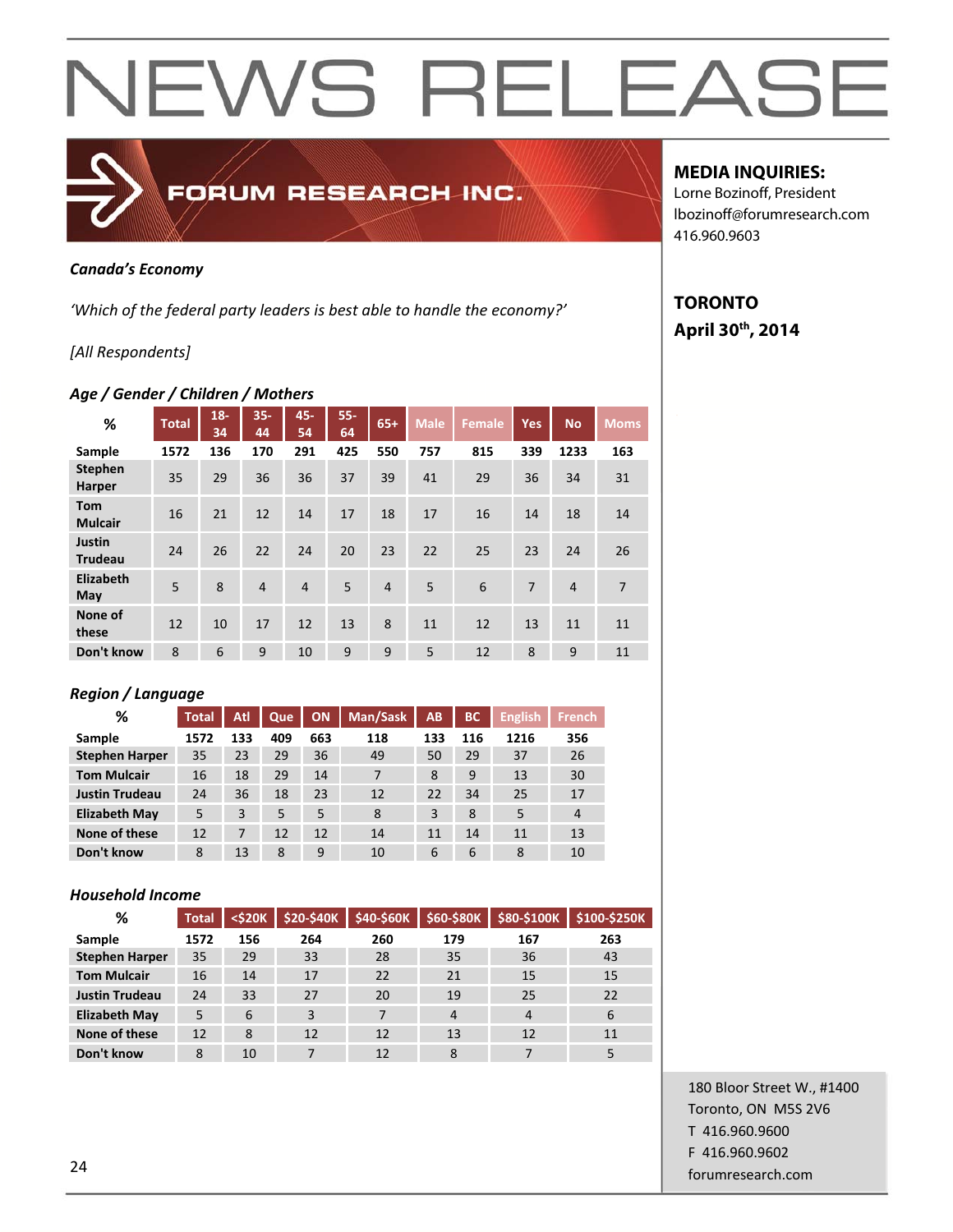

## FORUM RESEARCH INC.

## **MEDIA INQUIRIES:**

Lorne Bozinoff, President lbozinoff@forumresearch.com 416.960.9603

## *Federal Vote Preference*

| %                     | <b>Total</b> | <b>Cons</b> | Lib | <b>NDP</b> | Green. | <b>Bloc</b> | <b>Other Parties</b> |
|-----------------------|--------------|-------------|-----|------------|--------|-------------|----------------------|
| Sample                | 1572         | 447         | 549 | 287        | 87     | 79          | 51                   |
| <b>Stephen Harper</b> | 35           | 87          | 17  | 15         | 6      | 14          | 28                   |
| <b>Tom Mulcair</b>    | 16           | 3           | 9   | 53         | 9      | 24          | 6                    |
| <b>Justin Trudeau</b> | 24           | 3           | 53  | 10         | 19     | 12          | 28                   |
| <b>Elizabeth May</b>  | 5            | 1           | 2   | 4          | 30     | 10          | 5                    |
| None of these         | 12           | 3           | 11  | 7          | 23     | 33          | 26                   |
| Don't know            | 8            | 3           | 8   | 10         | 12     | 7           |                      |

## *Highest Level of Education*

| %                               | <b>Total</b> | <b>Secondary</b><br>school or less | Some college or<br>university | <b>Completed college</b><br>or university | Post graduate<br>studies |
|---------------------------------|--------------|------------------------------------|-------------------------------|-------------------------------------------|--------------------------|
| Sample                          | 1572         | 346                                | 412                           | 540                                       | 274                      |
| <b>Stephen</b><br>Harper        | 35           | 33                                 | 30                            | 39                                        | 32                       |
| <b>Tom</b><br><b>Mulcair</b>    | 16           | 14                                 | 16                            | 17                                        | 19                       |
| <b>Justin</b><br><b>Trudeau</b> | 24           | 28                                 | 22                            | 22                                        | 25                       |
| Elizabeth<br>May                | 5            | 6                                  | 3                             | 5                                         | 8                        |
| None of<br>these                | 12           | 9                                  | 21                            | 10                                        | 7                        |
| Don't know                      | 8            | 10                                 | 9                             | $\overline{7}$                            | 8                        |

### *Religion*

| %                            | <b>Tota</b> | <b>Christia</b><br>$\mathsf{n}$ | Protestan<br>t Christian | <b>Evangelica</b><br>I Christian | Catho<br>lic. | <b>Other</b><br><b>Christian</b> | Non-<br><b>Christia</b><br>n | <b>Non</b><br>e |
|------------------------------|-------------|---------------------------------|--------------------------|----------------------------------|---------------|----------------------------------|------------------------------|-----------------|
| Sample                       | 1572        | 1127                            | 392                      | 71                               | 544           | 120                              | 84                           | 361             |
| <b>Stephen</b><br>Harper     | 35          | 37                              | 46                       | 46                               | 32            | 32                               | 37                           | 28              |
| <b>Tom</b><br><b>Mulcair</b> | 16          | 15                              | 11                       | 3                                | 16            | 22                               | 17                           | 20              |
| Justin<br><b>Trudeau</b>     | 24          | 23                              | 25                       | 17                               | 23            | 20                               | 31                           | 24              |
| Elizabet<br>h May            | 5           | $\overline{4}$                  | $\overline{3}$           | $\overline{4}$                   | 5             | $\overline{4}$                   | $\overline{7}$               | $\overline{7}$  |
| None of<br>these             | 12          | 13                              | 8                        | 15                               | 15            | 12                               | 3                            | 12              |
| Don't<br>know                | 8           | 9                               | $\overline{7}$           | 15                               | 8             | 11                               | $\overline{4}$               | 9               |

180 Bloor Street W., #1400 Toronto, ON M5S 2V6 T 416.960.9600 F 416.960.9602 forumresearch.com 25

**TORONTO April 30th, 2014**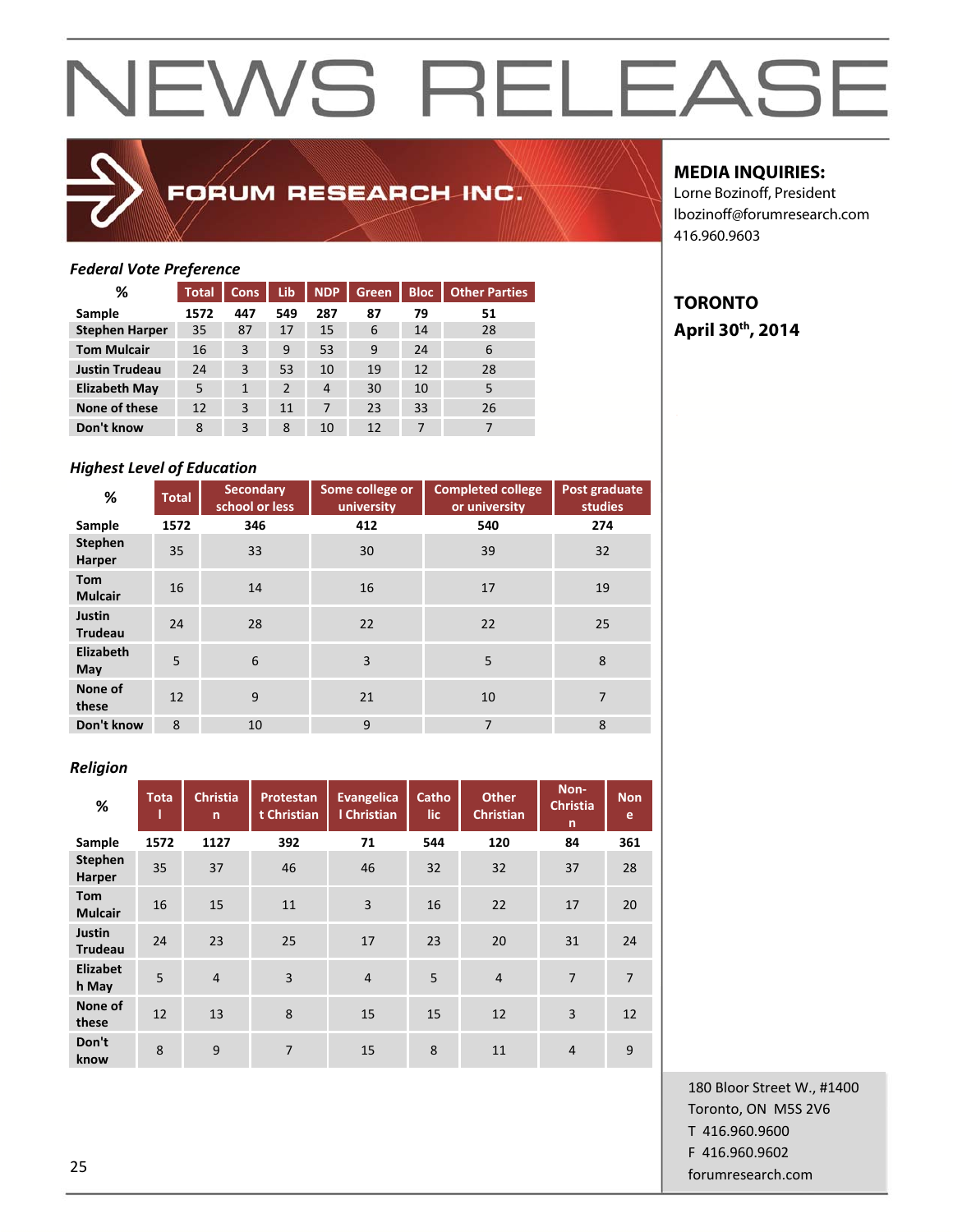## FORUM RESEARCH INC.

## **MEDIA INQUIRIES:**

Lorne Bozinoff, President lbozinoff@forumresearch.com 416.960.9603

## *Seen Trudeau Ad / Opinion of Trudeau*

| %                               | <b>Total</b> | <b>Have seen</b><br>ad | Have not seen<br>ad | Grown<br>better | <b>Grown</b><br>worse | <b>No</b><br><b>Change</b> |
|---------------------------------|--------------|------------------------|---------------------|-----------------|-----------------------|----------------------------|
| Sample                          | 1572         | 752                    | 820                 | 460             | 383                   | 680                        |
| <b>Stephen</b><br>Harper        | 35           | 35                     | 34                  | 17              | 61                    | 33                         |
| <b>Tom Mulcair</b>              | 16           | 14                     | 18                  | 15              | 15                    | 19                         |
| <b>Justin</b><br><b>Trudeau</b> | 24           | 27                     | 21                  | 51              | 3                     | 17                         |
| Elizabeth<br>May                | 5            | $\overline{4}$         | 6                   | $\overline{4}$  | 3                     | 8                          |
| None of these                   | 12           | 13                     | 11                  | $\overline{7}$  | 12                    | 15                         |
| Don't know                      | 8            | $\overline{7}$         | 10                  | 6               | 6                     | 10                         |

**TORONTO April 30th, 2014**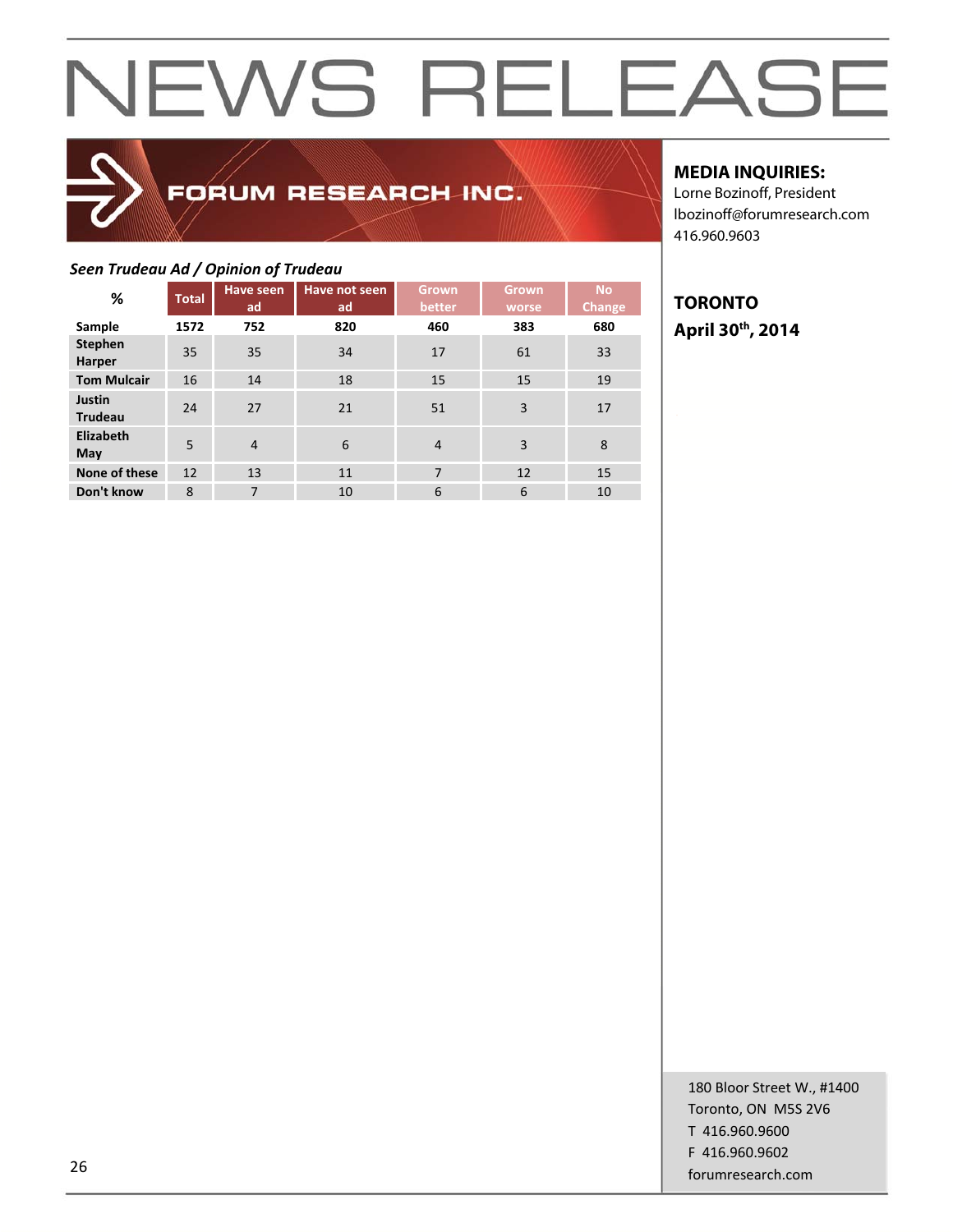

## *A Prime Minister That Cares*

*'Which of the federal party leaders cares the most about people like you?*

## *[All Respondents]*

## *Age / Gender / Children / Mothers*

| %                               | <b>Total</b> | $18 -$<br>34 | $35 -$<br>44 | 45-<br>54 | $55 -$<br>64   | $65+$ | <b>Male</b> | <b>Female</b> | Yes | <b>No</b> | <b>Moms</b> |
|---------------------------------|--------------|--------------|--------------|-----------|----------------|-------|-------------|---------------|-----|-----------|-------------|
| Sample                          | 1572         | 136          | 170          | 291       | 425            | 550   | 757         | 815           | 339 | 1233      | 163         |
| <b>Stephen</b><br><b>Harper</b> | 20           | 16           | 20           | 22        | 21             | 24    | 22          | 19            | 22  | 19        | 23          |
| <b>Tom</b><br><b>Mulcair</b>    | 20           | 21           | 15           | 18        | 21             | 22    | 22          | 18            | 19  | 20        | 18          |
| Justin<br><b>Trudeau</b>        | 28           | 33           | 26           | 29        | 25             | 24    | 28          | 28            | 26  | 29        | 25          |
| Elizabeth<br>May                | 11           | 12           | 12           | 11        | 12             | 9     | 10          | 12            | 14  | 9         | 13          |
| None of<br>these                | 13           | 10           | 15           | 13        | 14             | 14    | 12          | 13            | 13  | 13        | 11          |
| Don't<br>know                   | 8            | 9            | 11           | 7         | $\overline{7}$ | 8     | 6           | 11            | 7   | 9         | 9           |

## *Region / Language*

| %                     | <b>Total</b> | Atl | Que | ON  | Man/Sask | AB  | ВC  | <b>English</b> | <b>French</b> |
|-----------------------|--------------|-----|-----|-----|----------|-----|-----|----------------|---------------|
| Sample                | 1572         | 133 | 409 | 663 | 118      | 133 | 116 | 1216           | 356           |
| <b>Stephen Harper</b> | 20           | 11  | 17  | 19  | 27       | 32  | 21  | 22             | 15            |
| <b>Tom Mulcair</b>    | 20           | 21  | 32  | 16  | 16       | 10  | 14  | 16             | 33            |
| <b>Justin Trudeau</b> | 28           | 33  | 25  | 31  | 17       | 24  | 31  | 29             | 24            |
| <b>Elizabeth May</b>  | 11           | 22  | 6   | 11  | 8        | 7   | 21  | 13             | 6             |
| None of these         | 13           | 5   | 12  | 13  | 22       | 18  | 8   | 12             | 14            |
| Don't know            | 8            | 9   | 8   | 9   | 10       | 9   | 6   | 8              | 8             |

### *Household Income*

| %                     | <b>Total</b> | $<$ \$20 $K$ | <b>\$20-\$40K</b> | \$40-\$60K | \$60-\$80K | \$80-\$100K | \$100-\$250K |
|-----------------------|--------------|--------------|-------------------|------------|------------|-------------|--------------|
| Sample                | 1572         | 156          | 264               | 260        | 179        | 167         | 263          |
| <b>Stephen Harper</b> | 20           | 19           | 20                | 17         | 19         | 22          | 22           |
| <b>Tom Mulcair</b>    | 20           | 17           | 15                | 27         | 29         | 20          | 21           |
| <b>Justin Trudeau</b> | 28           | 31           | 36                | 23         | 21         | 30          | 27           |
| <b>Elizabeth May</b>  | 11           | 9            | 8                 | 9          | 14         | 8           | 14           |
| None of these         | 13           | 10           | 14                | 11         | 13         | 15          | 11           |
| Don't know            | 8            | 13           | 8                 | 13         | 4          | 6           | 5            |

## 180 Bloor Street W., #1400 Toronto, ON M5S 2V6 T 416.960.9600 F 416.960.9602 forumresearch.com 27

## **MEDIA INQUIRIES:**

Lorne Bozinoff, President lbozinoff@forumresearch.com 416.960.9603

## **TORONTO April 30th, 2014**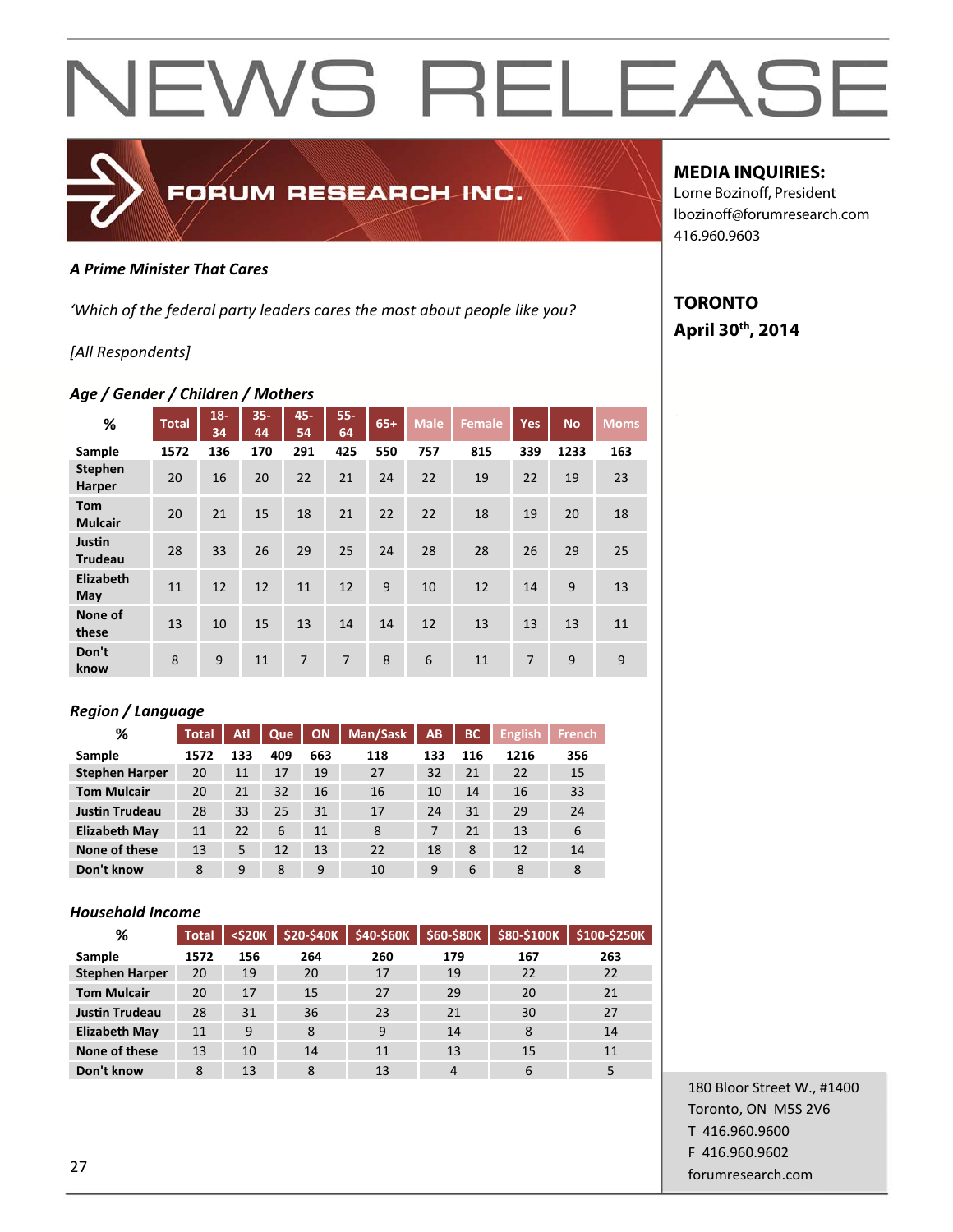

## FORUM RESEARCH INC.

## **MEDIA INQUIRIES:**

**TORONTO** 

**April 30th, 2014** 

Lorne Bozinoff, President lbozinoff@forumresearch.com 416.960.9603

## *Federal Vote Preference*

| %                     | <b>Total</b> | <b>Cons</b> | Lib. | <b>NDP</b> | Green        | <b>Bloc</b> | <b>Other Parties</b> |
|-----------------------|--------------|-------------|------|------------|--------------|-------------|----------------------|
| Sample                | 1572         | 447         | 549  | 287        | 87           | 79          | 51                   |
| <b>Stephen Harper</b> | 20           | 64          | 3    | 2          | $\mathbf{1}$ | 10          | 35                   |
| <b>Tom Mulcair</b>    | 20           | 6           | 12   | 62         | 3            | 20          | 5                    |
| <b>Justin Trudeau</b> | 28           | 5           | 63   | 13         | 32           | 17          | 10                   |
| <b>Elizabeth May</b>  | 11           | 5           | 13   | 10         | 36           | 7           |                      |
| None of these         | 13           | 13          | 5    | 6          | 18           | 36          | 34                   |
| Don't know            | 8            | 8           | 5    | 7          | 9            | 11          | 9                    |

## *Highest Level of Education*

| %                               | <b>Total</b> | <b>Secondary</b><br>school or less | Some college or<br>university | <b>Completed college</b><br>or university | Post graduate<br>studies |
|---------------------------------|--------------|------------------------------------|-------------------------------|-------------------------------------------|--------------------------|
| Sample                          | 1572         | 346                                | 412                           | 540                                       | 274                      |
| <b>Stephen</b><br>Harper        | 20           | 21                                 | 16                            | 22                                        | 22                       |
| <b>Tom</b><br><b>Mulcair</b>    | 20           | 15                                 | 17                            | 20                                        | 26                       |
| <b>Justin</b><br><b>Trudeau</b> | 28           | 32                                 | 29                            | 26                                        | 27                       |
| Elizabeth<br>May                | 11           | 10                                 | 13                            | 11                                        | 10                       |
| None of<br>these                | 13           | 12                                 | 18                            | 11                                        | 10                       |
| Don't know                      | 8            | 10                                 | $\overline{7}$                | 10                                        | 6                        |

### *Religion*

| %                            | <b>Total</b> | <b>Christian</b> | <b>Protestant</b><br><b>Christian</b> | Evangelical<br><b>Christian</b> | <b>Catholic</b> | <b>Other</b><br>Christian | Non-<br><b>Christian</b> | <b>None</b> |
|------------------------------|--------------|------------------|---------------------------------------|---------------------------------|-----------------|---------------------------|--------------------------|-------------|
| Sample                       | 1572         | 1127             | 392                                   | 71                              | 544             | 120                       | 84                       | 361         |
| <b>Stephen</b><br>Harper     | 20           | 21               | 27                                    | 33                              | 17              | 19                        | 33                       | 15          |
| <b>Tom</b><br><b>Mulcair</b> | 20           | 17               | 17                                    | $\overline{7}$                  | 19              | 18                        | 29                       | 22          |
| Justin<br><b>Trudeau</b>     | 28           | 29               | 27                                    | 23                              | 31              | 27                        | 27                       | 27          |
| Elizabeth<br>May             | 11           | 8                | 9                                     | $\overline{3}$                  | 8               | 10                        | $\overline{4}$           | 18          |
| None of<br>these             | 13           | 14               | 12                                    | 16                              | 15              | 15                        | $\overline{3}$           | 12          |
| Don't<br>know                | 8            | 10               | 8                                     | 18                              | 9               | 12                        | $\overline{3}$           | 6           |

180 Bloor Street W., #1400 Toronto, ON M5S 2V6 T 416.960.9600 F 416.960.9602 za de la contrada de la contrada de la contrada de la contrada de la contrada de la contrada de la contrada de<br>28 de junho de la contrada de la contrada de la contrada de la contrada de la contrada de la contrada de la co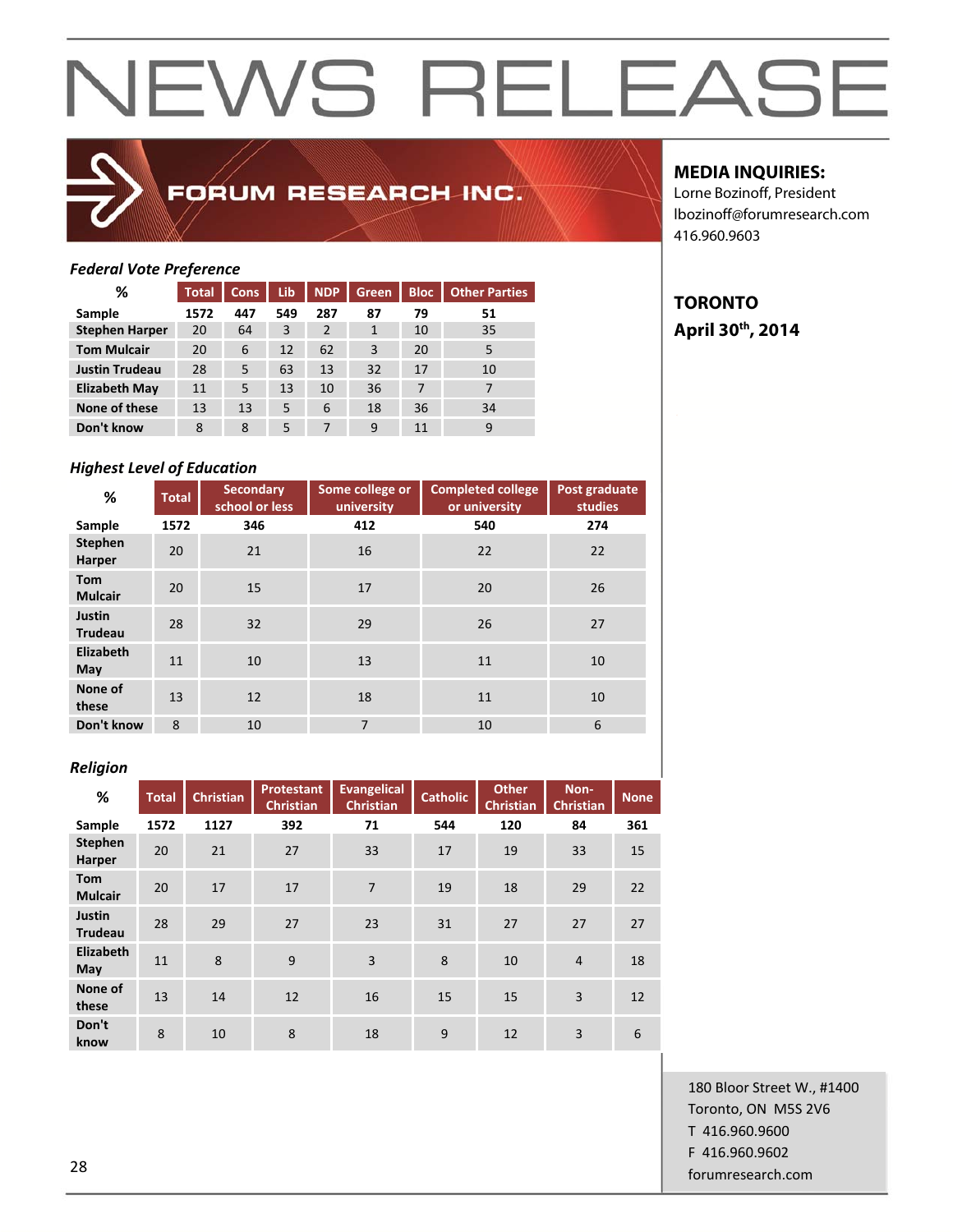## FORUM RESEARCH INC.

## *Seen Trudeau Ad / Opinion of Trudeau*

| <del>.</del> .                  |              | <u> = p =  = ,  </u>   |                     |                        |                |                     |
|---------------------------------|--------------|------------------------|---------------------|------------------------|----------------|---------------------|
| %                               | <b>Total</b> | <b>Have seen</b><br>ad | Have not seen<br>ad | <b>Grown</b><br>better | Grown<br>worse | <b>No</b><br>Change |
| Sample                          | 1572         | 752                    | 820                 | 460                    | 383            | 680                 |
| <b>Stephen</b><br>Harper        | 20           | 19                     | 21                  | 8                      | 40             | 18                  |
| <b>Tom Mulcair</b>              | 20           | 18                     | 21                  | 16                     | 19             | 23                  |
| <b>Justin</b><br><b>Trudeau</b> | 28           | 33                     | 24                  | 54                     | 6              | 24                  |
| <b>Elizabeth May</b>            | 11           | 13                     | 10                  | 13                     | 8              | 12                  |
| None of these                   | 13           | 11                     | 14                  | $\overline{4}$         | 19             | 15                  |
| Don't know                      | 8            | $\overline{7}$         | 10                  | 4                      | 8              | 9                   |

## **MEDIA INQUIRIES:**

Lorne Bozinoff, President lbozinoff@forumresearch.com 416.960.9603

## **TORONTO April 30th, 2014**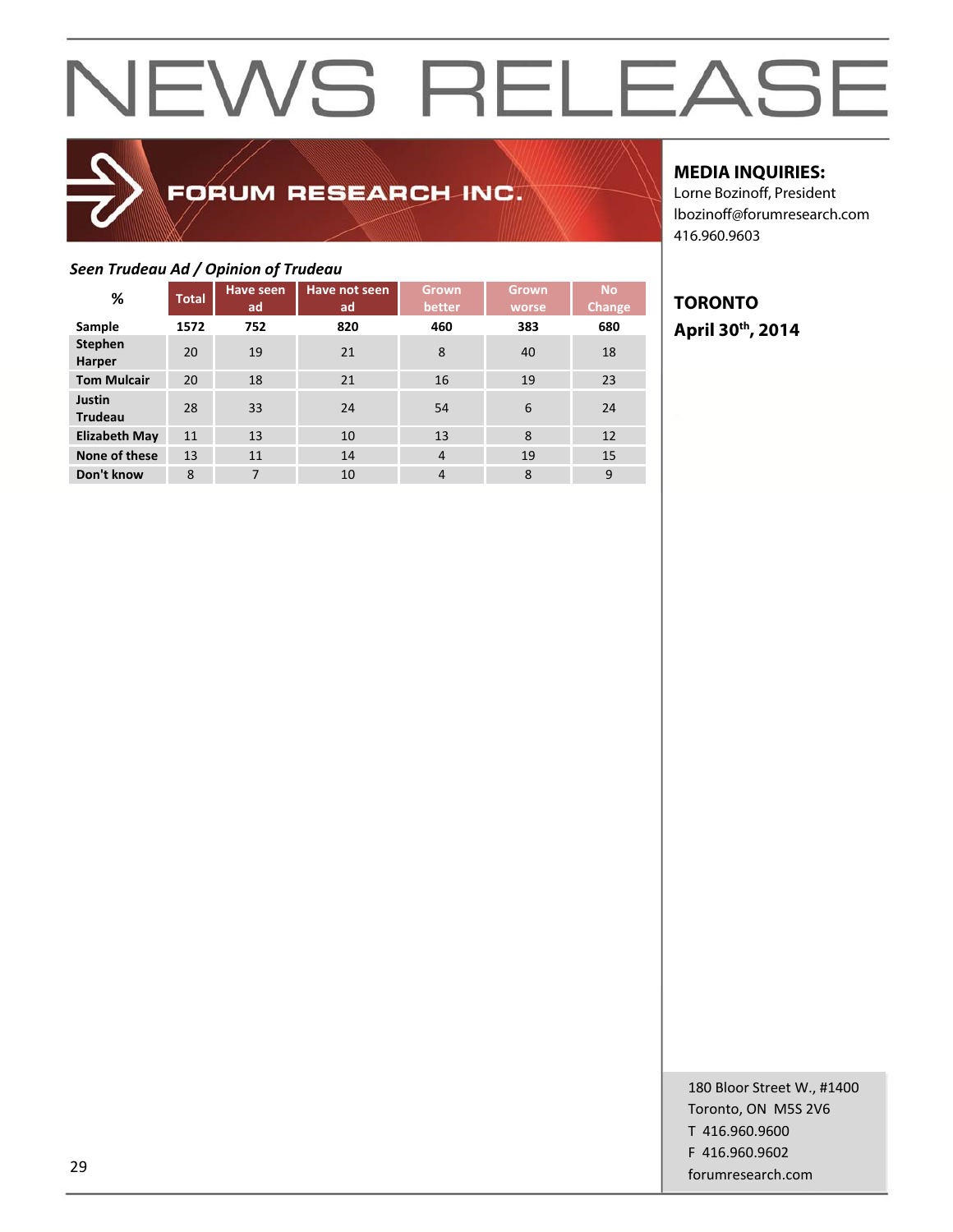

### *Trust in the Prime Minister*

*'Which of the federal party leaders is the most trustworthy?'*

## *[All Respondents]*

### *Age / Gender / Children / Mothers*

| %                            | <b>Total</b>   | $18 -$<br>34 | $35 -$<br>44 | 45-<br>54 | $55 -$<br>64 | $65+$ | <b>Male</b> | <b>Female</b> | <b>Yes</b> | <b>No</b> | <b>Moms</b> |
|------------------------------|----------------|--------------|--------------|-----------|--------------|-------|-------------|---------------|------------|-----------|-------------|
| Sample                       | 1572           | 136          | 170          | 291       | 425          | 550   | 757         | 815           | 339        | 1233      | 163         |
| <b>Stephen</b><br>Harper     | 22             | 19           | 22           | 23        | 22           | 28    | 23          | 22            | 24         | 22        | 26          |
| <b>Tom</b><br><b>Mulcair</b> | 18             | 23           | 13           | 14        | 20           | 20    | 21          | 16            | 16         | 19        | 15          |
| Justin<br><b>Trudeau</b>     | 24             | 24           | 25           | 24        | 20           | 24    | 23          | 24            | 22         | 24        | 23          |
| Elizabeth<br>May             | 15             | 15           | 15           | 15        | 14           | 14    | 14          | 15            | 17         | 13        | 15          |
| None of<br>these             | 14             | 13           | 18           | 15        | 15           | 9     | 14          | 14            | 15         | 13        | 15          |
| Don't<br>know                | $\overline{7}$ | 7            | 6            | 9         | 8            | 6     | 5           | 9             | 5          | 8         | 6           |

## *Region / Language*

| %                     | <b>Total</b> | Atl | Que | ON  | Man/Sask | AB  | ВC  | <b>English</b> | <b>French</b> |
|-----------------------|--------------|-----|-----|-----|----------|-----|-----|----------------|---------------|
| Sample                | 1572         | 133 | 409 | 663 | 118      | 133 | 116 | 1216           | 356           |
| <b>Stephen Harper</b> | 22           | 6   | 18  | 22  | 36       | 38  | 23  | 24             | 16            |
| <b>Tom Mulcair</b>    | 18           | 16  | 34  | 17  | 7        | 10  | 6   | 14             | 35            |
| <b>Justin Trudeau</b> | 24           | 34  | 21  | 25  | 15       | 22  | 23  | 24             | 21            |
| <b>Elizabeth May</b>  | 15           | 19  | 9   | 14  | 13       | 9   | 30  | 16             | 7             |
| None of these         | 14           | 14  | 12  | 15  | 22       | 14  | 12  | 15             | 12            |
| Don't know            | 7            | 11  |     | 7   | 5        | 8   | 6   | 7              | 8             |

### *Household Income*

| %                     | <b>Total</b> | $<$ \$20 $K$ | <b>\$20-\$40K</b> | \$40-\$60K | \$60-\$80K | \$80-\$100K | \$100-\$250K |
|-----------------------|--------------|--------------|-------------------|------------|------------|-------------|--------------|
| Sample                | 1572         | 156          | 264               | 260        | 179        | 167         | 263          |
| <b>Stephen Harper</b> | 22           | 25           | 24                | 18         | 23         | 17          | 24           |
| <b>Tom Mulcair</b>    | 18           | 13           | 14                | 25         | 14         | 24          | 21           |
| <b>Justin Trudeau</b> | 24           | 28           | 30                | 21         | 16         | 25          | 24           |
| <b>Elizabeth May</b>  | 15           | 9            | 11                | 10         | 25         | 15          | 17           |
| None of these         | 14           | 11           | 15                | 18         | 16         | 13          | 10           |
| Don't know            | 7            | 15           | 6                 | 9          | 5          | 5           | 4            |

## 180 Bloor Street W., #1400 Toronto, ON M5S 2V6 T 416.960.9600 F 416.960.9602 forumresearch.com 30

## **MEDIA INQUIRIES:**

Lorne Bozinoff, President lbozinoff@forumresearch.com 416.960.9603

## **TORONTO April 30th, 2014**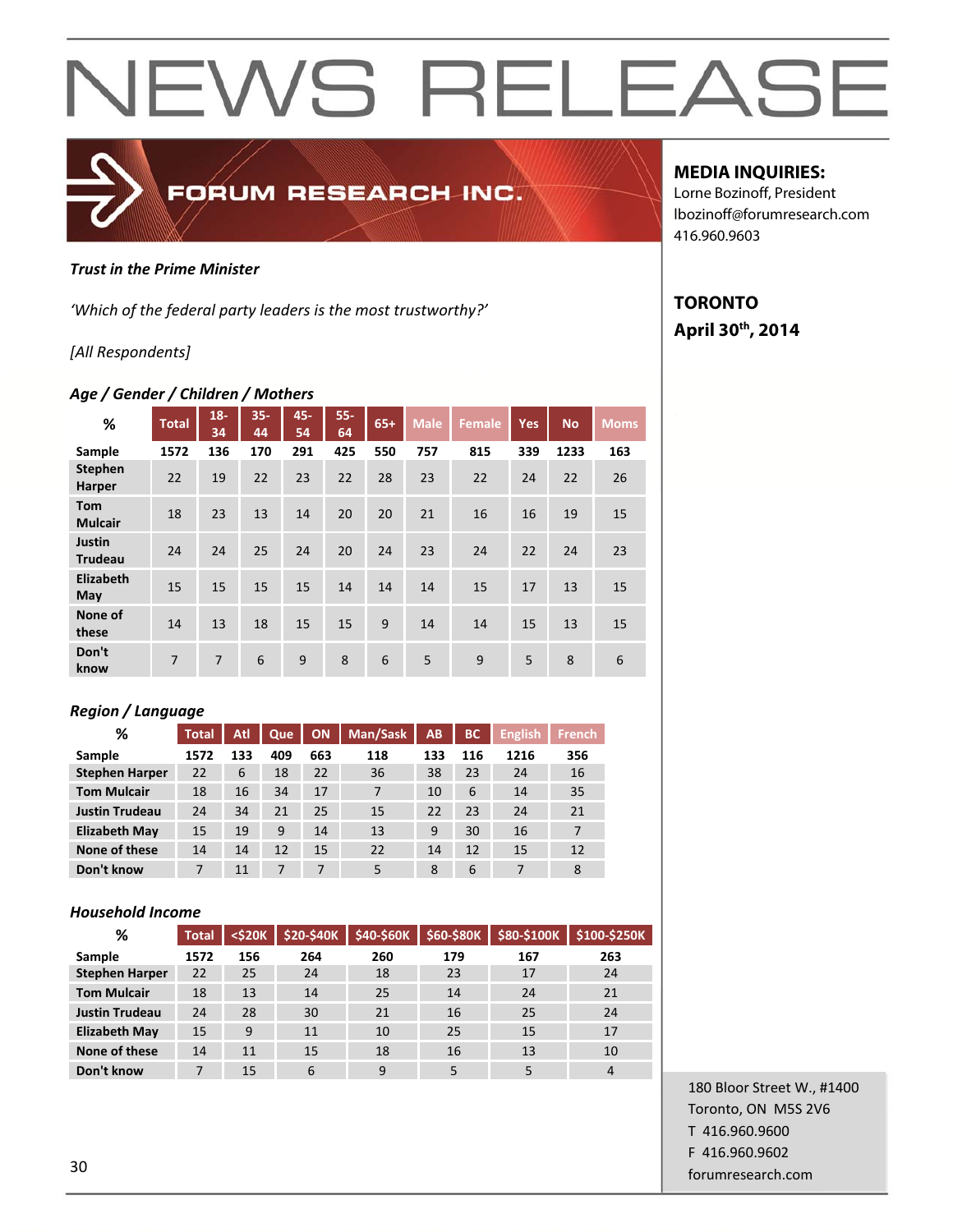## FORUM RESEARCH INC.

## **MEDIA INQUIRIES:**

**TORONTO** 

**April 30th, 2014** 

Lorne Bozinoff, President lbozinoff@forumresearch.com 416.960.9603

## *Federal Vote Preference*

| %                     | <b>Total</b> | <b>Cons</b> | Lib | <b>NDP</b> | Green | <b>Bloc</b> | <b>Other Parties</b> |
|-----------------------|--------------|-------------|-----|------------|-------|-------------|----------------------|
| Sample                | 1572         | 447         | 549 | 287        | 87    | 79          | 51                   |
| <b>Stephen Harper</b> | 22           | 65          | 6   | 3          | 1     | 14          | 41                   |
| <b>Tom Mulcair</b>    | 18           | 5           | 13  | 52         | 3     | 26          | 6                    |
| <b>Justin Trudeau</b> | 24           | 4           | 53  | 11         | 25    | 19          | 8                    |
| <b>Elizabeth May</b>  | 15           | 7           | 14  | 19         | 45    | 5           | 12                   |
| None of these         | 14           | 13          | 8   | 10         | 17    | 35          | 25                   |
| Don't know            | 7            | 6           | 6   | 6          | 9     | 1           | 8                    |

## *Highest Level of Education*

| %                               | <b>Total</b> | <b>Secondary</b><br>school or less | Some college or<br>university | <b>Completed college</b><br>or university | Post graduate<br>studies |
|---------------------------------|--------------|------------------------------------|-------------------------------|-------------------------------------------|--------------------------|
| Sample                          | 1572         | 346                                | 412                           | 540                                       | 274                      |
| <b>Stephen</b><br>Harper        | 22           | 26                                 | 16                            | 22                                        | 27                       |
| <b>Tom</b><br><b>Mulcair</b>    | 18           | 13                                 | 16                            | 21                                        | 21                       |
| <b>Justin</b><br><b>Trudeau</b> | 24           | 27                                 | 23                            | 23                                        | 22                       |
| Elizabeth<br>May                | 15           | 11                                 | 14                            | 15                                        | 18                       |
| None of<br>these                | 14           | 12                                 | 25                            | 12                                        | $\overline{7}$           |
| Don't know                      | 7            | 11                                 | $\overline{7}$                | $\overline{7}$                            | 4                        |

### *Religion*

| %                            | <b>Tota</b> | <b>Christia</b><br>$\mathsf{n}$ | Protestan<br>t Christian | Evangelica<br>I Christian | Catho<br>lic | <b>Other</b><br><b>Christian</b> | Non-<br><b>Christia</b><br>n | <b>Non</b><br>e |
|------------------------------|-------------|---------------------------------|--------------------------|---------------------------|--------------|----------------------------------|------------------------------|-----------------|
| Sample                       | 1572        | 1127                            | 392                      | 71                        | 544          | 120                              | 84                           | 361             |
| <b>Stephen</b><br>Harper     | 22          | 24                              | 30                       | 38                        | 21           | 16                               | 39                           | 15              |
| <b>Tom</b><br><b>Mulcair</b> | 18          | 17                              | 11                       | $\overline{7}$            | 21           | 21                               | 16                           | 21              |
| Justin<br><b>Trudeau</b>     | 24          | 24                              | 27                       | 15                        | 24           | 20                               | 26                           | 23              |
| <b>Elizabet</b><br>h May     | 15          | 11                              | 12                       | $\overline{4}$            | 9            | 17                               | 12                           | 23              |
| None of<br>these             | 14          | 16                              | 14                       | 23                        | 18           | 14                               | $\overline{2}$               | 12              |
| Don't<br>know                | 7           | 8                               | 6                        | 13                        | 7            | 12                               | 5                            | 6               |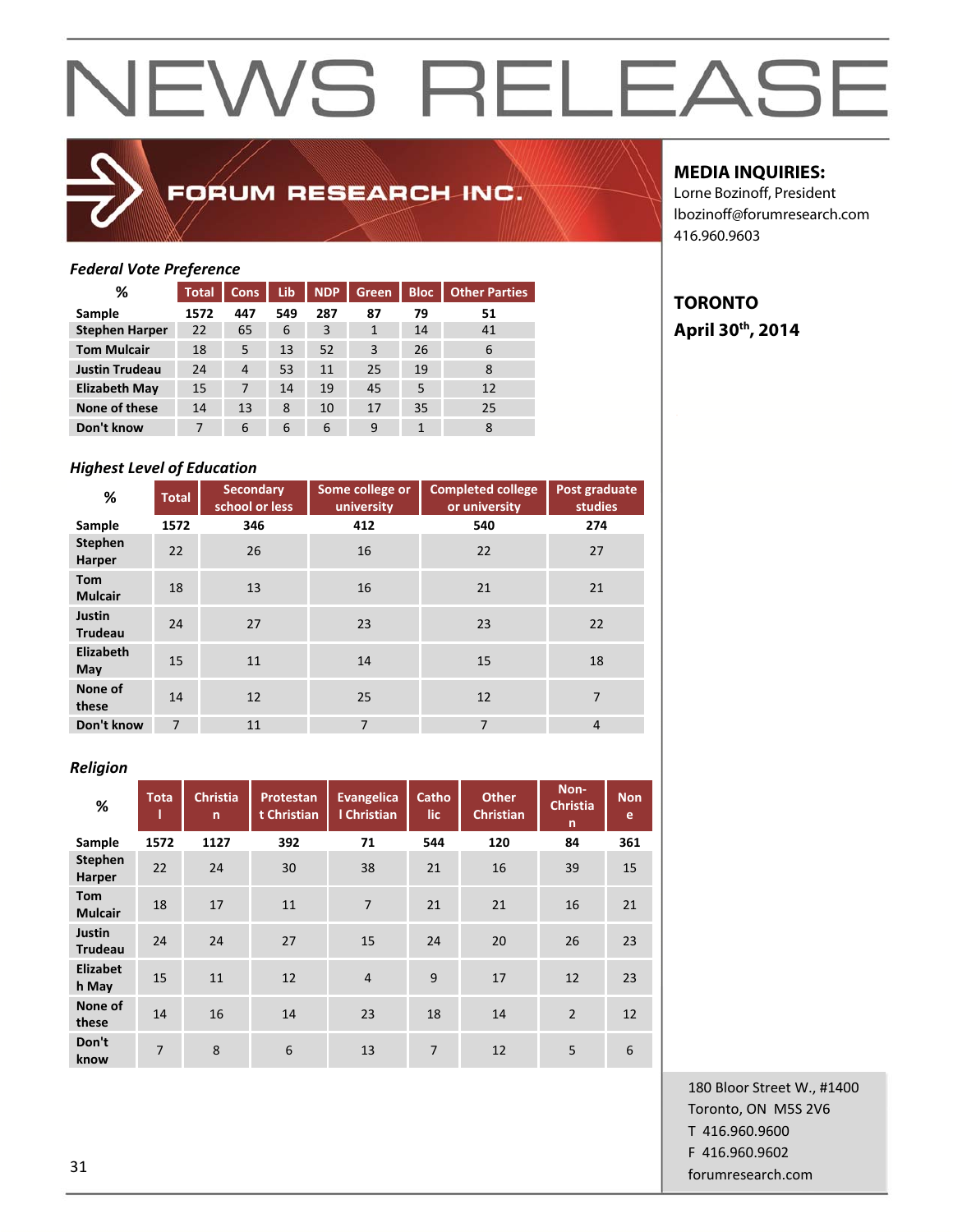## FORUM RESEARCH INC.

## **MEDIA INQUIRIES:**

Lorne Bozinoff, President lbozinoff@forumresearch.com 416.960.9603

## *Seen Trudeau Ad / Opinion of Trudeau*

| %                               | <b>Total</b> | Have seen<br>ad | Have not seen<br>ad | Grown<br>better | <b>Grown</b><br>worse | <b>No</b><br>Change |
|---------------------------------|--------------|-----------------|---------------------|-----------------|-----------------------|---------------------|
| Sample                          | 1572         | 752             | 820                 | 460             | 383                   | 680                 |
| <b>Stephen</b><br>Harper        | 22           | 20              | 24                  | $\overline{7}$  | 47                    | 20                  |
| <b>Tom Mulcair</b>              | 18           | 17              | 20                  | 14              | 18                    | 22                  |
| <b>Justin</b><br><b>Trudeau</b> | 24           | 27              | 21                  | 49              | $\mathcal{P}$         | 19                  |
| <b>Elizabeth May</b>            | 15           | 17              | 12                  | 19              | 9                     | 16                  |
| None of these                   | 14           | 14              | 15                  | 6               | 17                    | 17                  |
| Don't know                      | 7            | 5               | 9                   | 5               | 6                     | 7                   |

## **TORONTO April 30th, 2014**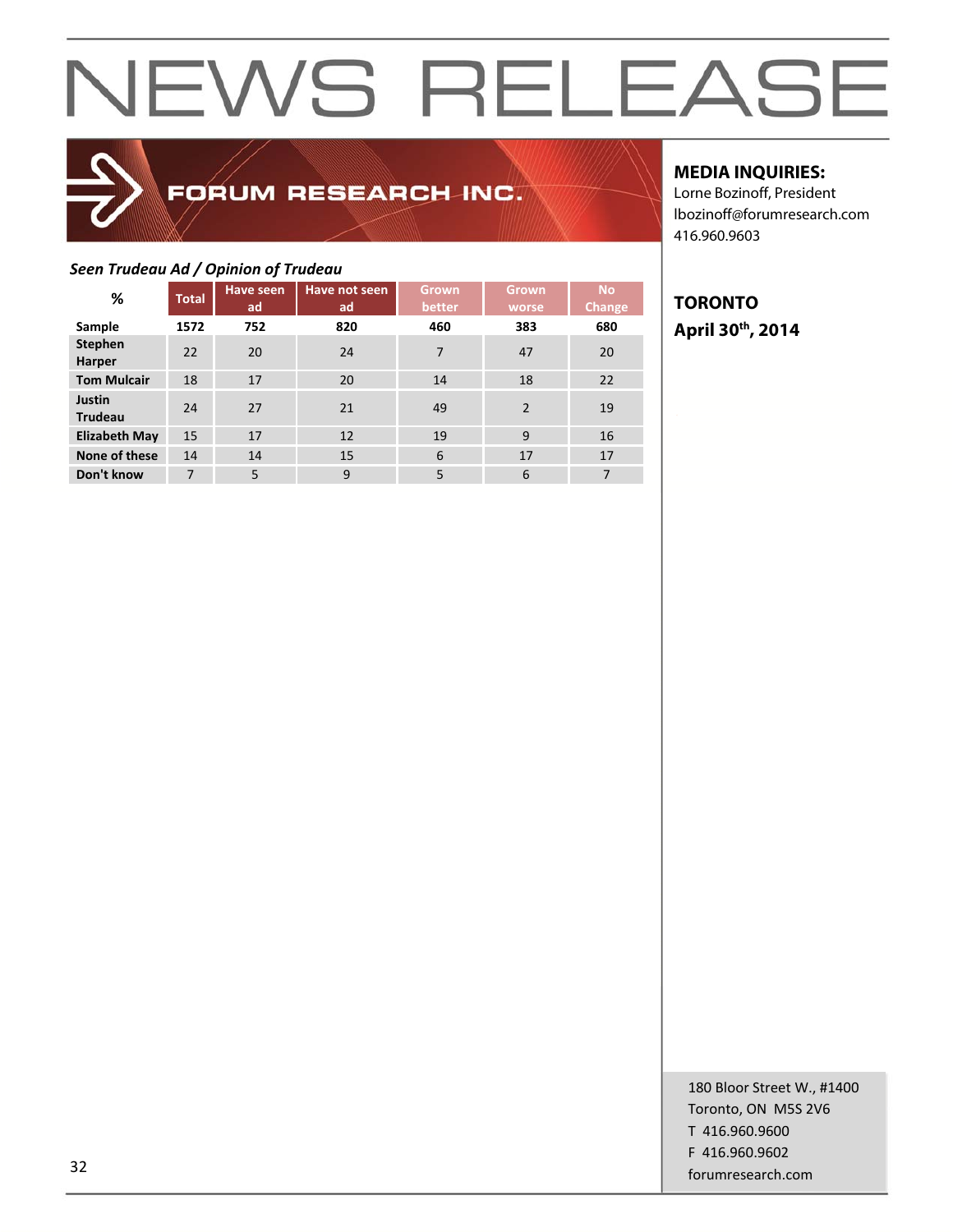## FORUM RESEARCH INC.

## *Voting Trudeau*

*'I don't normally vote Liberal but I might vote for Justin Trudeau'*

## *[All Respondents]*

### *Age / Gender / Children / Mothers*

| %                           | <b>Total</b> | $18 -$<br>34 | $35 -$<br>44 | 45-<br>54 | $55 -$<br>64 | $65+$ | <b>Male</b> | <b>Female</b> | <b>Yes</b> | <b>No</b> | <b>Moms</b> |
|-----------------------------|--------------|--------------|--------------|-----------|--------------|-------|-------------|---------------|------------|-----------|-------------|
| Sample                      | 1572         | 136          | 170          | 291       | 425          | 550   | 757         | 815           | 339        | 1233      | 163         |
| <b>NET: TOP2</b>            | 38           | 42           | 37           | 36        | 39           | 33    | 40          | 35            | 38         | 37        | 35          |
| <b>NET: BTM2</b>            | 49           | 48           | 49           | 51        | 45           | 55    | 51          | 48            | 49         | 49        | 46          |
| Agree<br>strongly           | 20           | 23           | 21           | 19        | 20           | 18    | 22          | 19            | 18         | 22        | 17          |
| Agree                       | 17           | 18           | 16           | 17        | 19           | 15    | 18          | 16            | 20         | 15        | 18          |
| <b>Disagree</b>             | 23           | 19           | 22           | 25        | 21           | 29    | 22          | 24            | 25         | 22        | 28          |
| <b>Disagree</b><br>strongly | 26           | 29           | 26           | 26        | 23           | 26    | 29          | 24            | 24         | 28        | 18          |
| Don't know                  | 13           | 11           | 14           | 13        | 16           | 12    | 9           | 17            | 13         | 13        | 19          |

## *Region / Language*

| ℅                 | <b>Total</b> | Atl | Que | ON  | Man/Sask | AB  | <b>BC</b> | <b>English</b> | <b>French</b> |
|-------------------|--------------|-----|-----|-----|----------|-----|-----------|----------------|---------------|
| Sample            | 1572         | 133 | 409 | 663 | 118      | 133 | 116       | 1216           | 356           |
| <b>NET: TOP2</b>  | 38           | 57  | 37  | 35  | 33       | 28  | 45        | 38             | 38            |
| <b>NET: BTM2</b>  | 49           | 33  | 50  | 50  | 54       | 62  | 43        | 49             | 49            |
| Agree strongly    | 20           | 29  | 20  | 20  | 13       | 12  | 29        | 21             | 20            |
| Agree             | 17           | 28  | 17  | 16  | 21       | 15  | 15        | 17             | 18            |
| <b>Disagree</b>   | 23           | 23  | 25  | 23  | 26       | 19  | 21        | 23             | 23            |
| Disagree strongly | 26           | 10  | 26  | 27  | 28       | 43  | 21        | 27             | 26            |
| Don't know        | 13           | 10  | 13  | 15  | 13       | 10  | 13        | 13             | 13            |

## *Household Income*

| %                           | <b>Total</b> | <\$20K | \$20-<br><b>\$40K</b> | \$40-<br><b>\$60K</b> | \$60-<br>\$80K | \$80-<br>\$100K | \$100-<br><b>\$250K</b> |
|-----------------------------|--------------|--------|-----------------------|-----------------------|----------------|-----------------|-------------------------|
| Sample                      | 1572         | 156    | 264                   | 260                   | 179            | 167             | 263                     |
| <b>NET: TOP2</b>            | 38           | 40     | 51                    | 33                    | 39             | 36              | 35                      |
| <b>NET: BTM2</b>            | 49           | 38     | 41                    | 53                    | 52             | 56              | 54                      |
| Agree strongly              | 20           | 28     | 27                    | 22                    | 23             | 18              | 14                      |
| Agree                       | 17           | 12     | 24                    | 11                    | 16             | 18              | 21                      |
| <b>Disagree</b>             | 23           | 18     | 21                    | 24                    | 27             | 27              | 22                      |
| <b>Disagree</b><br>strongly | 26           | 20     | 20                    | 29                    | 25             | 30              | 33                      |
| Don't know                  | 13           | 22     | 8                     | 14                    | 9              | 8               | 11                      |

## **MEDIA INQUIRIES:**

Lorne Bozinoff, President lbozinoff@forumresearch.com 416.960.9603

## **TORONTO April 30th, 2014**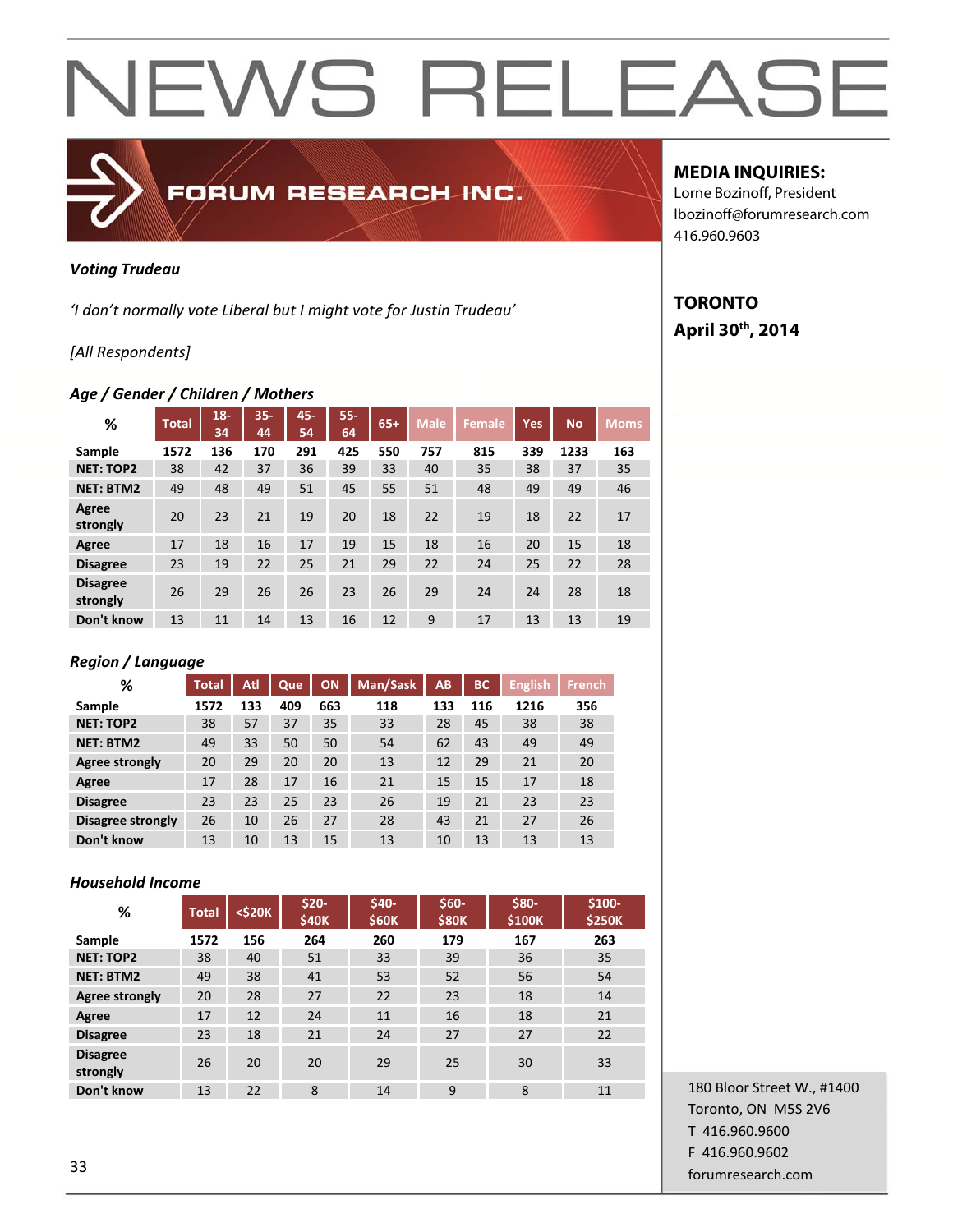

## FORUM RESEARCH INC.

## **MEDIA INQUIRIES:**

**TORONTO** 

**April 30th, 2014** 

Lorne Bozinoff, President lbozinoff@forumresearch.com 416.960.9603

## *Federal Vote Preference*

| %                 | <b>Total</b> | <b>Cons</b>    | Lib            | <b>NDP</b> | <b>Green</b> | <b>Bloc</b> | <b>Other Parties</b> |
|-------------------|--------------|----------------|----------------|------------|--------------|-------------|----------------------|
| Sample            | 1572         | 447            | 549            | 287        | 87           | 79          | 51                   |
| <b>NET: TOP2</b>  | 38           | 11             | 69             | 31         | 45           | 24          | 21                   |
| <b>NET: BTM2</b>  | 49           | 82             | 21             | 57         | 37           | 68          | 50                   |
| Agree strongly    | 20           | $\overline{4}$ | 43             | 14         | 25           | 9           | 12                   |
| Agree             | 17           | 7              | 26             | 18         | 20           | 15          | 9                    |
| <b>Disagree</b>   | 23           | 31             | 17             | 26         | 21           | 27          | 18                   |
| Disagree strongly | 26           | 51             | $\overline{4}$ | 30         | 16           | 41          | 32                   |
| Don't know        | 13           | 7              | 11             | 12         | 17           | 8           | 29                   |

## *Highest Level of Education*

| %                           | <b>Total</b> | <b>Secondary</b><br>school or less | Some college or<br>university | <b>Completed college</b><br>or university | Post graduate<br><b>studies</b> |
|-----------------------------|--------------|------------------------------------|-------------------------------|-------------------------------------------|---------------------------------|
| Sample                      | 1572         | 346                                | 412                           | 540                                       | 274                             |
| <b>NET: TOP2</b>            | 38           | 39                                 | 44                            | 36                                        | 31                              |
| <b>NET: BTM2</b>            | 49           | 45                                 | 44                            | 54                                        | 49                              |
| Agree<br>strongly           | 20           | 22                                 | 24                            | 20                                        | 17                              |
| Agree                       | 17           | 18                                 | 20                            | 16                                        | 14                              |
| <b>Disagree</b>             | 23           | 19                                 | 23                            | 24                                        | 25                              |
| <b>Disagree</b><br>strongly | 26           | 27                                 | 21                            | 31                                        | 24                              |
| Don't know                  | 13           | 15                                 | 12                            | 10                                        | 19                              |

### *Religion*

| %                           | <b>Total</b> | <b>Christian</b> | <b>Protestant</b><br>Christian | <b>Evangelical</b><br><b>Christian</b> | <b>Catholic</b> | <b>Other</b><br><b>Christian</b> | Non-<br>Christian | <b>None</b> |
|-----------------------------|--------------|------------------|--------------------------------|----------------------------------------|-----------------|----------------------------------|-------------------|-------------|
| Sample                      | 1572         | 1127             | 392                            | 71                                     | 544             | 120                              | 84                | 361         |
| NET:<br>TOP <sub>2</sub>    | 38           | 39               | 35                             | 35                                     | 40              | 45                               | 33                | 36          |
| NET:<br>BTM2                | 49           | 48               | 56                             | 54                                     | 46              | 36                               | 42                | 53          |
| Agree<br>strongly           | 20           | 21               | 22                             | 17                                     | 20              | 25                               | 16                | 20          |
| Agree                       | 17           | 18               | 14                             | 18                                     | 19              | 21                               | 17                | 16          |
| <b>Disagree</b>             | 23           | 22               | 25                             | 17                                     | 22              | 16                               | 16                | 26          |
| <b>Disagree</b><br>strongly | 26           | 26               | 31                             | 37                                     | 24              | 20                               | 26                | 26          |
| Don't<br>know               | 13           | 13               | 8                              | 11                                     | 15              | 18                               | 24                | 11          |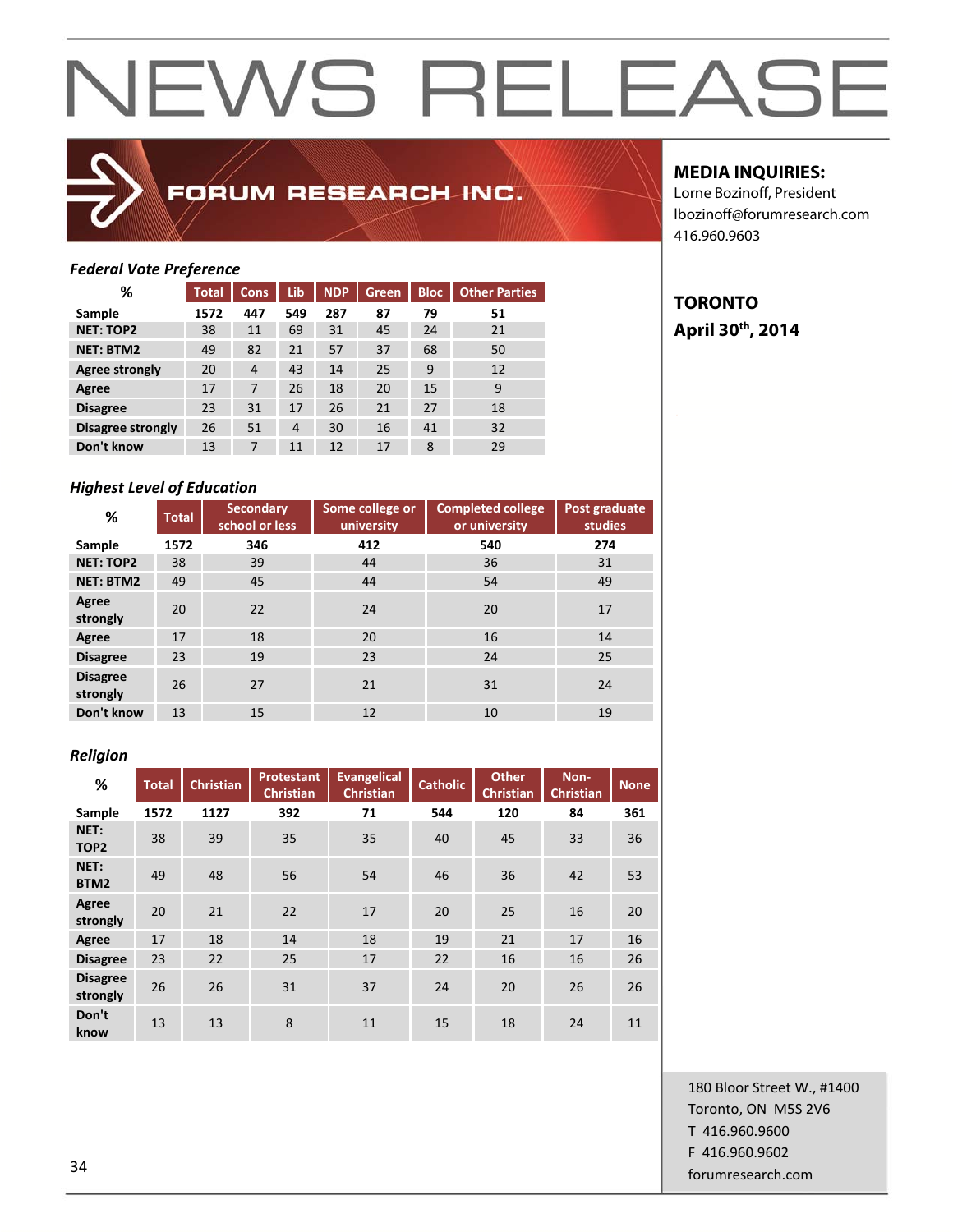## FORUM RESEARCH INC.

## **MEDIA INQUIRIES:**

Lorne Bozinoff, President lbozinoff@forumresearch.com 416.960.9603

## *Seen Trudeau Ad / Opinion of Trudeau*

| %                           | <b>Total</b> | <b>Have seen</b><br>ad | Have not seen<br>ad | Grown<br>better | <b>Grown</b><br>worse | <b>No</b><br><b>Change</b> |
|-----------------------------|--------------|------------------------|---------------------|-----------------|-----------------------|----------------------------|
| Sample                      | 1572         | 752                    | 820                 | 460             | 383                   | 680                        |
| <b>NET: TOP2</b>            | 38           | 40                     | 36                  | 68              | 8                     | 35                         |
| <b>NET: BTM2</b>            | 49           | 49                     | 50                  | 21              | 86                    | 50                         |
| <b>Agree strongly</b>       | 20           | 24                     | 17                  | 45              | 3                     | 14                         |
| Agree                       | 17           | 15                     | 19                  | 23              | 5                     | 21                         |
| <b>Disagree</b>             | 23           | 21                     | 25                  | 13              | 29                    | 26                         |
| <b>Disagree</b><br>strongly | 26           | 28                     | 25                  | 7               | 57                    | 23                         |
| Don't know                  | 13           | 12                     | 14                  | 11              | 6                     | 16                         |

## **TORONTO April 30th, 2014**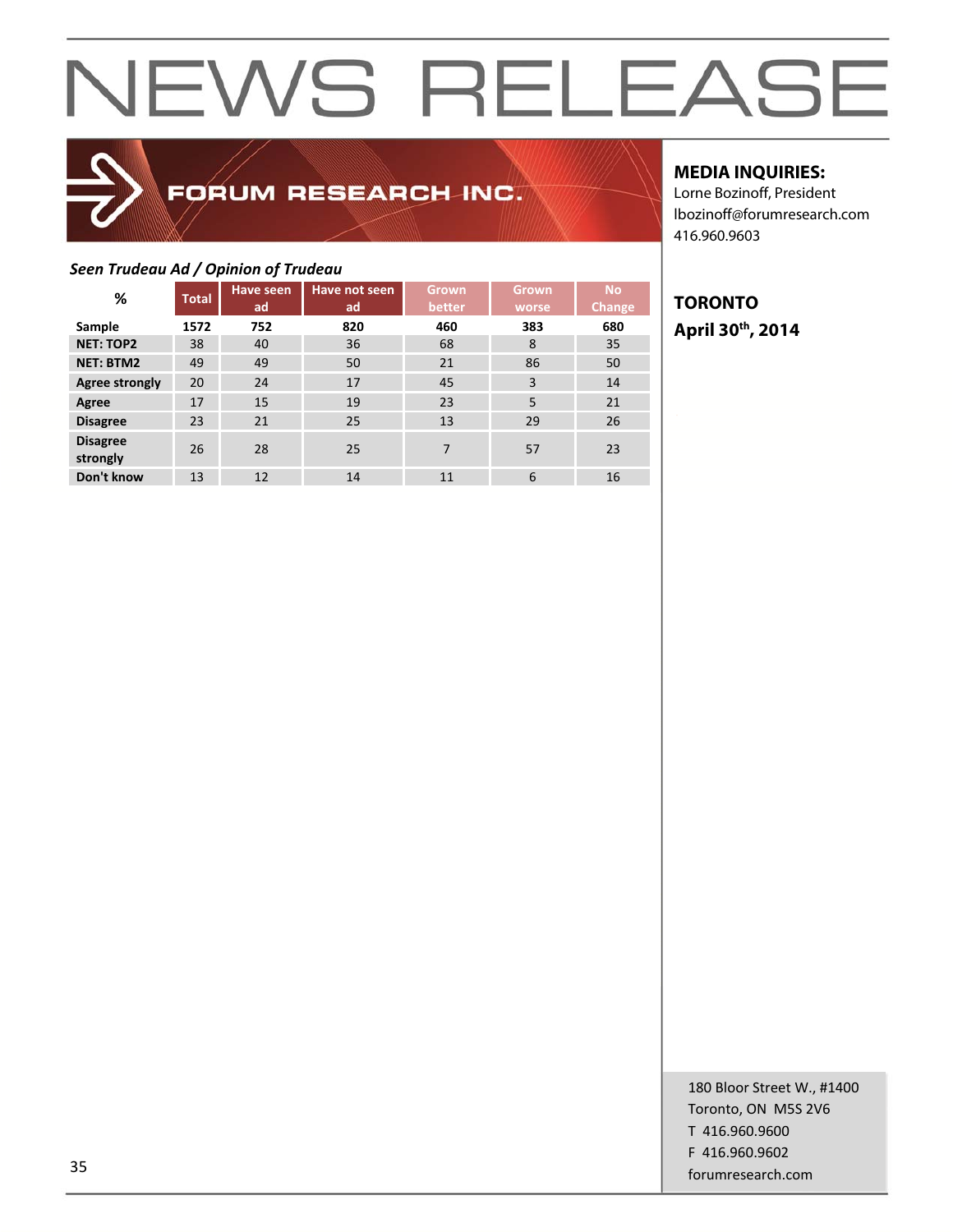### *Conservatives Direction*

*'I used to support the Conservatives but they've become too right wing for my tastes'* 

FORUM RESEARCH INC.

### *[All Respondents]*

### *Age / Gender / Children / Mothers*

| %                           | <b>Total</b> | $18-$<br>34 | $35 -$<br>44 | 45-<br>54 | $55 -$<br>64 | $65+$ | <b>Male</b> | <b>Female</b> | <b>Yes</b> | <b>No</b> | <b>Moms</b> |
|-----------------------------|--------------|-------------|--------------|-----------|--------------|-------|-------------|---------------|------------|-----------|-------------|
| Sample                      | 1572         | 136         | 170          | 291       | 425          | 550   | 757         | 815           | 339        | 1233      | 163         |
| <b>NET: TOP2</b>            | 37           | 40          | 31           | 37        | 37           | 38    | 38          | 35            | 36         | 37        | 32          |
| <b>NET: BTM2</b>            | 46           | 48          | 49           | 46        | 41           | 43    | 47          | 45            | 47         | 45        | 48          |
| Agree<br>strongly           | 23           | 24          | 18           | 24        | 25           | 22    | 25          | 21            | 22         | 23        | 21          |
| Agree                       | 14           | 15          | 13           | 13        | 12           | 16    | 14          | 14            | 14         | 14        | 11          |
| <b>Disagree</b>             | 23           | 22          | 25           | 23        | 21           | 24    | 22          | 24            | 26         | 21        | 26          |
| <b>Disagree</b><br>strongly | 23           | 26          | 24           | 24        | 20           | 19    | 25          | 22            | 21         | 24        | 22          |
| Don't know                  | 17           | 12          | 20           | 17        | 22           | 19    | 14          | 20            | 17         | 17        | 20          |

### *Region / Language*

| ℅                 | <b>Total</b> | Atl | Que | <b>ON</b> | Man/Sask | AB  | ВC  | <b>English</b> | <b>French</b> |
|-------------------|--------------|-----|-----|-----------|----------|-----|-----|----------------|---------------|
| Sample            | 1572         | 133 | 409 | 663       | 118      | 133 | 116 | 1216           | 356           |
| <b>NET: TOP2</b>  | 37           | 52  | 39  | 34        | 33       | 26  | 41  | 35             | 43            |
| <b>NET: BTM2</b>  | 46           | 29  | 43  | 47        | 53       | 62  | 43  | 48             | 40            |
| Agree strongly    | 23           | 31  | 22  | 21        | 22       | 16  | 30  | 22             | 25            |
| Agree             | 14           | 21  | 17  | 13        | 11       | 10  | 11  | 13             | 17            |
| <b>Disagree</b>   | 23           | 17  | 21  | 22        | 29       | 31  | 24  | 24             | 21            |
| Disagree strongly | 23           | 12  | 21  | 25        | 24       | 31  | 20  | 24             | 20            |
| Don't know        | 17           | 18  | 18  | 19        | 14       | 12  | 15  | 17             | 17            |

### *Household Income*

| %                 | <b>Total</b> | <\$20K | $$20-$<br>\$40K | $$40-$<br><b>\$60K</b> | \$60-<br><b>\$80K</b> | \$80-<br>\$100K | \$100-<br><b>\$250K</b> |
|-------------------|--------------|--------|-----------------|------------------------|-----------------------|-----------------|-------------------------|
| Sample            | 1572         | 156    | 264             | 260                    | 179                   | 167             | 263                     |
| <b>NET: TOP2</b>  | 37           | 43     | 44              | 34                     | 33                    | 37              | 31                      |
| <b>NET: BTM2</b>  | 46           | 40     | 41              | 45                     | 47                    | 49              | 56                      |
| Agree strongly    | 23           | 26     | 28              | 24                     | 23                    | 23              | 17                      |
| Agree             | 14           | 17     | 16              | 10                     | 11                    | 14              | 14                      |
| <b>Disagree</b>   | 23           | 17     | 23              | 23                     | 26                    | 24              | 27                      |
| Disagree strongly | 23           | 23     | 18              | 22                     | 21                    | 25              | 29                      |
| Don't know        | 17           | 18     | 15              | 21                     | 20                    | 14              | 13                      |

180 Bloor Street W., #1400 Toronto, ON M5S 2V6 T 416.960.9600 F 416.960.9602 forumresearch.com 36

## **MEDIA INQUIRIES:**

Lorne Bozinoff, President lbozinoff@forumresearch.com 416.960.9603

## **TORONTO April 30th, 2014**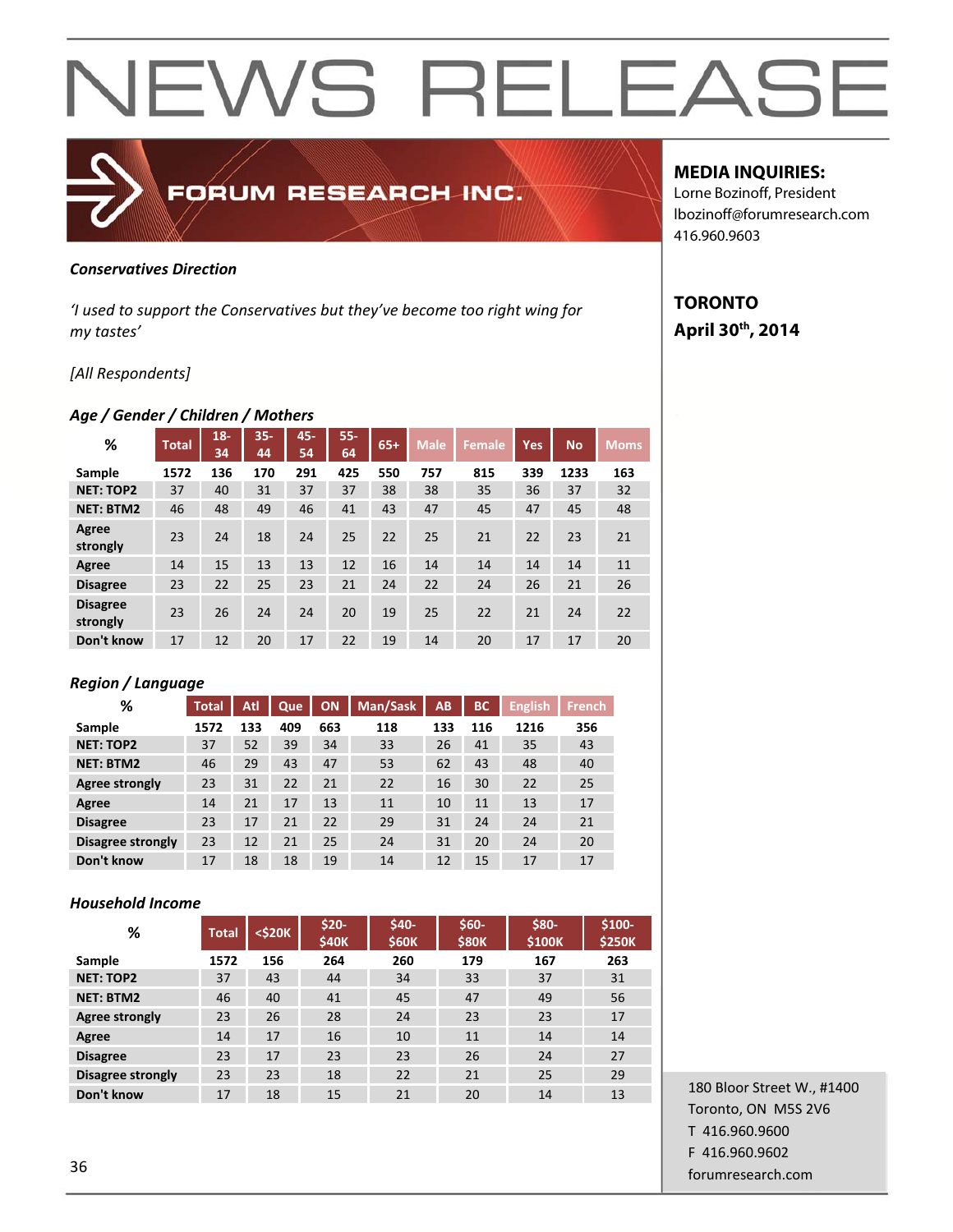

## FORUM RESEARCH INC.

## **MEDIA INQUIRIES:**

Lorne Bozinoff, President lbozinoff@forumresearch.com 416.960.9603

## *Federal Vote Preference*

| %                        | <b>Total</b> | <b>Cons</b> | Lib | <b>NDP</b> | <b>Green</b> | <b>Bloc</b> | <b>Other Parties</b> |
|--------------------------|--------------|-------------|-----|------------|--------------|-------------|----------------------|
| Sample                   | 1572         | 447         | 549 | 287        | 87           | 79          | 51                   |
| <b>NET: TOP2</b>         | 37           | 14          | 55  | 37         | 40           | 39          | 33                   |
| <b>NET: BTM2</b>         | 46           | 79          | 29  | 43         | 37           | 47          | 35                   |
| Agree strongly           | 23           | 7           | 34  | 23         | 25           | 23          | 26                   |
| Agree                    | 14           | 7           | 21  | 14         | 15           | 15          | 6                    |
| <b>Disagree</b>          | 23           | 40          | 16  | 18         | 18           | 22          | 25                   |
| <b>Disagree strongly</b> | 23           | 40          | 13  | 25         | 19           | 24          | 11                   |
| Don't know               | 17           | 7           | 16  | 20         | 23           | 14          | 32                   |

## *Highest Level of Education*

| %                           | <b>Total</b> | <b>Secondary</b><br>school or less | Some college or<br>university | <b>Completed college</b><br>or university | Post graduate<br>studies |
|-----------------------------|--------------|------------------------------------|-------------------------------|-------------------------------------------|--------------------------|
| Sample                      | 1572         | 346                                | 412                           | 540                                       | 274                      |
| <b>NET: TOP2</b>            | 37           | 41                                 | 40                            | 31                                        | 39                       |
| <b>NET: BTM2</b>            | 46           | 38                                 | 41                            | 54                                        | 43                       |
| Agree<br>strongly           | 23           | 23                                 | 26                            | 20                                        | 24                       |
| Agree                       | 14           | 18                                 | 15                            | 11                                        | 15                       |
| <b>Disagree</b>             | 23           | 20                                 | 22                            | 27                                        | 19                       |
| <b>Disagree</b><br>strongly | 23           | 18                                 | 19                            | 27                                        | 24                       |
| Don't know                  | 17           | 21                                 | 19                            | 14                                        | 18                       |

### *Religion*

| %                           | <b>Total</b> | <b>Christian</b> | <b>Protestant</b><br><b>Christian</b> | <b>Evangelical</b><br><b>Christian</b> | <b>Catholic</b> | <b>Other</b><br><b>Christian</b> | Non-<br><b>Christian</b> | <b>None</b> |
|-----------------------------|--------------|------------------|---------------------------------------|----------------------------------------|-----------------|----------------------------------|--------------------------|-------------|
| Sample                      | 1572         | 1127             | 392                                   | 71                                     | 544             | 120                              | 84                       | 361         |
| NET:<br>TOP <sub>2</sub>    | 37           | 36               | 30                                    | 32                                     | 41              | 35                               | 55                       | 34          |
| NET:<br>BTM2                | 46           | 45               | 53                                    | 50                                     | 40              | 42                               | 35                       | 50          |
| Agree<br>strongly           | 23           | 23               | 18                                    | 24                                     | 26              | 21                               | 32                       | 21          |
| Agree                       | 14           | 13               | 12                                    | 8                                      | 15              | 14                               | 23                       | 13          |
| <b>Disagree</b>             | 23           | 23               | 30                                    | 23                                     | 21              | 17                               | 16                       | 24          |
| <b>Disagree</b><br>strongly | 23           | 22               | 23                                    | 27                                     | 19              | 26                               | 20                       | 26          |
| Don't<br>know               | 17           | 19               | 17                                    | 18                                     | 19              | 23                               | 10                       | 15          |

180 Bloor Street W., #1400 Toronto, ON M5S 2V6 T 416.960.9600 F 416.960.9602 forumresearch.com and the set of the set of the set of the set of the set of the set of the set of the set of the set of the set of the set of the set of the set of the set of the set of the set of the set of the set of th

**TORONTO April 30th, 2014**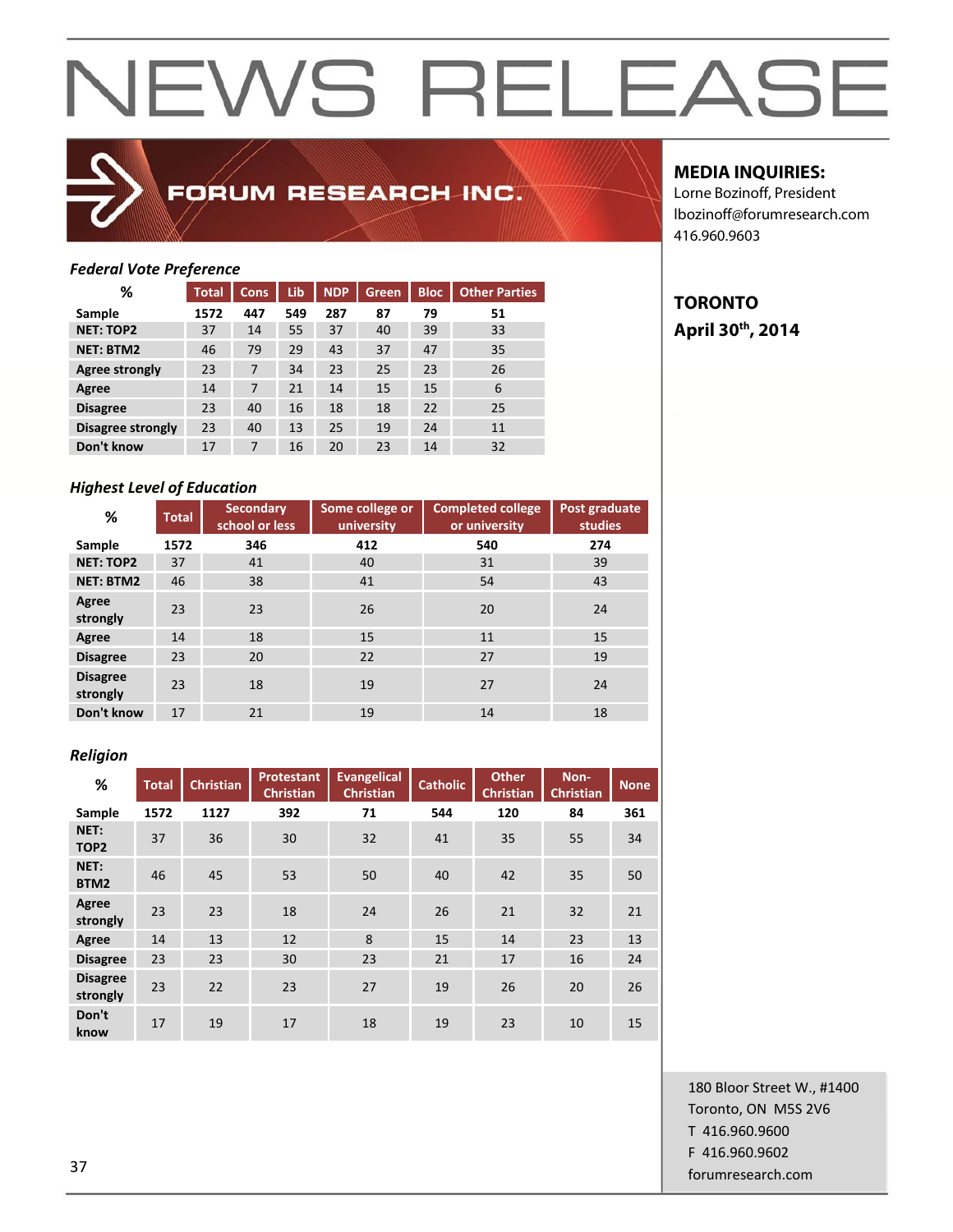## FORUM RESEARCH INC.

## **MEDIA INQUIRIES:**

Lorne Bozinoff, President lbozinoff@forumresearch.com 416.960.9603

## *Seen Trudeau Ad / Opinion of Trudeau*

| %                           | <b>Total</b> | <b>Have seen</b><br>ad | Have not seen<br>ad | <b>Grown</b><br>better | Grown<br>worse | <b>No</b><br>Change |
|-----------------------------|--------------|------------------------|---------------------|------------------------|----------------|---------------------|
| Sample                      | 1572         | 752                    | 820                 | 460                    | 383            | 680                 |
| <b>NET: TOP2</b>            | 37           | 38                     | 36                  | 55                     | 18             | 35                  |
| <b>NET: BTM2</b>            | 46           | 45                     | 47                  | 30                     | 70             | 45                  |
| <b>Agree strongly</b>       | 23           | 23                     | 22                  | 37                     | 9              | 21                  |
| Agree                       | 14           | 14                     | 14                  | 18                     | 9              | 14                  |
| <b>Disagree</b>             | 23           | 23                     | 23                  | 16                     | 36             | 22                  |
| <b>Disagree</b><br>strongly | 23           | 22                     | 24                  | 15                     | 34             | 23                  |
| Don't know                  | 17           | 17                     | 17                  | 15                     | 12             | 20                  |

## **TORONTO April 30th, 2014**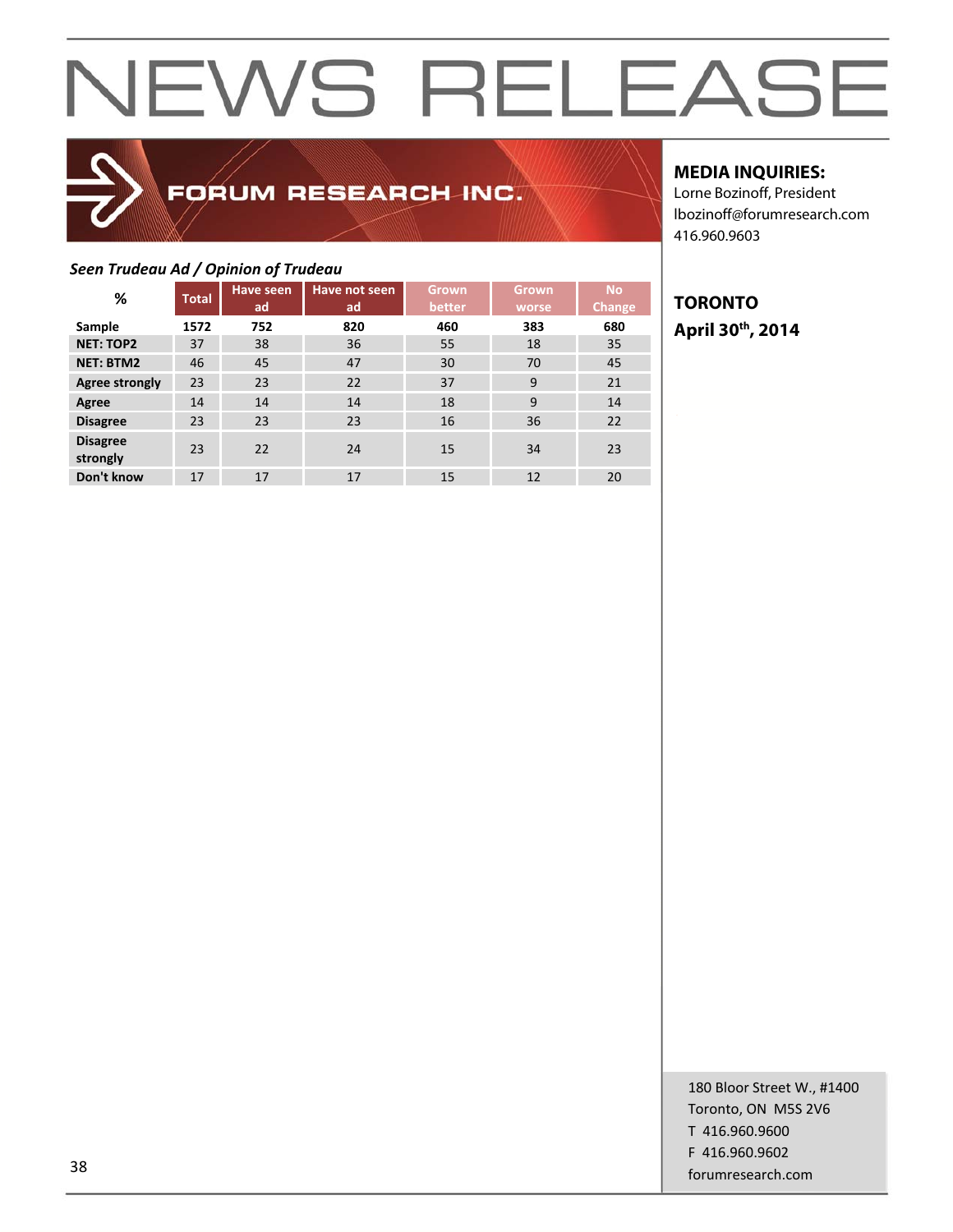

### *Voting Against the Conservatives*

*'I will vote for whichever party has the best chance of defeating the Conservatives'* 

## *[All Respondents]*

## *Age / Gender / Children / Mothers*

| %                           | <b>Total</b> | $18 -$<br>34 | $35 -$<br>44 | 45-<br>54 | $55 -$<br>64 | $65+$ | <b>Male</b> | <b>Female</b> | <b>Yes</b> | <b>No</b> | <b>Moms</b> |
|-----------------------------|--------------|--------------|--------------|-----------|--------------|-------|-------------|---------------|------------|-----------|-------------|
| Sample                      | 1572         | 136          | 170          | 291       | 425          | 550   | 757         | 815           | 339        | 1233      | 163         |
| <b>NET: TOP2</b>            | 43           | 49           | 35           | 43        | 40           | 45    | 44          | 43            | 41         | 44        | 39          |
| <b>NET: BTM2</b>            | 45           | 44           | 51           | 47        | 43           | 41    | 48          | 42            | 48         | 43        | 47          |
| Agree<br>strongly           | 30           | 36           | 25           | 29        | 28           | 32    | 31          | 30            | 31         | 30        | 30          |
| Agree                       | 13           | 13           | 10           | 14        | 12           | 13    | 12          | 13            | 10         | 14        | 9           |
| <b>Disagree</b>             | 23           | 24           | 23           | 23        | 22           | 21    | 22          | 24            | 25         | 21        | 26          |
| <b>Disagree</b><br>strongly | 22           | 19           | 28           | 24        | 22           | 21    | 27          | 18            | 23         | 22        | 21          |
| Don't know                  | 12           | 8            | 14           | 10        | 16           | 14    | 8           | 15            | 10         | 13        | 14          |

## *Region / Language*

| %                 | <b>Total</b> | Atl | Que | ON  | Man/Sask | AB  | <b>BC</b> | <b>English</b> | <b>French</b> |
|-------------------|--------------|-----|-----|-----|----------|-----|-----------|----------------|---------------|
| Sample            | 1572         | 133 | 409 | 663 | 118      | 133 | 116       | 1216           | 356           |
| <b>NET: TOP2</b>  | 43           | 54  | 49  | 41  | 34       | 31  | 46        | 42             | 45            |
| <b>NET: BTM2</b>  | 45           | 37  | 39  | 48  | 42       | 57  | 46        | 46             | 41            |
| Agree strongly    | 30           | 42  | 33  | 29  | 19       | 22  | 35        | 30             | 32            |
| Agree             | 13           | 12  | 15  | 12  | 15       | 8   | 11        | 12             | 14            |
| <b>Disagree</b>   | 23           | 25  | 22  | 23  | 16       | 23  | 28        | 22             | 24            |
| Disagree strongly | 22           | 12  | 17  | 25  | 26       | 34  | 18        | 24             | 17            |
| Don't know        | 12           | 10  | 13  | 11  | 25       | 12  | 8         | 11             | 14            |

## **MEDIA INQUIRIES:**

Lorne Bozinoff, President lbozinoff@forumresearch.com 416.960.9603

## **TORONTO April 30th, 2014**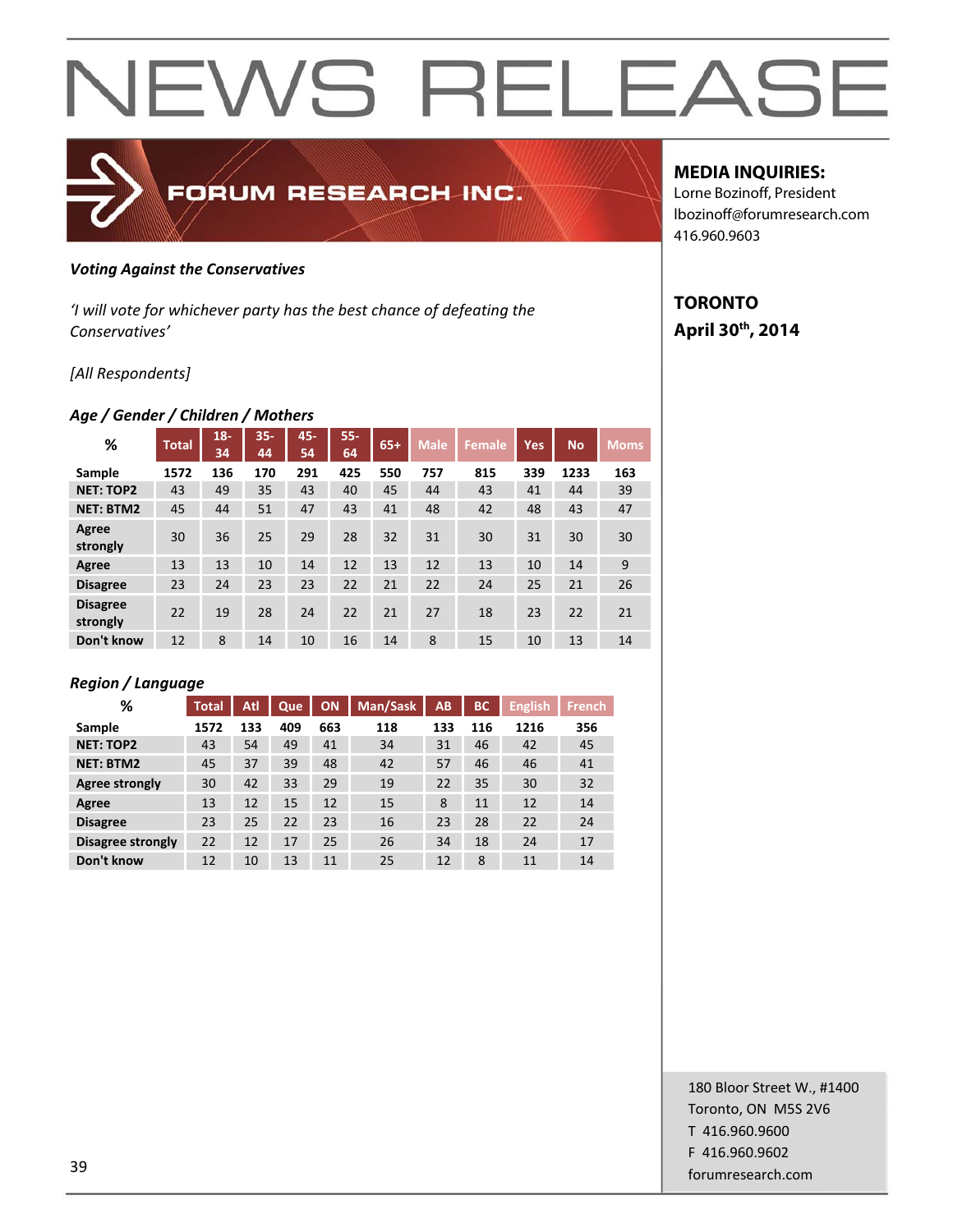

FORUM RESEARCH INC.

## *Household Income*

| %                 | <b>Tot</b><br>al    | <\$20K | \$20-<br><b>\$40K</b> | \$40-<br><b>\$60K</b> | \$60-<br><b>\$80K</b> | \$80-<br>\$100K | \$100-<br><b>\$250K</b> |
|-------------------|---------------------|--------|-----------------------|-----------------------|-----------------------|-----------------|-------------------------|
| Sample            | 157<br>$\mathbf{2}$ | 156    | 264                   | 260                   | 179                   | 167             | 263                     |
| <b>NET: TOP2</b>  | 43                  | 39     | 42                    | 48                    | 44                    | 47              | 43                      |
| <b>NET: BTM2</b>  | 45                  | 43     | 44                    | 39                    | 47                    | 44              | 53                      |
| Agree strongly    | 30                  | 29     | 32                    | 36                    | 27                    | 32              | 31                      |
| Agree             | 13                  | 11     | 10                    | 12                    | 16                    | 15              | 12                      |
| <b>Disagree</b>   | 23                  | 24     | 29                    | 16                    | 28                    | 23              | 24                      |
| Disagree strongly | 22                  | 19     | 15                    | 23                    | 19                    | 21              | 29                      |
| Don't know        | 12                  | 18     | 14                    | 13                    | 10                    | 9               | 5                       |

### *Federal Vote Preference*

| %                 | <b>Total</b> | <b>Cons</b> | Lib | <b>NDP</b> | Green | <b>Bloc</b> | <b>Other Parties</b> |
|-------------------|--------------|-------------|-----|------------|-------|-------------|----------------------|
| Sample            | 1572         | 447         | 549 | 287        | 87    | 79          | 51                   |
| <b>NET: TOP2</b>  | 43           | 6           | 66  | 60         | 47    | 46          | 33                   |
| <b>NET: BTM2</b>  | 45           | 88          | 26  | 33         | 32    | 40          | 41                   |
| Agree strongly    | 30           | 3           | 49  | 42         | 26    | 37          | 28                   |
| Agree             | 13           | 3           | 17  | 18         | 21    | 9           | 5                    |
| <b>Disagree</b>   | 23           | 29          | 20  | 22         | 24    | 16          | 24                   |
| Disagree strongly | 22           | 59          | 6   | 11         | 8     | 25          | 17                   |
| Don't know        | 12           | 6           | 8   | 8          | 21    | 13          | 25                   |

## *Highest Level of Education*

| %                           | <b>Total</b> | <b>Secondary</b><br>school or less | Some college or<br>university | <b>Completed college</b><br>or university | Post graduate<br><b>studies</b> |
|-----------------------------|--------------|------------------------------------|-------------------------------|-------------------------------------------|---------------------------------|
| Sample                      | 1572         | 346                                | 412                           | 540                                       | 274                             |
| <b>NET: TOP2</b>            | 43           | 40                                 | 45                            | 41                                        | 48                              |
| <b>NET: BTM2</b>            | 45           | 42                                 | 41                            | 51                                        | 42                              |
| Agree<br>strongly           | 30           | 31                                 | 33                            | 29                                        | 30                              |
| Agree                       | 13           | 9                                  | 12                            | 12                                        | 18                              |
| <b>Disagree</b>             | 23           | 22                                 | 23                            | 24                                        | 21                              |
| <b>Disagree</b><br>strongly | 22           | 20                                 | 18                            | 27                                        | 21                              |
| Don't know                  | 12           | 18                                 | 15                            | 8                                         | 9                               |

## **MEDIA INQUIRIES:**

Lorne Bozinoff, President lbozinoff@forumresearch.com 416.960.9603

## **TORONTO April 30th, 2014**

180 Bloor Street W., #1400 Toronto, ON M5S 2V6 T 416.960.9600 F 416.960.9602 example to the contract of the contract of the contract of the contract of the contract of the contract of the contract of the contract of the contract of the contract of the contract of the contract of the contract of the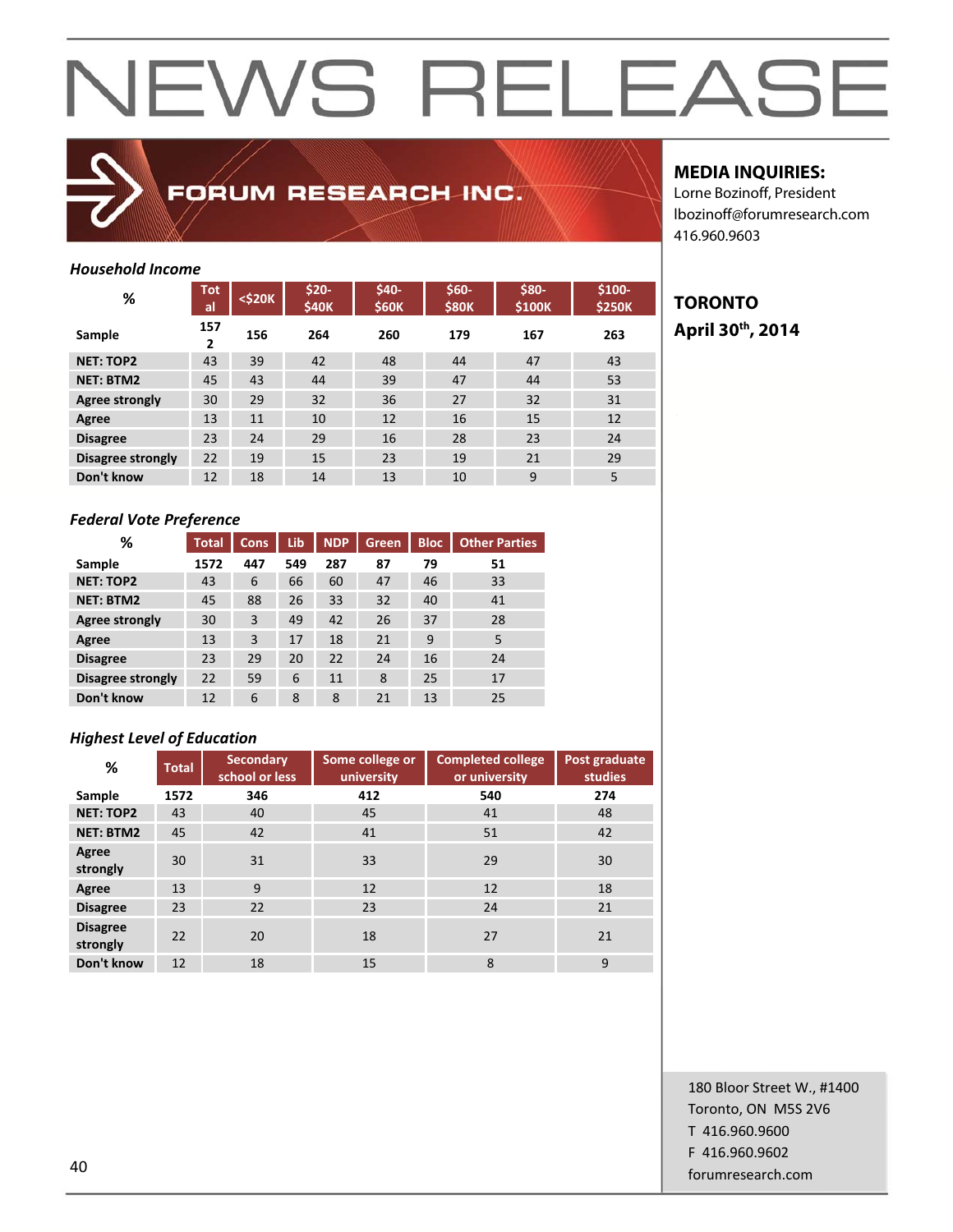## *Religion*

| %                           | <b>Total</b> | <b>Christian</b> | <b>Protestant</b><br><b>Christian</b> | Evangelical<br><b>Christian</b> | <b>Catholic</b> | <b>Other</b><br><b>Christian</b> | Non-<br><b>Christian</b> | <b>None</b> |
|-----------------------------|--------------|------------------|---------------------------------------|---------------------------------|-----------------|----------------------------------|--------------------------|-------------|
| Sample                      | 1572         | 1127             | 392                                   | 71                              | 544             | 120                              | 84                       | 361         |
| NET:<br>TOP <sub>2</sub>    | 43           | 40               | 35                                    | 30                              | 45              | 36                               | 34                       | 52          |
| NET:<br>BTM2                | 45           | 46               | 55                                    | 59                              | 40              | 46                               | 60                       | 39          |
| Agree<br>strongly           | 30           | 27               | 23                                    | 21                              | 31              | 27                               | 22                       | 39          |
| Agree                       | 13           | 12               | 12                                    | 9                               | 14              | 9                                | 12                       | 13          |
| <b>Disagree</b>             | 23           | 22               | 25                                    | 26                              | 18              | 25                               | 44                       | 21          |
| <b>Disagree</b><br>strongly | 22           | 25               | 29                                    | 33                              | 22              | 21                               | 16                       | 18          |
| Don't<br>know               | 12           | 14               | 10                                    | 11                              | 15              | 19                               | 5                        | 9           |

FORUM RESEARCH INC.

## **MEDIA INQUIRIES:**

Lorne Bozinoff, President lbozinoff@forumresearch.com 416.960.9603

## **TORONTO April 30th, 2014**

### *Seen Trudeau Ad / Opinion of Trudeau*

| %                           | <b>Total</b> | <b>Have seen</b> | Have not | <b>Grown</b> | <b>Grown</b> | <b>No</b> |
|-----------------------------|--------------|------------------|----------|--------------|--------------|-----------|
|                             |              | ad               | seen ad  | better       | worse        | Change    |
| Sample                      | 1572         | 752              | 820      | 460          | 383          | 680       |
| <b>NET: TOP2</b>            | 43           | 47               | 39       | 63           | 20           | 43        |
| <b>NET: BTM2</b>            | 45           | 44               | 46       | 32           | 71           | 42        |
| Agree strongly              | 30           | 34               | 28       | 46           | 15           | 30        |
| Agree                       | 13           | 14               | 12       | 17           | 5            | 14        |
| <b>Disagree</b>             | 23           | 22               | 24       | 24           | 25           | 22        |
| <b>Disagree</b><br>strongly | 22           | 22               | 23       | 8            | 46           | 20        |
| Don't know                  | 12           | 9                | 14       | 5            | 9            | 15        |

180 Bloor Street W., #1400 Toronto, ON M5S 2V6 T 416.960.9600 F 416.960.9602 example and the contract of the contract of the contract of the contract of the contract of the contract of the contract of the contract of the contract of the contract of the contract of the contract of the contract of th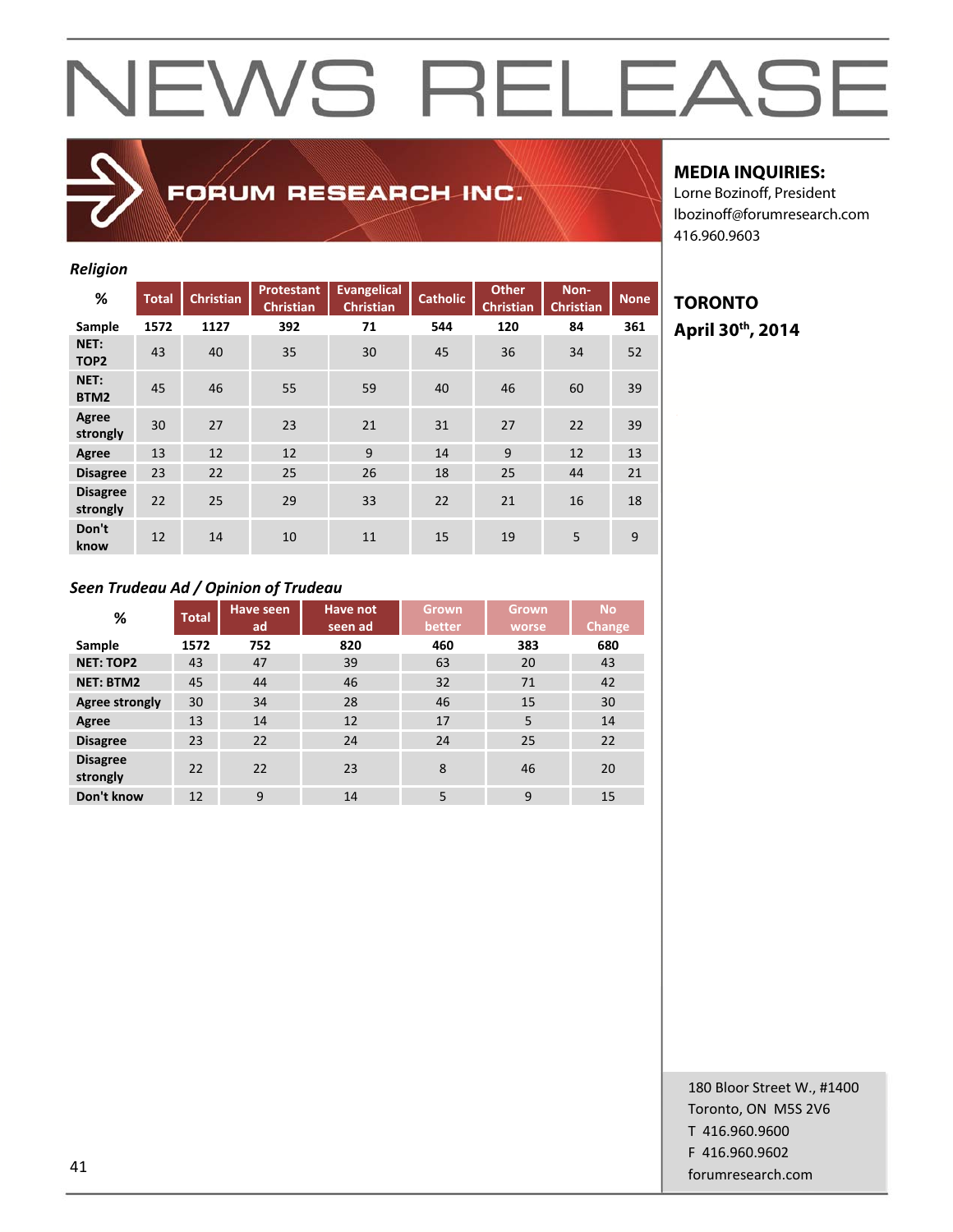

### *Conservative's in Power*

*'I usually vote Conservative but I think they've been in power too long'* 

## *[All Respondents]*

## *Age / Gender / Children / Mothers*

| %                           | <b>Total</b> | $18 -$<br>34 | $35 -$<br>44 | 45-<br>54 | $55 -$<br>64 | $65+$ | <b>Male</b> | <b>Female</b> | <b>Yes</b> | <b>No</b> | <b>Moms</b> |
|-----------------------------|--------------|--------------|--------------|-----------|--------------|-------|-------------|---------------|------------|-----------|-------------|
| Sample                      | 1572         | 136          | 170          | 291       | 425          | 550   | 757         | 815           | 339        | 1233      | 163         |
| <b>NET: TOP2</b>            | 31           | 31           | 27           | 28        | 35           | 36    | 31          | 30            | 28         | 33        | 27          |
| <b>NET: BTM2</b>            | 54           | 57           | 56           | 56        | 50           | 47    | 55          | 53            | 58         | 51        | 57          |
| Agree<br>strongly           | 19           | 22           | 13           | 16        | 21           | 20    | 18          | 19            | 16         | 20        | 17          |
| Agree                       | 12           | 9            | 13           | 12        | 14           | 16    | 13          | 12            | 12         | 13        | 10          |
| <b>Disagree</b>             | 28           | 32           | 20           | 31        | 27           | 28    | 30          | 26            | 29         | 28        | 22          |
| <b>Disagree</b><br>strongly | 26           | 25           | 36           | 24        | 23           | 19    | 24          | 27            | 29         | 24        | 35          |
| Don't know                  | 15           | 12           | 18           | 16        | 15           | 17    | 14          | 17            | 14         | 16        | 16          |

## *Region / Language*

| ℅                 | <b>Total</b> | Atl | Que | ON  | Man/Sask | AB  | <b>BC</b> | <b>English</b> | <b>French</b> |
|-------------------|--------------|-----|-----|-----|----------|-----|-----------|----------------|---------------|
| Sample            | 1572         | 133 | 409 | 663 | 118      | 133 | 116       | 1216           | 356           |
| <b>NET: TOP2</b>  | 31           | 40  | 33  | 29  | 29       | 33  | 27        | 30             | 33            |
| <b>NET: BTM2</b>  | 54           | 42  | 51  | 58  | 52       | 56  | 54        | 55             | 50            |
| Agree strongly    | 19           | 25  | 20  | 16  | 15       | 22  | 20        | 18             | 20            |
| Agree             | 12           | 15  | 13  | 13  | 14       | 11  | 7         | 12             | 13            |
| <b>Disagree</b>   | 28           | 29  | 27  | 30  | 27       | 28  | 24        | 28             | 28            |
| Disagree strongly | 26           | 13  | 23  | 28  | 24       | 28  | 30        | 27             | 21            |
| Don't know        | 15           | 18  | 16  | 14  | 19       | 11  | 19        | 15             | 17            |

## *Household Income*

| %                           | <b>Total</b> | $<$ \$20 $K$ | $$20-$<br><b>\$40K</b> | \$40-<br><b>\$60K</b> | $$60-$<br><b>\$80K</b> | \$80-<br>\$100K | $$100-$<br><b>\$250K</b> |
|-----------------------------|--------------|--------------|------------------------|-----------------------|------------------------|-----------------|--------------------------|
| Sample                      | 1572         | 156          | 264                    | 260                   | 179                    | 167             | 263                      |
| <b>NET: TOP2</b>            | 31           | 35           | 37                     | 33                    | 33                     | 16              | 28                       |
| <b>NET: BTM2</b>            | 54           | 50           | 51                     | 50                    | 53                     | 62              | 60                       |
| Agree strongly              | 19           | 25           | 22                     | 23                    | 21                     | 10              | 12                       |
| Agree                       | 12           | 10           | 15                     | 10                    | 11                     | 5               | 16                       |
| <b>Disagree</b>             | 28           | 24           | 32                     | 28                    | 34                     | 34              | 27                       |
| <b>Disagree</b><br>strongly | 26           | 26           | 19                     | 22                    | 20                     | 29              | 33                       |
| Don't know                  | 15           | 15           | 12                     | 17                    | 14                     | 22              | 11                       |

## **MEDIA INQUIRIES:**

Lorne Bozinoff, President lbozinoff@forumresearch.com 416.960.9603

## **TORONTO April 30th, 2014**

180 Bloor Street W., #1400 Toronto, ON M5S 2V6 T 416.960.9600 F 416.960.9602 example to the contract of the contract of the contract of the contract of the contract of the contract of the contract of the contract of the contract of the contract of the contract of the contract of the contract of the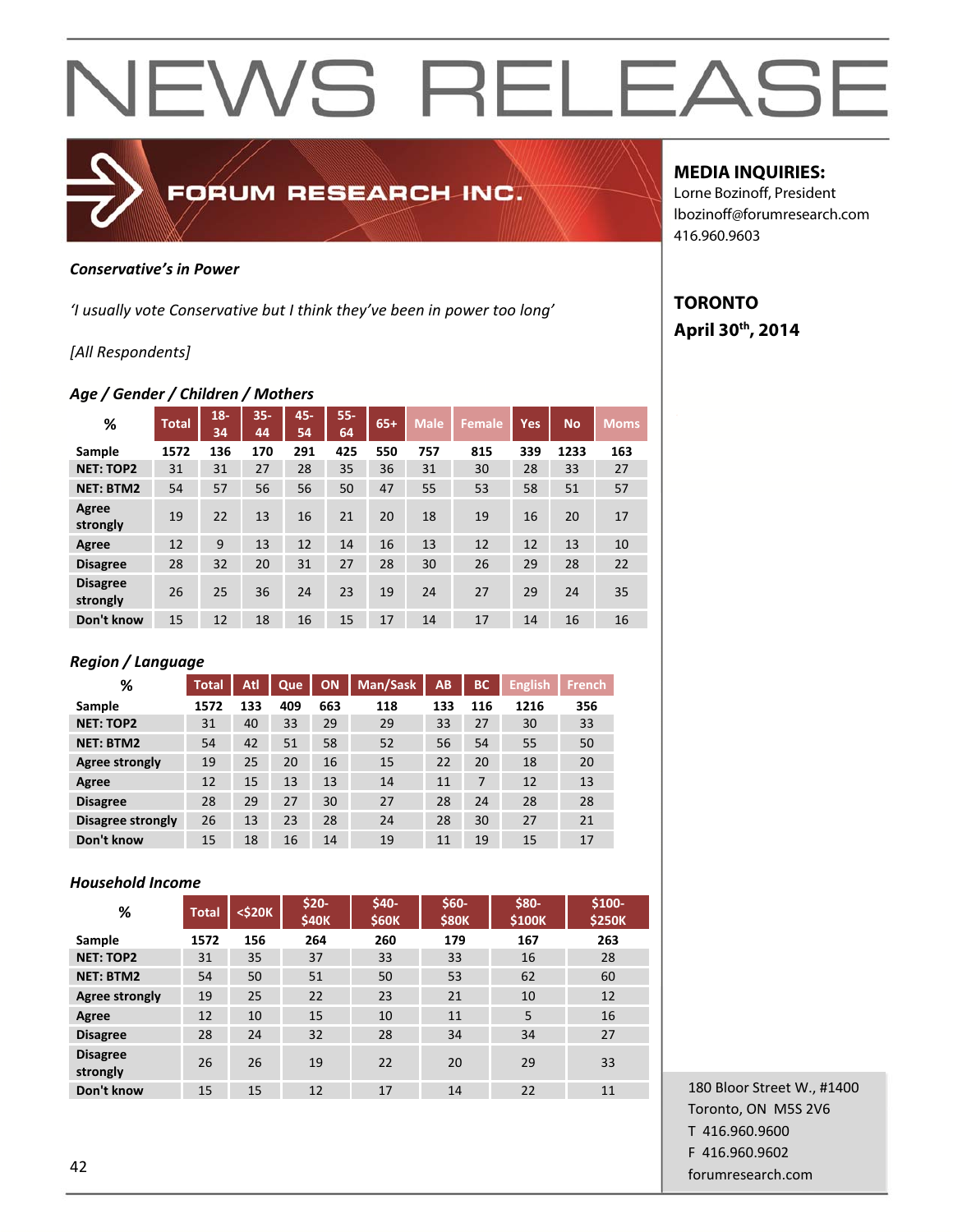

## FORUM RESEARCH INC.

## **MEDIA INQUIRIES:**

**TORONTO** 

**April 30th, 2014** 

Lorne Bozinoff, President lbozinoff@forumresearch.com 416.960.9603

## *Federal Vote Preference*

| %                 | Total | <b>Cons</b>    | Lib | <b>NDP</b> | Green. | <b>Bloc</b> | <b>Other Parties</b> |
|-------------------|-------|----------------|-----|------------|--------|-------------|----------------------|
| Sample            | 1572  | 447            | 549 | 287        | 87     | 79          | 51                   |
| <b>NET: TOP2</b>  | 31    | 13             | 41  | 33         | 53     | 32          | 16                   |
| <b>NET: BTM2</b>  | 54    | 82             | 43  | 49         | 33     | 51          | 54                   |
| Agree strongly    | 19    | 5              | 25  | 24         | 33     | 21          | 13                   |
| Agree             | 12    | 8              | 16  | 10         | 20     | 11          | $\overline{2}$       |
| <b>Disagree</b>   | 28    | 43             | 28  | 25         | 11     | 24          | 8                    |
| Disagree strongly | 26    | 39             | 16  | 24         | 22     | 28          | 45                   |
| Don't know        | 15    | $\overline{4}$ | 16  | 18         | 14     | 16          | 31                   |

## *Highest Level of Education*

| %                           | Total | <b>Secondary</b><br>school or less | Some college or<br>university | <b>Completed college</b><br>or university | Post graduate<br><b>studies</b> |
|-----------------------------|-------|------------------------------------|-------------------------------|-------------------------------------------|---------------------------------|
| Sample                      | 1572  | 346                                | 412                           | 540                                       | 274                             |
| <b>NET: TOP2</b>            | 31    | 40                                 | 34                            | 25                                        | 29                              |
| <b>NET: BTM2</b>            | 54    | 46                                 | 44                            | 64                                        | 53                              |
| Agree<br>strongly           | 19    | 25                                 | 23                            | 14                                        | 16                              |
| Agree                       | 12    | 15                                 | 11                            | 11                                        | 13                              |
| <b>Disagree</b>             | 28    | 34                                 | 26                            | 30                                        | 21                              |
| <b>Disagree</b><br>strongly | 26    | 13                                 | 17                            | 34                                        | 32                              |
| Don't know                  | 15    | 13                                 | 22                            | 11                                        | 18                              |

### *Religion*

| %                           | <b>Total</b> | <b>Christian</b> | <b>Protestant</b><br><b>Christian</b> | <b>Evangelical</b><br><b>Christian</b> | <b>Catholic</b> | <b>Other</b><br><b>Christian</b> | Non-<br><b>Christian</b> | <b>None</b> |
|-----------------------------|--------------|------------------|---------------------------------------|----------------------------------------|-----------------|----------------------------------|--------------------------|-------------|
| Sample                      | 1572         | 1127             | 392                                   | 71                                     | 544             | 120                              | 84                       | 361         |
| NET:<br>TOP <sub>2</sub>    | 31           | 33               | 30                                    | 33                                     | 37              | 25                               | 28                       | 27          |
| NET:<br>BTM2                | 54           | 52               | 58                                    | 54                                     | 48              | 56                               | 63                       | 55          |
| Agree<br>strongly           | 19           | 20               | 18                                    | 22                                     | 22              | 16                               | 17                       | 16          |
| Agree                       | 12           | 13               | 11                                    | 11                                     | 16              | 10                               | 11                       | 11          |
| <b>Disagree</b>             | 28           | 29               | 35                                    | 24                                     | 27              | 24                               | 27                       | 27          |
| <b>Disagree</b><br>strongly | 26           | 24               | 23                                    | 31                                     | 21              | 31                               | 35                       | 28          |
| Don't<br>know               | 15           | 15               | 13                                    | 12                                     | 15              | 19                               | 9                        | 18          |

180 Bloor Street W., #1400 Toronto, ON M5S 2V6 T 416.960.9600 F 416.960.9602 example and the contract of the contract of the contract of the contract of the contract of the contract of the contract of the contract of the contract of the contract of the contract of the contract of the contract of th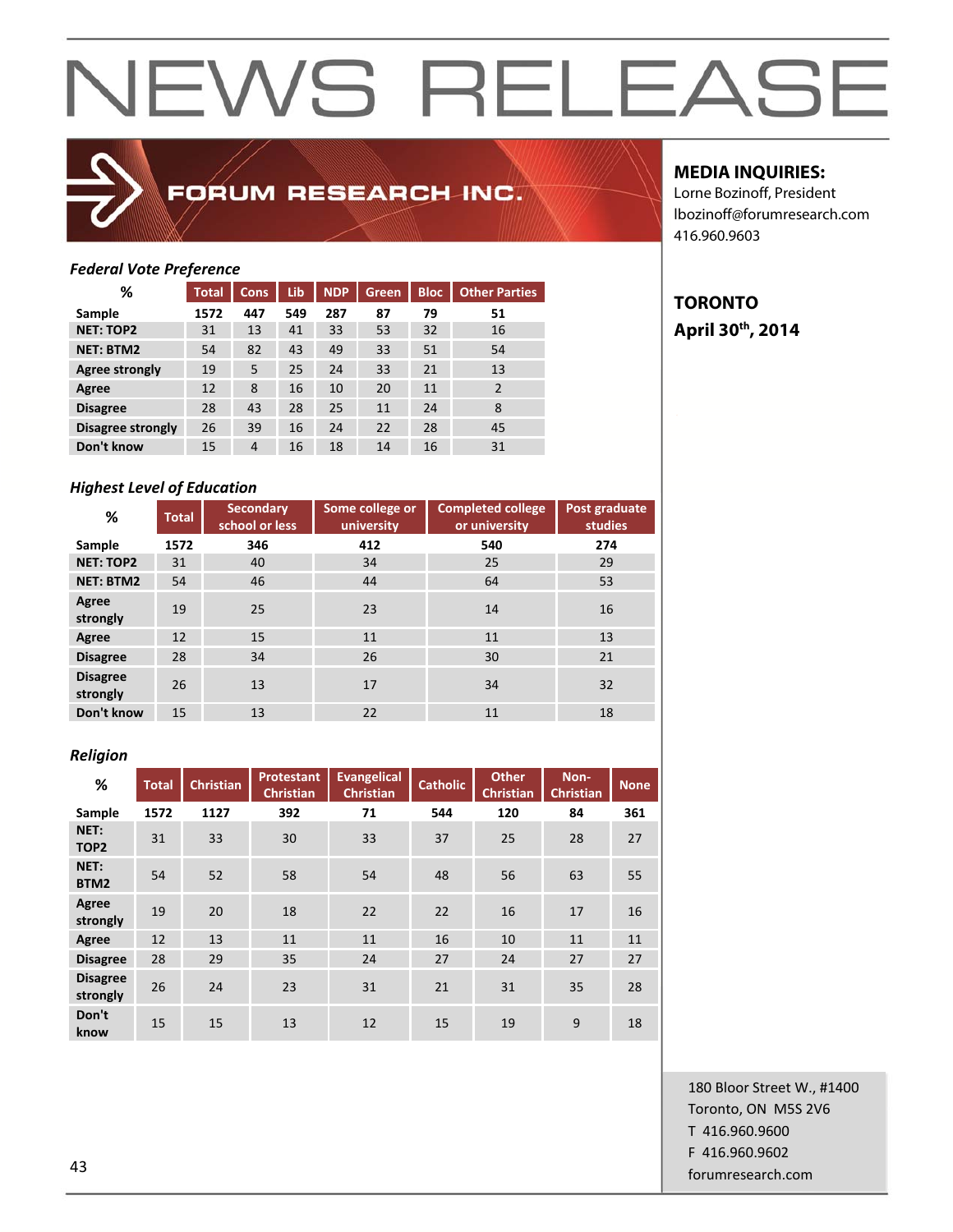## FORUM RESEARCH INC.

## **MEDIA INQUIRIES:**

Lorne Bozinoff, President lbozinoff@forumresearch.com 416.960.9603

## *Seen Trudeau Ad / Opinion of Trudeau*

| %                           | <b>Total</b> | <b>Have seen</b><br>ad | <b>Have not seen</b><br>ad | <b>Grown</b><br>better | <b>Grown</b><br>worse | <b>No</b><br><b>Change</b> |
|-----------------------------|--------------|------------------------|----------------------------|------------------------|-----------------------|----------------------------|
| Sample                      | 1572         | 752                    | 820                        | 460                    | 383                   | 680                        |
| <b>NET: TOP2</b>            | 31           | 33                     | 29                         | 45                     | 22                    | 27                         |
| <b>NET: BTM2</b>            | 54           | 53                     | 55                         | 44                     | 71                    | 52                         |
| <b>Agree strongly</b>       | 19           | 19                     | 18                         | 29                     | 12                    | 16                         |
| Agree                       | 12           | 14                     | 11                         | 16                     | 10                    | 11                         |
| <b>Disagree</b>             | 28           | 29                     | 27                         | 25                     | 34                    | 27                         |
| <b>Disagree</b><br>strongly | 26           | 23                     | 28                         | 18                     | 37                    | 25                         |
| Don't know                  | 15           | 14                     | 17                         | 11                     | 7                     | 20                         |

## **TORONTO April 30th, 2014**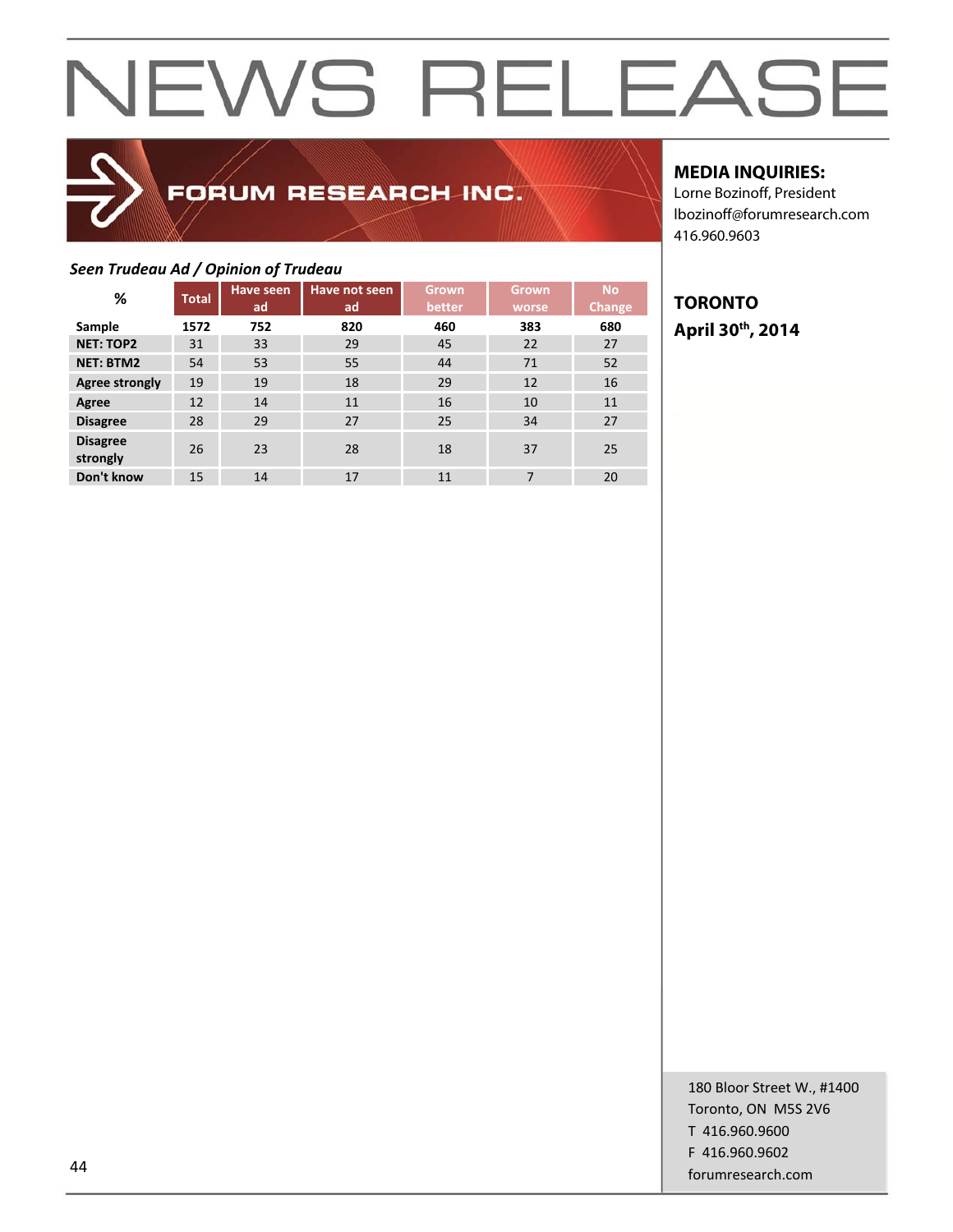

## *NDP Preference*

*'I voted for the NDP last time but I probably won't vote for them again'* 

## *[All Respondents]*

### *Age / Gender / Children / Mothers*

| %                           | <b>Total</b> | $18 -$<br>34 | $35 -$<br>44 | 45-<br>54 | $55 -$<br>64 | $65+$ | <b>Male</b> | <b>Female</b> | <b>Yes</b> | <b>No</b> | <b>Moms</b> |
|-----------------------------|--------------|--------------|--------------|-----------|--------------|-------|-------------|---------------|------------|-----------|-------------|
| Sample                      | 1572         | 136          | 170          | 291       | 425          | 550   | 757         | 815           | 339        | 1233      | 163         |
| <b>NET: TOP2</b>            | 20           | 25           | 15           | 21        | 16           | 21    | 22          | 19            | 19         | 21        | 13          |
| <b>NET: BTM2</b>            | 55           | 58           | 57           | 54        | 53           | 48    | 52          | 57            | 61         | 51        | 67          |
| Agree<br>strongly           | 11           | 14           | 7            | 12        | 10           | 11    | 11          | 11            | 10         | 12        | 7           |
| Agree                       | 9            | 10           | 8            | 10        | 6            | 11    | 11          | 8             | 9          | 9         | 6           |
| <b>Disagree</b>             | 27           | 26           | 28           | 26        | 30           | 26    | 25          | 29            | 29         | 26        | 34          |
| <b>Disagree</b><br>strongly | 28           | 32           | 30           | 28        | 23           | 21    | 28          | 28            | 32         | 26        | 33          |
| Don't know                  | 25           | 17           | 28           | 24        | 31           | 31    | 26          | 25            | 20         | 28        | 19          |

## *Region / Language*

| ℅                 | <b>Total</b> | Atl | Que | ON  | Man/Sask | AB  | <b>BC</b> | <b>English</b> | <b>French</b> |
|-------------------|--------------|-----|-----|-----|----------|-----|-----------|----------------|---------------|
| Sample            | 1572         | 133 | 409 | 663 | 118      | 133 | 116       | 1216           | 356           |
| <b>NET: TOP2</b>  | 20           | 22  | 23  | 16  | 32       | 13  | 26        | 19             | 23            |
| <b>NET: BTM2</b>  | 55           | 57  | 55  | 57  | 35       | 60  | 50        | 54             | 55            |
| Agree strongly    | 11           | 12  | 14  | 10  | 17       | 9   | 6         | 10             | 14            |
| Agree             | 9            | 10  | 9   | 6   | 16       | 4   | 20        | 9              | 9             |
| <b>Disagree</b>   | 27           | 28  | 28  | 28  | 21       | 25  | 24        | 26             | 29            |
| Disagree strongly | 28           | 29  | 27  | 29  | 14       | 36  | 25        | 28             | 26            |
| Don't know        | 25           | 21  | 22  | 27  | 32       | 26  | 24        | 26             | 22            |

## *Household Income*

| %                           | <b>Total</b> | $<$ \$20 $K$ | $$20-$<br><b>\$40K</b> | \$40-<br><b>\$60K</b> | \$60-<br><b>\$80K</b> | <b>\$80-</b><br>\$100K | \$100-<br><b>\$250K</b> |
|-----------------------------|--------------|--------------|------------------------|-----------------------|-----------------------|------------------------|-------------------------|
| Sample                      | 1572         | 156          | 264                    | 260                   | 179                   | 167                    | 263                     |
| <b>NET: TOP2</b>            | 20           | 27           | 21                     | 23                    | 15                    | 24                     | 18                      |
| <b>NET: BTM2</b>            | 55           | 47           | 50                     | 53                    | 60                    | 44                     | 66                      |
| Agree strongly              | 11           | 15           | 14                     | 12                    | 7                     | 9                      | 11                      |
| Agree                       | 9            | 12           | 8                      | 11                    | 8                     | 15                     | 7                       |
| <b>Disagree</b>             | 27           | 21           | 29                     | 27                    | 34                    | 19                     | 26                      |
| <b>Disagree</b><br>strongly | 28           | 26           | 21                     | 26                    | 26                    | 25                     | 40                      |
| Don't know                  | 25           | 26           | 29                     | 24                    | 24                    | 32                     | 16                      |

## **MEDIA INQUIRIES:**

Lorne Bozinoff, President lbozinoff@forumresearch.com 416.960.9603

## **TORONTO April 30th, 2014**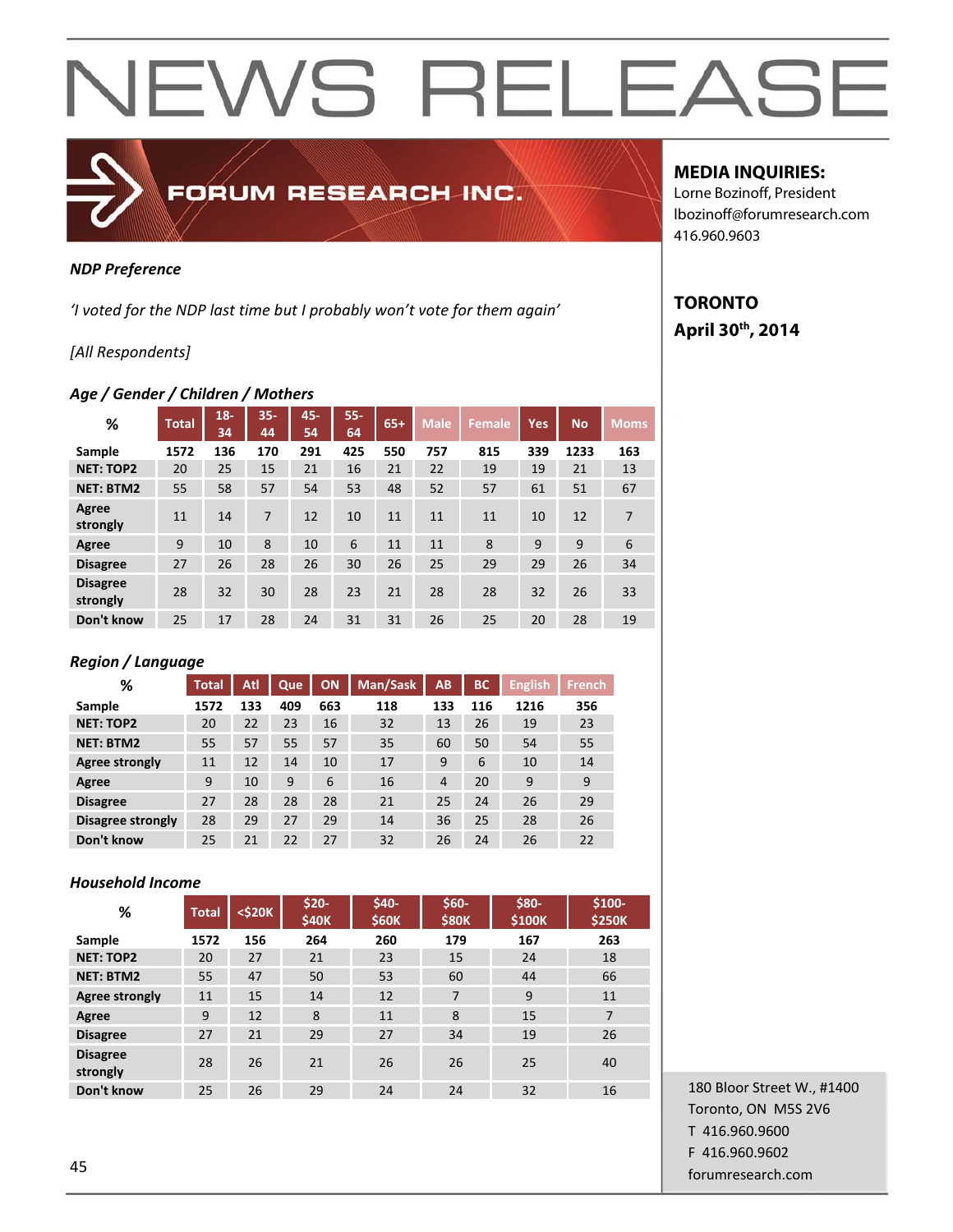

## FORUM RESEARCH INC.

## **MEDIA INQUIRIES:**

**TORONTO** 

**April 30th, 2014** 

Lorne Bozinoff, President lbozinoff@forumresearch.com 416.960.9603

## *Federal Vote Preference*

| %                        | <b>Total</b> | <b>Cons</b> | Lib | <b>NDP</b> | <b>Green</b> | <b>Bloc</b> | <b>Other Parties</b> |
|--------------------------|--------------|-------------|-----|------------|--------------|-------------|----------------------|
| Sample                   | 1572         | 447         | 549 | 287        | 87           | 79          | 51                   |
| <b>NET: TOP2</b>         | 20           | 14          | 34  | 7          | 20           | 23          | 15                   |
| <b>NET: BTM2</b>         | 55           | 56          | 43  | 81         | 48           | 57          | 48                   |
| Agree strongly           | 11           | 10          | 16  | 3          | 14           | 12          | 7                    |
| Agree                    | 9            | 5           | 17  | 5          | 7            | 10          | 8                    |
| <b>Disagree</b>          | 27           | 20          | 28  | 39         | 30           | 23          | 17                   |
| <b>Disagree strongly</b> | 28           | 36          | 15  | 42         | 18           | 34          | 31                   |
| Don't know               | 25           | 30          | 23  | 12         | 32           | 20          | 37                   |

## *Highest Level of Education*

| %                           | <b>Total</b> | <b>Secondary</b><br>school or less | Some college or<br>university | <b>Completed college</b><br>or university | Post graduate<br>studies |
|-----------------------------|--------------|------------------------------------|-------------------------------|-------------------------------------------|--------------------------|
| Sample                      | 1572         | 346                                | 412                           | 540                                       | 274                      |
| <b>NET: TOP2</b>            | 20           | 28                                 | 24                            | 15                                        | 18                       |
| <b>NET: BTM2</b>            | 55           | 44                                 | 48                            | 59                                        | 63                       |
| Agree<br>strongly           | 11           | 17                                 | 10                            | 8                                         | 13                       |
| Agree                       | 9            | 12                                 | 13                            | $\overline{7}$                            | 5                        |
| <b>Disagree</b>             | 27           | 21                                 | 30                            | 27                                        | 27                       |
| <b>Disagree</b><br>strongly | 28           | 23                                 | 18                            | 32                                        | 35                       |
| Don't know                  | 25           | 27                                 | 28                            | 25                                        | 19                       |

### *Religion*

| -<br>%                          | <b>Tota</b> | <b>Christia</b><br>$\mathsf{n}$ | Protestan<br>t Christian | <b>Evangelica</b><br>I Christian | Catho<br>lic. | <b>Other</b><br><b>Christian</b> | Non-<br><b>Christia</b><br>$\mathsf{n}$ | <b>Non</b><br>e |
|---------------------------------|-------------|---------------------------------|--------------------------|----------------------------------|---------------|----------------------------------|-----------------------------------------|-----------------|
| Sample                          | 1572        | 1127                            | 392                      | 71                               | 544           | 120                              | 84                                      | 361             |
| NET:<br>TOP <sub>2</sub>        | 20          | 20                              | 19                       | 13                               | 20            | 25                               | 18                                      | 21              |
| NET:<br>BTM2                    | 55          | 53                              | 54                       | 56                               | 54            | 45                               | 69                                      | 56              |
| Agree<br>strongly               | 11          | 13                              | 12                       | 6                                | 13            | 18                               | 10                                      | 8               |
| Agree                           | 9           | 8                               | $\overline{7}$           | 8                                | 8             | $\overline{7}$                   | 8                                       | 13              |
| <b>Disagre</b><br>e             | 27          | 28                              | 26                       | 28                               | 31            | 23                               | 37                                      | 21              |
| <b>Disagre</b><br>e<br>strongly | 28          | 24                              | 28                       | 28                               | 22            | 21                               | 32                                      | 34              |
| Don't<br>know                   | 25          | 27                              | 27                       | 31                               | 26            | 30                               | 13                                      | 23              |

180 Bloor Street W., #1400 Toronto, ON M5S 2V6 T 416.960.9600 F 416.960.9602 example to the contract of the contract of the contract of the contract of the contract of the contract of the contract of the contract of the contract of the contract of the contract of the contract of the contract of the